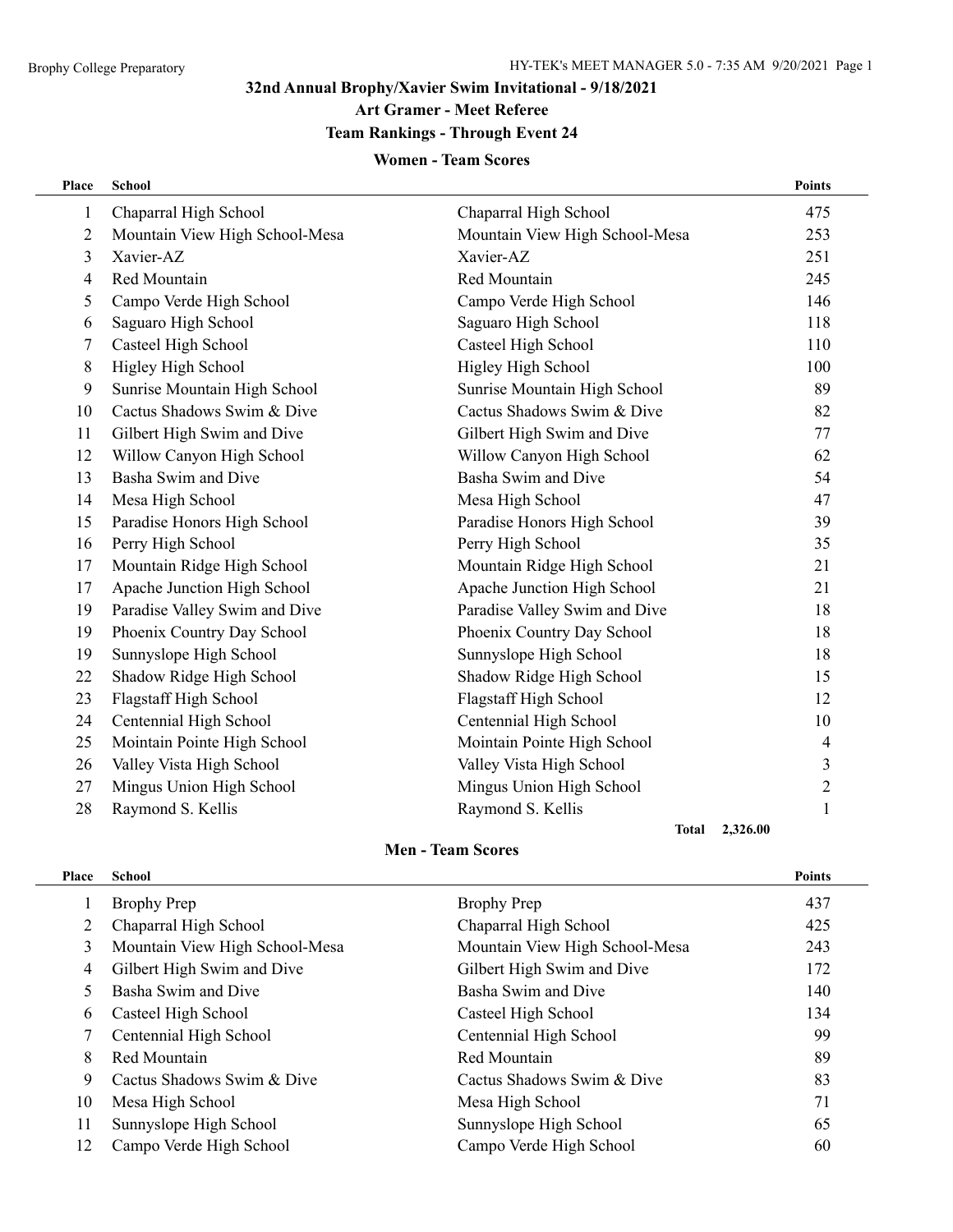#### **32nd Annual Brophy/Xavier Swim Invitational - 9/18/2021 Art Gramer - Meet Referee**

## **Team Rankings - Through Event 24**

#### **Men - Team Scores**

| Place | <b>School</b>                 |                               | <b>Points</b> |
|-------|-------------------------------|-------------------------------|---------------|
| 13    | Sunrise Mountain High School  | Sunrise Mountain High School  | 59            |
| 14    | Higley High School            | Higley High School            | 57            |
| 15    | Saguaro High School           | Saguaro High School           | 41            |
| 16    | Mointain Pointe High School   | Mointain Pointe High School   | 38            |
| 17    | Paradise Honors High School   | Paradise Honors High School   | 32            |
| 18    | Mountain Ridge High School    | Mountain Ridge High School    | 30            |
| 19    | Phoenix Country Day School    | Phoenix Country Day School    | 16            |
| 20    | Shadow Ridge High School      | Shadow Ridge High School      | 13            |
| 21    | St John Paul High School      | St John Paul High School      | 8             |
| 21    | Mingus Union High School      | Mingus Union High School      | 8             |
| 23    | Paradise Valley Swim and Dive | Paradise Valley Swim and Dive | 4             |
| 24    | Valley Vista High School      | Valley Vista High School      |               |
|       |                               | 2,325.00<br>Total             |               |

## **Combined Team Scores Place School Points**

| 1  | Chaparral High School          | Chaparral High School          | 900 |
|----|--------------------------------|--------------------------------|-----|
| 2  | Mountain View High School-Mesa | Mountain View High School-Mesa | 496 |
| 3  | <b>Brophy Prep</b>             | <b>Brophy Prep</b>             | 437 |
| 4  | Red Mountain                   | Red Mountain                   | 334 |
| 5  | Xavier-AZ                      | Xavier-AZ                      | 251 |
| 6  | Gilbert High Swim and Dive     | Gilbert High Swim and Dive     | 249 |
| 7  | Casteel High School            | Casteel High School            | 244 |
| 8  | Campo Verde High School        | Campo Verde High School        | 206 |
| 9  | Basha Swim and Dive            | Basha Swim and Dive            | 194 |
| 10 | Cactus Shadows Swim & Dive     | Cactus Shadows Swim & Dive     | 165 |
| 11 | Saguaro High School            | Saguaro High School            | 159 |
| 12 | Higley High School             | Higley High School             | 157 |
| 13 | Sunrise Mountain High School   | Sunrise Mountain High School   | 148 |
| 14 | Mesa High School               | Mesa High School               | 118 |
| 15 | Centennial High School         | Centennial High School         | 109 |
| 16 | Sunnyslope High School         | Sunnyslope High School         | 83  |
| 17 | Paradise Honors High School    | Paradise Honors High School    | 71  |
| 18 | Willow Canyon High School      | Willow Canyon High School      | 62  |
| 19 | Mountain Ridge High School     | Mountain Ridge High School     | 51  |
| 20 | Mointain Pointe High School    | Mointain Pointe High School    | 42  |
| 21 | Perry High School              | Perry High School              | 35  |
| 22 | Phoenix Country Day School     | Phoenix Country Day School     | 34  |
| 23 | Shadow Ridge High School       | Shadow Ridge High School       | 28  |
| 24 | Paradise Valley Swim and Dive  | Paradise Valley Swim and Dive  | 22  |
| 25 | Apache Junction High School    | Apache Junction High School    | 21  |
| 26 | Flagstaff High School          | Flagstaff High School          | 12  |
| 27 | Mingus Union High School       | Mingus Union High School       | 10  |

28 St John Paul High School 8 St John Paul High School 8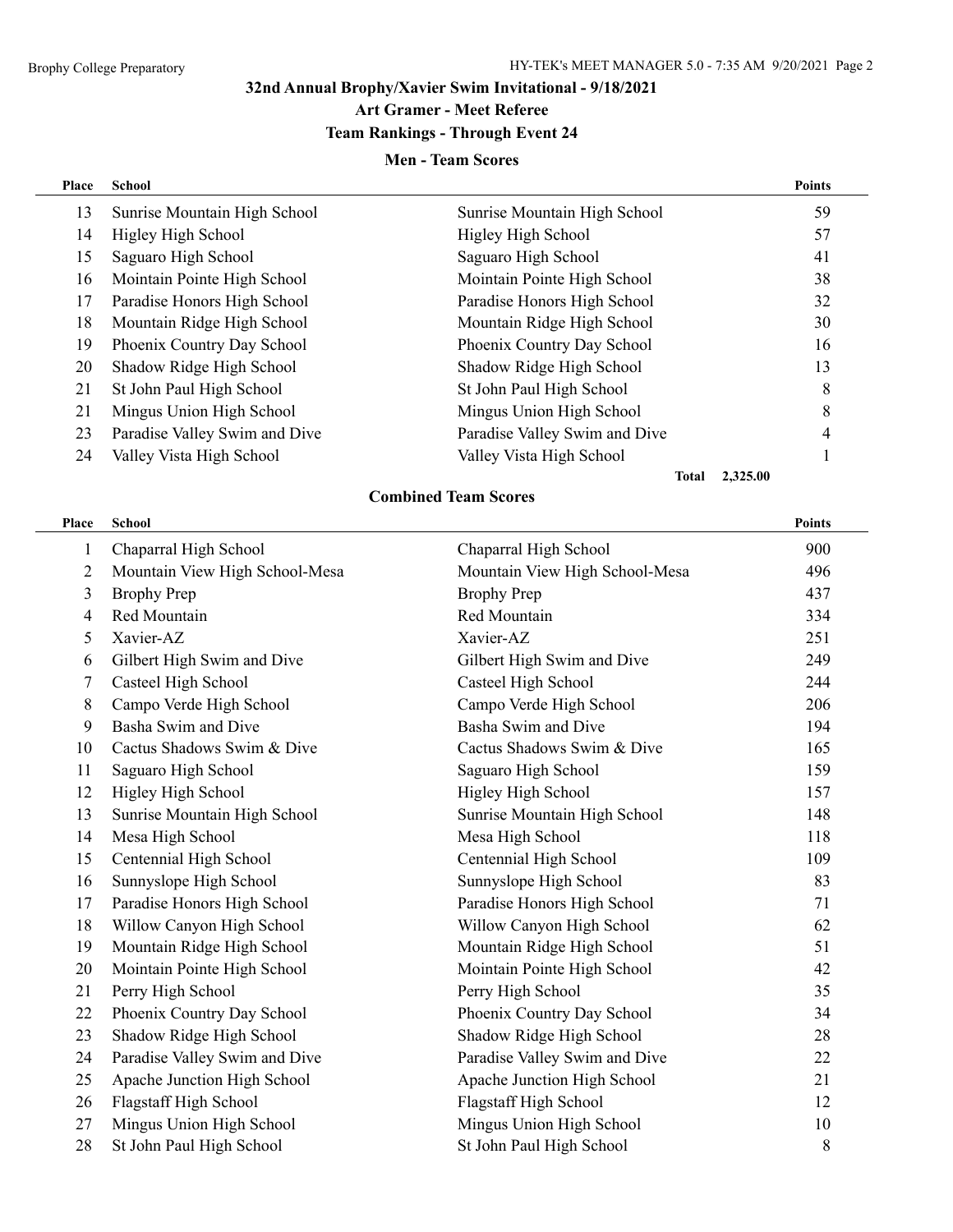## **32nd Annual Brophy/Xavier Swim Invitational - 9/18/2021 Art Gramer - Meet Referee Team Rankings - Through Event 24**

#### **Combined Team Scores**

| Place | School                   |                          |       | <b>Points</b> |
|-------|--------------------------|--------------------------|-------|---------------|
| 29    | Valley Vista High School | Valley Vista High School |       |               |
|       | 30 Raymond S. Kellis     | Raymond S. Kellis        |       |               |
|       |                          |                          | Total | 4.651.00      |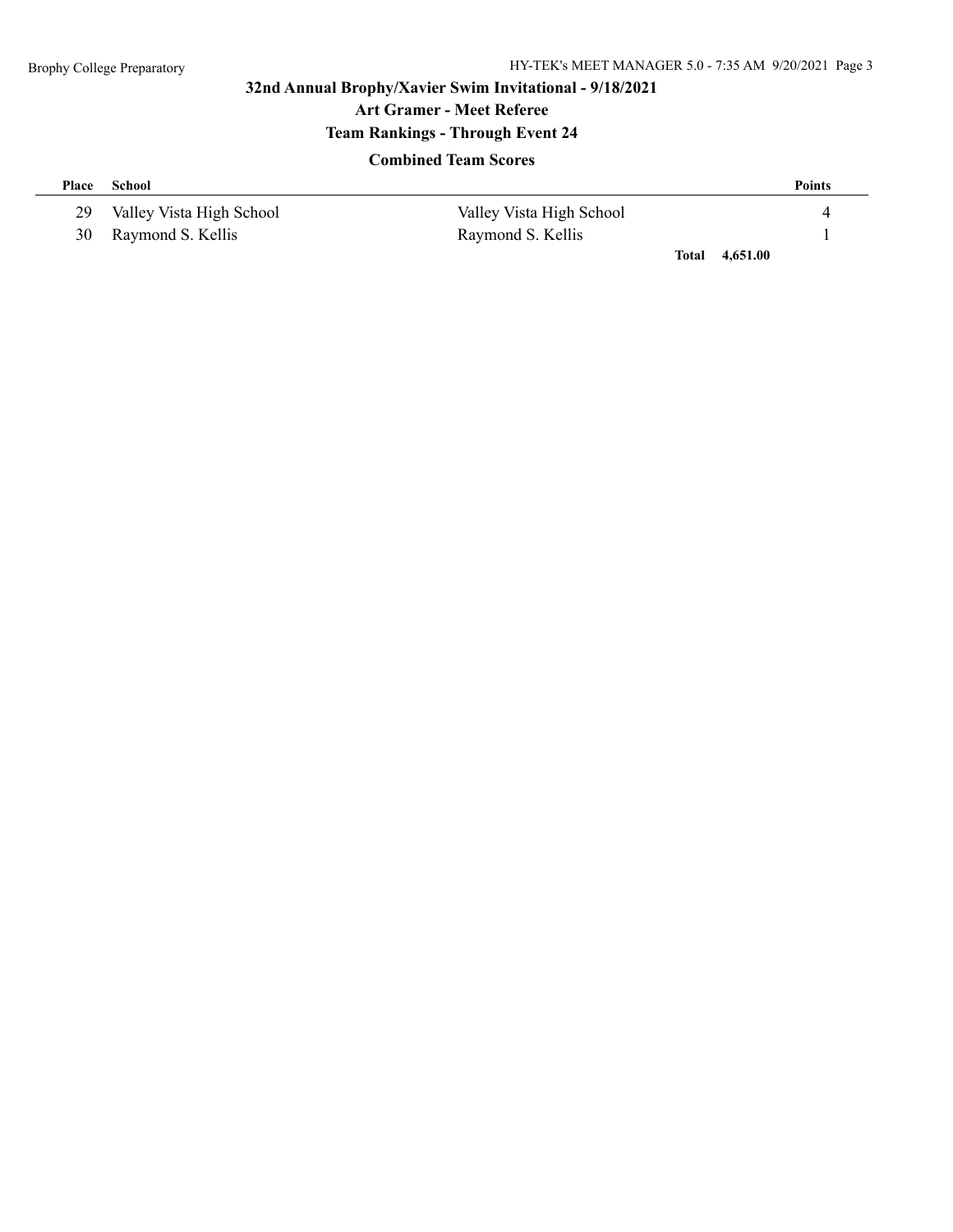**Art Gramer - Meet Referee**

#### **Results**

|    | <b>Event 1 Women 200 Yard Medley Relay</b><br>Team |         | Relay                        |                        | <b>Finals Time</b> |    |
|----|----------------------------------------------------|---------|------------------------------|------------------------|--------------------|----|
|    |                                                    |         |                              |                        |                    |    |
| 1  | <b>CHAP-AZ</b>                                     |         | A                            |                        | 1:49.93            | 40 |
|    | 1) Schmidt, Hana                                   |         |                              | 2) Schuricht, Blakely  |                    |    |
|    | 3) Felner, Hope                                    |         | 4) Perkins, Cydnie           |                        |                    |    |
|    | 28.88                                              | 59.93   | 1:25.79                      | 1:49.93                |                    |    |
| 2  | <b>REDM</b>                                        |         | A                            |                        | 1:50.49            | 34 |
|    | 1) Wallace, Remington                              |         | 2) Klein, Dakota             |                        |                    |    |
|    | 3) Jahn, Sophia                                    |         | 4) Cooley, Tatum             |                        |                    |    |
|    | 27.92                                              | 59.53   | 1:25.67                      | 1:50.49                |                    |    |
| 3  | MTVW-AZ                                            |         | A                            |                        | 1:53.74            | 32 |
|    | 1) McCurtain, Katlyn                               |         | 2) Griffin, Kensie           |                        |                    |    |
|    | 3) Thompson, Anna                                  |         | 4) Baird, Reagan             |                        |                    |    |
|    | 28.68                                              | 1:01.23 | 1:28.55                      | 1:53.74                |                    |    |
| 4  | GHS                                                |         | A                            |                        | 1:55.13            | 30 |
|    | 1) Buessing, Braydee                               |         | 2) Munoz, Kellee             |                        |                    |    |
|    | 3) Tobler, Lorin                                   |         |                              | 4) Martin, Daniella 17 |                    |    |
|    | 28.30                                              | 1:03.06 | 1:29.11                      | 1:55.13                |                    |    |
| 5  | XAVI-AZ                                            |         | A                            |                        | 1:55.67            | 28 |
|    | 1) Douglas, Claire                                 |         |                              | 2) Maldonado, Daisy    |                    |    |
|    | 3) Hull, Grace                                     |         | 4) Miller, Dylan             |                        |                    |    |
|    | 29.36                                              | 1:02.61 | 1:30.18                      | 1:55.67                |                    |    |
| 6  | <b>CMPO</b>                                        |         | A                            |                        | 1:55.79            | 26 |
|    |                                                    |         |                              | 2) Supreme, Safiyah    |                    |    |
|    | 1) Dalbik, Sahara                                  |         |                              |                        |                    |    |
|    | 3) Prentice, Sydney                                |         | 4) Treptow, Paige<br>1:31.82 |                        |                    |    |
|    | 30.04                                              | 1:03.48 |                              | 1:55.79                |                    |    |
| 7  | SAG-AZ                                             |         | A                            |                        | 1:56.38            | 24 |
|    | 1) Zehnder, Courtney                               |         |                              | 2) Kereszturi, Julia   |                    |    |
|    | 3) Kennedy, Aislinn                                |         | 4) Sheldon, Emily            |                        |                    |    |
|    | 30.74                                              | 1:03.27 | 1:30.88                      | 1:56.38                |                    |    |
| 8  | HIGL-AZ                                            |         | A                            |                        | 1:57.12            | 22 |
|    | 1) White, Rebecca                                  |         | 2) Wood, Phebe               |                        |                    |    |
|    | 3) Therrien, Emmy                                  |         | 4) Jones, Margaret           |                        |                    |    |
|    | 30.41                                              | 1:04.51 | 1:30.59                      | 1:57.12                |                    |    |
| 9  | <b>SUNR-AZ</b>                                     |         | A                            |                        | 1:57.33            | 18 |
|    | 1) Walkenbach, Taylor                              |         |                              | 2) Walkenbach, Alyssa  |                    |    |
|    | 3) Brown, Courtney                                 |         | 4) Scanlon, Jess 17          |                        |                    |    |
|    | 29.37                                              | 1:01.78 | 1:31.27                      | 1:57.33                |                    |    |
| 10 | CAST-AZ                                            |         | A                            |                        | 1:57.45            | 14 |
|    | 1) Engle, Jaidan R                                 |         |                              | 2) Hamilton, Cheyne W  |                    |    |
|    | 3) Sloan, Baylee B                                 |         | 4) Church, Ella              |                        |                    |    |
| 11 | WILL-AZ                                            |         | A                            |                        | 1:57.69            | 12 |
|    | 1) Williams, Ashlyn                                |         | 2) Pittatsis, Paige          |                        |                    |    |
|    | 3) Farrar, Isabel                                  |         |                              | 4) Donnelly, Kaetlyn   |                    |    |
|    | 30.48                                              | 1:03.93 | 1:32.12                      | 1:57.69                |                    |    |
| 12 | BASH                                               |         | A                            |                        | 1:58.26            | 10 |
|    | 1) Codney, Carley                                  |         |                              | 2) Yamada, Rebecca     |                    |    |
|    | 3) Rietz, Piper                                    |         | 4) Vuong, Tran               |                        |                    |    |
|    | 29.42                                              | 1:03.30 | 1:31.84                      | 1:58.26                |                    |    |
| 13 | <b>SRHS</b>                                        |         | A                            |                        |                    | 8  |
|    |                                                    |         |                              |                        | 1:59.92            |    |
|    | 1) Chappelle, Jessica                              |         | 2) Kirsch, Kyra              |                        |                    |    |
|    | 3) Takahashi, Yume                                 |         | 4) McDaniel, Lily            |                        |                    |    |
|    | 31.06                                              | 1:04.86 | 1:31.78                      | 1:59.92                |                    |    |
| 14 | MESA                                               |         | A                            |                        | 2:00.52            | 6  |
|    | 1) Christensen, Molly                              |         | 2) Smith, Maggie             |                        |                    |    |
|    | 3) Ashcroft, Mollie                                |         | 4) Kunz, Mikenna             |                        |                    |    |
|    | 32.21                                              | 1:06.91 | 1:34.86                      | 2:00.52                |                    |    |

| 15                 | <b>CSHS-AZ</b>                 |                   | A                                                      |         | 2:03.07 | 4 |
|--------------------|--------------------------------|-------------------|--------------------------------------------------------|---------|---------|---|
|                    | 1) Hanagan, Kelly              |                   | 2) McConnon, Ella                                      |         |         |   |
|                    | 3) Zeimet, Samantha            |                   | 4) Blamires, Ellie                                     |         |         |   |
|                    | 31.12                          | 1:07.32           | 1:36.22                                                | 2:03.07 |         |   |
| 16                 | <b>MRHS</b>                    |                   | A                                                      |         | 2:06.39 | 2 |
|                    | 1) Tice, Grace                 |                   | 2) Scott, Dakota                                       |         |         |   |
|                    | 3) Grohall, Madeline           |                   | 4) Dennis, Kylie                                       |         |         |   |
|                    | 34.00                          | 1:07.63           | 1:39.89                                                | 2:06.39 |         |   |
| 17                 | <b>MUHS</b>                    |                   | A                                                      |         | 2:07.92 |   |
|                    | 1) Bach, Jade                  |                   | 2) Peterson, Brooke                                    |         |         |   |
|                    | 3) Fangman, Kenzie             |                   | 4) Trezise, Avery                                      |         |         |   |
|                    | 32.40                          | 1:07.13           | 1:38.48                                                | 2:07.92 |         |   |
| 18                 | <b>CNTN-AZ</b>                 |                   | A                                                      |         | 2:12.53 |   |
|                    | 1) Cuddington, McKayla 15      |                   | 2) Galler, Emma 16                                     |         |         |   |
|                    | 3) Sklut, Becca 15             |                   | 4) Booher, Chloe 16                                    |         |         |   |
|                    | 34.23                          | 1:13.31           | 1:44.27                                                | 2:12.53 |         |   |
| 19                 | <b>FLAG</b>                    |                   | A                                                      |         | 2:13.70 |   |
|                    |                                |                   |                                                        |         |         |   |
|                    | 1) Miller, Abigail             |                   | 2) Mitchell, Eliza                                     |         |         |   |
|                    | 3) Janeway, Katelynn           |                   | 4) Peterson, Carisa                                    |         |         |   |
|                    | 30.95                          | 1:14.20           | 1:46.83                                                | 2:13.70 |         |   |
| 20                 | PARA-AZ                        |                   | А                                                      |         | 2:14.43 |   |
|                    | 1) Tossell, Katherine 14       |                   | 2) Dellaripa, Evelyn 16<br>4) Kautenburger, Cambria 15 |         |         |   |
|                    | 3) Johnson, Mia 14             |                   |                                                        |         |         |   |
|                    | 30.11                          | 1:12.33           | 1:45.01                                                | 2:14.43 |         |   |
| 21                 | ODYS                           |                   | A                                                      |         | 2:20.63 |   |
|                    | 1) Hamlin, Natalie             |                   | 2) Grjegian, Scarlett                                  |         |         |   |
|                    | 3) Moreno, Lucia 17            |                   | 4) Earl, Aurora 17                                     |         |         |   |
|                    | 34.30                          | 1:15.78           | 1:49.71                                                | 2:20.63 |         |   |
| 22                 | <b>MPHS</b>                    |                   | A                                                      |         | 2:23.55 |   |
|                    | 1) Christy, Elise              |                   | 2) Simms, Shayla                                       |         |         |   |
|                    | 3) Kuhn, Hanna                 |                   | 4) Regalado, Maisa                                     |         |         |   |
|                    | 38.51                          | 1:20.79           | 1:54.49                                                | 2:23.55 |         |   |
| 23                 | RKHS-AZ                        |                   | А                                                      |         | 2:24.25 |   |
|                    | 1) McMillen, Kendra            |                   | 2) Ornelas, Giselle                                    |         |         |   |
|                    | 3) Peck, Allison               |                   | 4) Freed, Hannah                                       |         |         |   |
|                    | 39.07                          | 1:23.33           | 1:52.89                                                | 2:24.25 |         |   |
| 24                 | <b>VVHS-AZ</b>                 |                   | A                                                      |         | 2:28.38 |   |
|                    | 1) Benedict, Emmy              |                   | 2) Slade, Avery                                        |         |         |   |
|                    | 3) Bell, Savannah              |                   | 4) Lindon Lake, Sydney                                 |         |         |   |
|                    | 38.41                          | 1:23.60           | 1:52.93                                                | 2:28.38 |         |   |
| ---                | JPHS-AZ                        |                   | А                                                      |         | DQ      |   |
|                    | 1) Valencia Rodriguez, Maritza |                   | 2) Raphael, Nina                                       |         |         |   |
|                    | 3) Raphael, Sarina             |                   | 4) Alegria, Michelle                                   |         |         |   |
|                    | 56.06                          | 1:33.28           | 2:09.76                                                | DO      |         |   |
|                    | PHHS-AZ                        |                   | А                                                      |         | DQ      |   |
| 1) Ranus, Samantha |                                | 2) Calugaru, Maya |                                                        |         |         |   |
|                    | 3) Padron, Olivia              |                   | 4) Gleghorn, Arianna                                   |         |         |   |
|                    | 48.94                          | 1:30.24           | 2:09.18                                                | DQ      |         |   |
|                    | SUNN                           |                   | A                                                      |         | DQ      |   |
|                    | 1) FitzSimons, Elizabeth       |                   | 2) Jacobs, Kloie                                       |         |         |   |
|                    | 3) Reiger, Pierson             |                   | 4) Cottrell, Charley                                   |         |         |   |
|                    | 32.80                          | 1:08.53           | 1:36.04                                                | DQ      |         |   |
|                    |                                |                   |                                                        |         |         |   |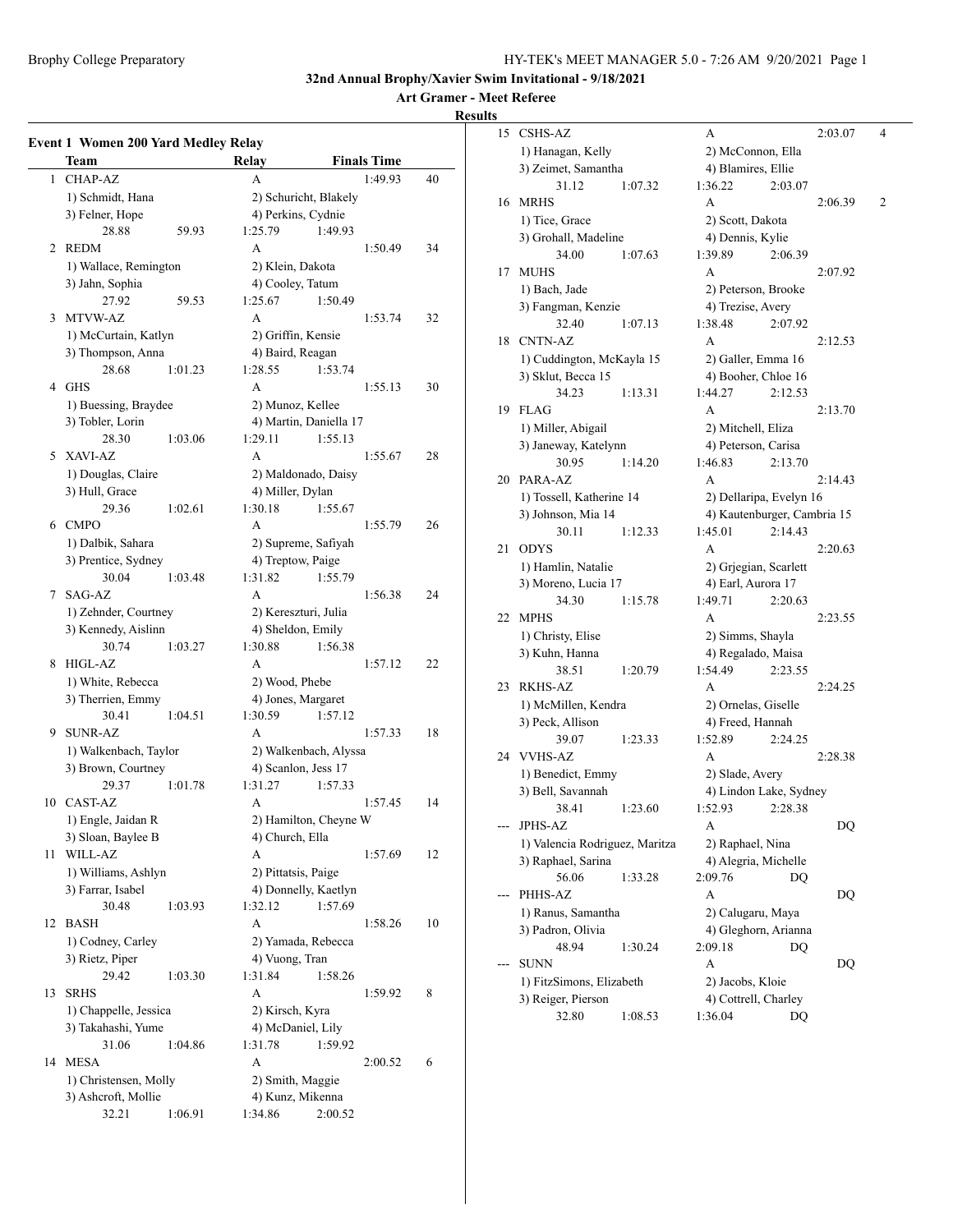**Art Gramer - Meet Referee**

#### **Results**

|    | Team                      |         | Relay                                      |                      | <b>Finals Time</b> |    |
|----|---------------------------|---------|--------------------------------------------|----------------------|--------------------|----|
| 1  | <b>CHAP-AZ</b>            |         | A                                          |                      | 1:37.13            | 40 |
|    | 1) Mindlin, Ethan         |         |                                            | 2) Schuricht, Hudson |                    |    |
|    | 3) Brown, Jasper          |         |                                            | 4) Maldonado, Joel   |                    |    |
|    | 24.85                     | 51.85   | 1:15.32                                    | 1:37.13              |                    |    |
| 2  | <b>GHS</b>                |         | A                                          |                      | 1:38.67            | 34 |
|    | 1) Henstein, Thomas       |         | 2) Fay, Timothy                            |                      |                    |    |
|    | 3) Androsky, Ryder        |         | 4) Wells, Dylan                            |                      |                    |    |
|    | 25.35                     | 52.84   | 1:15.54                                    | 1:38.67              |                    |    |
| 3  | MTVW-AZ                   |         | A                                          |                      | 1:39.07            | 32 |
|    | 1) Johnson, Ben           |         | 2) Jesclard, Asher                         |                      |                    |    |
|    | 3) Trejo, Charlie         |         | 4) Felstead, Case                          |                      |                    |    |
|    | 25.68                     | 53.31   | 1:16.95                                    | 1:39.07              |                    |    |
| 4  | BPHS-AZ                   |         | A                                          |                      | 1:40.93            | 30 |
|    | 1) Ramme, Deaglan         |         | 2) Neilson, Teddy                          |                      |                    |    |
|    | 3) Serrano, David         |         | 4) Kelly, Aiden                            |                      |                    |    |
|    | 24.90                     | 53.28   | 1:18.15                                    | 1:40.93              |                    |    |
| 5  | <b>BASH</b>               |         | A                                          |                      | 1:42.91            | 28 |
|    | 1) Goodman, Quinten       |         |                                            |                      |                    |    |
|    | 3) Simmons, Andrew        |         | 2) Campbell, Grady<br>4) Neeley, Eli       |                      |                    |    |
|    | 25.18                     | 55.63   | 1:19.60                                    | 1:42.91              |                    |    |
| 6  | <b>REDM</b>               |         | A                                          |                      | 1:44.64            | 26 |
|    | 1) Ripley, Julian         |         | 2) Jenson, Casey                           |                      |                    |    |
|    | 3) Dixon, Trevor          |         | 4) Schmelter, Jude                         |                      |                    |    |
|    | 27.81                     | 56.45   | 1:20.88                                    | 1:44.64              |                    |    |
| 7  | CAST-AZ                   |         | A                                          |                      | 1:44.74            | 24 |
|    | 1) Davis, Spike J         |         |                                            | 2) Spears, Jason M   |                    |    |
|    | 3) Vetsch, August H       |         |                                            | 4) Robertson, Tate A |                    |    |
|    | 26.29                     | 58.44   | 1:20.78                                    | 1:44.74              |                    |    |
| 8  | <b>CNTN-AZ</b>            |         | A                                          |                      | 1:45.78            | 22 |
|    |                           |         |                                            |                      |                    |    |
|    | 1) Cuddington, Nathan 17  |         | 2) Crow, Seth 15                           |                      |                    |    |
|    | 3) Dettmar, Carter 17     |         |                                            | 4) Rae, Braeden 17   |                    |    |
|    | 26.87<br><b>SUNR-AZ</b>   | 55.69   | 1:20.86                                    | 1:45.78              |                    |    |
| 9  |                           |         | A                                          |                      | 1:46.30            | 18 |
|    | 1) Kovalcik, Bobby 17     |         | 2) Werner, Wyatt                           |                      |                    |    |
|    | 3) Valenzuela, Gerardo 17 |         |                                            | 4) Wyllie, Ethan 16  |                    |    |
|    | 26.30                     | 57.11   | 1:23.92                                    | 1:46.30              |                    |    |
| 10 | <b>SUNN</b>               |         | A                                          |                      | 1:47.05            | 14 |
|    | 1) Moore, Christopher     |         | 2) Clayton, Giacomo<br>4) Kasovac, Preston |                      |                    |    |
|    | 3) Hazelton, Kyle         |         |                                            |                      |                    |    |
|    | 29.73                     | 58.01   | 1:22.58                                    | 1:47.05              |                    |    |
| 11 | HIGL-AZ                   |         | A                                          |                      | 1:47.83            | 12 |
|    | 1) Wehmeir, Caleb         |         | 2) Kong, Yixiang                           |                      |                    |    |
|    | 3) Cattani, Mathen        |         | 4) Denker, Carson                          |                      |                    |    |
|    | 27.11                     | 56.45   | 1:21.45                                    | 1:47.83              |                    |    |
| 12 | <b>CSHS-AZ</b>            |         | A                                          |                      | 1:48.79            | 10 |
|    | 1) Chandler, Nicholas     |         |                                            | 2) Crisostomo, Quinn |                    |    |
|    | 3) Cook, Connor           |         |                                            | 4) Manuel, Christian |                    |    |
|    | 28.15                     | 1:00.00 | 1:24.81                                    | 1:48.79              |                    |    |
| 13 | <b>MPHS</b>               |         | $\mathbf{A}$                               |                      | 1:49.52            | 8  |
|    | 1) Lozano, Diego          |         | 2) Fogel, Hayden                           |                      |                    |    |
|    | 3) Young, Kyle            |         | 4) Gonzales, Alix                          |                      |                    |    |
|    | 27.96                     | 59.31   | 1:24.63                                    | 1:49.52              |                    |    |

| 14 | <b>SRHS</b>             |         | А                                   |                      |                     | 1:54.92 | 6 |
|----|-------------------------|---------|-------------------------------------|----------------------|---------------------|---------|---|
|    | 1) Morales, Evan        |         |                                     | 2) Larson, Coby      |                     |         |   |
|    | 3) James, Tanner        |         |                                     |                      | 4) McLeod, Landon   |         |   |
|    | 31.31                   | 1:04.26 | 1:31.05                             |                      | 1:54.92             |         |   |
| 15 | <b>CMPO</b>             |         | A                                   |                      |                     | 1:55.10 | 4 |
|    | 1) Newman, Samuel       |         |                                     | 2) Wang, Zachary     |                     |         |   |
|    |                         |         |                                     |                      |                     |         |   |
|    | 3) Whalen, Finn         |         |                                     | 4) Pace, Cole        |                     |         |   |
|    | 35.88                   | 1:00.24 | 1:29.58                             |                      | 1:55.10             |         |   |
| 16 | PARA-AZ                 |         | A                                   |                      |                     | 1:57.04 | 2 |
|    | 1) Kauffman, Charlie 16 |         |                                     | 2) Keene, Brett 16   |                     |         |   |
|    | 3) Frutkin, Alex 16     |         |                                     | 4) Little, Jayden 17 |                     |         |   |
|    | 29.20                   | 1:00.89 | 1:30.53                             |                      | 1:57.04             |         |   |
| 17 | <b>MRHS</b>             |         | A                                   |                      |                     | 1:58.01 |   |
|    | 1) Howe, Jackson        |         |                                     | 2) Ramey, Brock      |                     |         |   |
|    | 3) Crabb, Benjamin      |         |                                     | 4) Eberhart, Holt    |                     |         |   |
|    | 34.67                   | 1:07.32 | 1:32.16                             |                      | 1:58.01             |         |   |
| 18 | <b>MESA</b>             |         | А                                   |                      |                     | 1:58.27 |   |
|    | 1) Huber, Mason         |         |                                     | 2) Smith, Heath      |                     |         |   |
|    | 3) Evans, Tucker        |         |                                     | 4) Heslop, Isaac     |                     |         |   |
|    | 30.80                   | 1:03.49 | 1:30.98                             |                      | 1:58.27             |         |   |
| 19 | <b>MUHS</b>             |         | A                                   |                      |                     | 1:58.30 |   |
|    | 1) Fangman, Luke        |         |                                     | 2) Trezise, Landon   |                     |         |   |
|    | 3) Armstrong, Witten    |         |                                     | 4) Hoggard, Sean     |                     |         |   |
|    |                         |         |                                     |                      | 1:58.30             |         |   |
|    | 38.75                   | 1:05.35 | 1:33.55                             |                      |                     |         |   |
| 20 | SAG-AZ                  |         | A                                   |                      |                     | 1:58.32 |   |
|    | 1) Good, Asher          |         |                                     | 2) Caden, Beck       |                     |         |   |
|    | 3) Kereszturi, Ryan     |         |                                     | 4) Nelson, Isaac     |                     |         |   |
|    | 25.78                   | 1:03.36 | 1:30.78                             |                      | 1:58.32             |         |   |
| 21 | <b>FLAG</b>             |         | A                                   |                      |                     | 2:03.74 |   |
|    | 1) Millis, Arlo         |         |                                     |                      | 2) Louchart, Kieran |         |   |
|    | 3) Burden, Emory        |         |                                     | 4) Payne, Corbin     |                     |         |   |
|    | 34.40                   | 1:09.89 | 1:38.37                             |                      | 2:03.74             |         |   |
| 22 | <b>DEHS-AZ</b>          |         | А                                   |                      |                     | 2:04.64 |   |
|    | 1) Fine, Dylan          |         |                                     | 2) Burley, Michael   |                     |         |   |
|    | 3) Hirsch, Ryan         |         |                                     | 4) Ruppart, Ethan    |                     |         |   |
|    | 35.27                   | 1:10.46 | 1:39.70                             |                      | 2:04.64             |         |   |
| 23 | <b>JPHS-AZ</b>          |         | A                                   |                      |                     | 2:06.95 |   |
|    | 1) Delatorre, Nathan    |         |                                     | 2) Tabuchi, Alex     |                     |         |   |
|    | 3) Saarenas, Jude       |         |                                     | 4) Holstein, Sean    |                     |         |   |
|    | 31.49                   | 1:09.56 | 1:38.08                             |                      | 2:06.95             |         |   |
| 24 | WILL-AZ                 |         | А                                   |                      |                     | 2:10.57 |   |
|    | 1) O'Brien, Chase       |         |                                     |                      |                     |         |   |
|    | 3) Croteau, Caiden      |         | 2) Lines, Henry<br>4) Sekosky, Jake |                      |                     |         |   |
|    | 34.14                   | 1:14.30 | 1:39.48                             |                      | 2:10.57             |         |   |
| 25 | <b>VVHS-AZ</b>          |         | A                                   |                      |                     | 2:17.83 |   |
|    | 1) Alvarez, Cesar       |         |                                     | 2) Bastien, Jace     |                     |         |   |
|    |                         |         |                                     | 4) Ybarra, Jesse     |                     |         |   |
|    | 3) Sanders, Jayden      |         |                                     |                      |                     |         |   |
|    | 45.54                   | 1:18.03 | 1:44.13                             |                      | 2:17.83             |         |   |
|    | PHHS-AZ                 |         | A                                   |                      |                     | DQ      |   |
|    | 1) Spalding, Nathan     |         |                                     | 2) Kearley, Mason    |                     |         |   |
|    | 3) Harada, Eli          |         |                                     | 4) Thomas, Orrin     |                     |         |   |
|    | 31.66                   | 1:02.04 | 2:01.69                             |                      | DQ                  |         |   |
|    | <b>ODYS</b>             |         | A                                   |                      |                     | DQ      |   |
|    | 1) Gilbert, Keaton      |         |                                     |                      | 2) Lopez, Gavin 16  |         |   |
|    | 3) Carroll, Micah 16    |         |                                     | 4) Hartung, Tanner   |                     |         |   |
|    | 38.74                   | 1:14.62 | 1:43.70                             |                      | DO                  |         |   |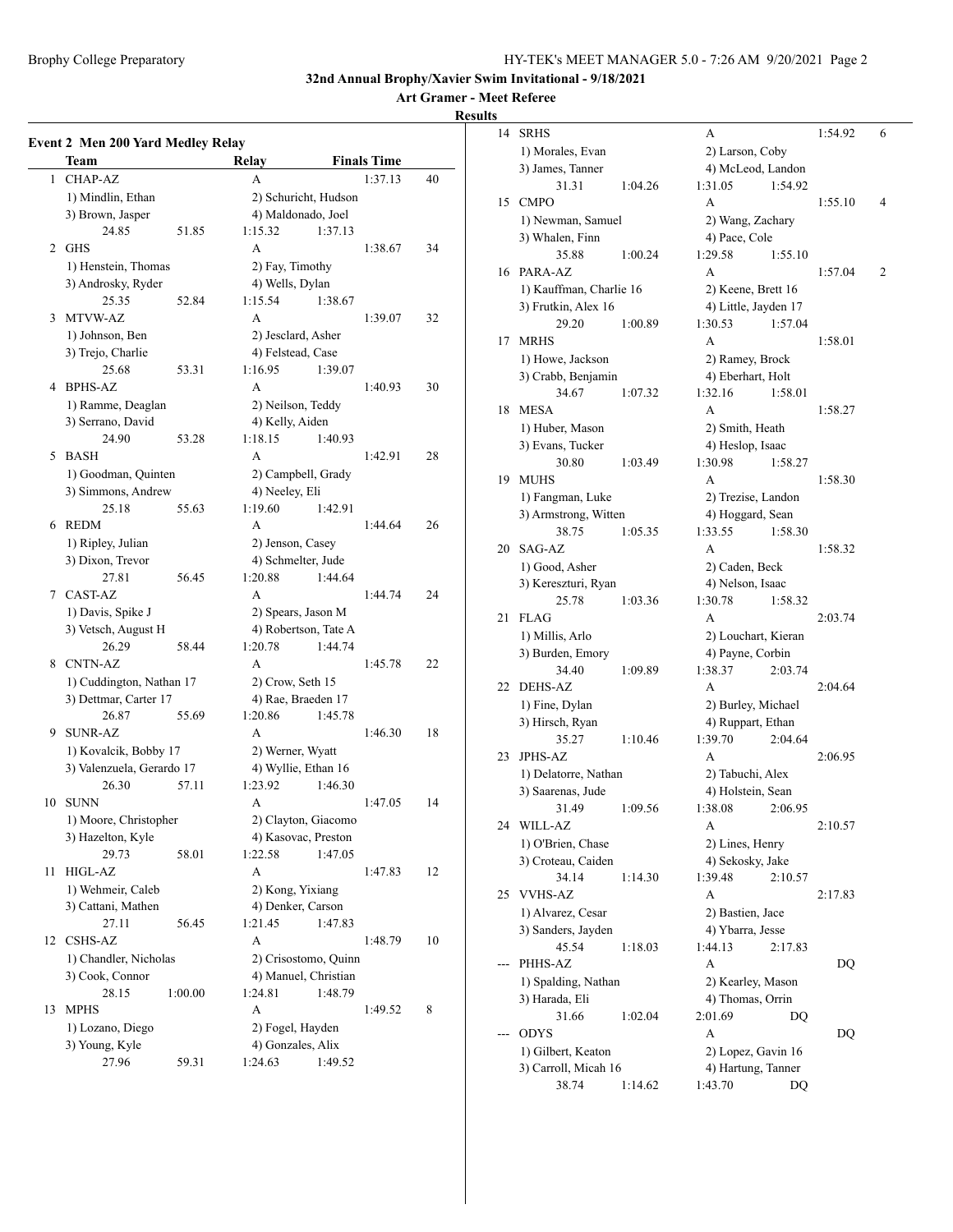#### Brophy College Preparatory HY-TEK's MEET MANAGER 5.0 - 7:26 AM 9/20/2021 Page 3

**32nd Annual Brophy/Xavier Swim Invitational - 9/18/2021**

## **Art Gramer - Meet Referee**

| ۰.<br>۰. |
|----------|
|          |

|    | <b>Event 3 Women 200 Yard Freestyle</b> |         |                |         |                    |    |
|----|-----------------------------------------|---------|----------------|---------|--------------------|----|
|    | Name                                    |         | AgeSchool      |         | <b>Finals Time</b> |    |
| 1  | Richards, Lauren                        |         | <b>CHAP-AZ</b> |         | 1:55.13            | 20 |
|    | 27.00                                   | 56.14   | 1:25.99        | 1:55.13 |                    |    |
| 2  | Dunn, Grace                             |         | <b>CHAP-AZ</b> |         | 1:55.30            | 17 |
|    | 26.76                                   | 55.75   | 1:25.59        | 1:55.30 |                    |    |
| 3  | Wallace, Remington                      |         | REDM           |         | 1:56.53            | 16 |
|    | 28.00                                   | 57.50   | 1:27.10        | 1:56.53 |                    |    |
| 4  | Cunningham, Ava                         |         | CHAP-AZ        |         | 1:56.64            | 15 |
|    | 27.27                                   | 56.95   | 1:27.07        | 1:56.64 |                    |    |
| 5  | Murphy, Julia                           |         | <b>CHAP-AZ</b> |         | 1:58.00            | 14 |
|    | 27.97                                   | 57.79   | 1:27.78        | 1:58.00 |                    |    |
| 6  | Sheldon, Emily                          |         | SAG-AZ         |         | 1:58.34            | 13 |
|    | 27.59                                   | 57.91   | 1:28.81        | 1:58.34 |                    |    |
| 7  | Moore, Maggie                           |         | <b>REDM</b>    |         | 1:58.91            | 12 |
|    | 27.90                                   | 57.73   | 1:28.10        | 1:58.91 |                    |    |
| 8  | Nickell, Grace                          |         | MTVW-AZ        |         | 1:59.51            | 11 |
|    | 28.17                                   | 58.36   | 1:29.04        | 1:59.51 |                    |    |
| 9  | Ellingson, Kate                         |         | MTVW-AZ        |         | 1:59.77            | 9  |
| 10 | Marinello, Sydney                       |         | HIGL-AZ        |         | 2:00.20            | 7  |
|    | 27.86                                   | 58.16   | 1:29.30        | 2:00.20 |                    |    |
| 11 | Baros, Ashleigh                         |         | XAVI-AZ        |         | 2:01.57            | 6  |
|    | 27.77                                   | 58.12   | 1:29.73        | 2:01.57 |                    |    |
| 12 | Colvin, Camryn                          |         | <b>CMPO</b>    |         | 2:03.21            | 5  |
| 13 | Miller, Abigail                         |         | FLAG           |         | 2:03.26            | 4  |
|    | 28.60                                   |         | 1:31.74        | 2:03.26 |                    |    |
| 14 | Buessing, Braydee                       | 59.67   | <b>GHS</b>     |         | 2:03.58            | 3  |
|    | 28.42                                   |         | 1:31.57        |         |                    |    |
| 15 | Takahashi, Yume                         | 59.39   | SRHS           | 2:03.58 | 2:03.72            | 2  |
|    |                                         |         |                |         |                    |    |
|    | 28.03                                   | 59.50   | 1:32.09        | 2:03.72 |                    |    |
| 16 | Shark, Carsyn                           |         | <b>REDM</b>    |         | 2:04.39            | 1  |
|    | 28.90                                   | 1:00.10 | 1:32.40        | 2:04.39 |                    |    |
| 17 | Peck, Allison                           |         | <b>RKHS-AZ</b> |         | 2:04.54            |    |
|    | 29.20                                   | 1:00.44 | 1:32.67        | 2:04.54 |                    |    |
| 18 | Prentice, Sydney                        |         | <b>CMPO</b>    |         | 2:04.62            |    |
|    | 28.27                                   | 59.64   | 1:32.47        | 2:04.62 |                    |    |
| 19 | Brown, Courtney                         |         | SUNR-AZ        |         | 2:04.79            |    |
|    | 28.59                                   | 59.73   | 1:31.81        | 2:04.79 |                    |    |
| 20 | Douglas, Claire                         |         | XAVI-AZ        |         | 2:09.22            |    |
|    | 30.42                                   | 1:02.84 | 1:36.76        | 2:09.22 |                    |    |
| 21 | Rockwood, Maya                          |         | MESA           |         | 2:10.07            |    |
|    | 28.80                                   | 1:01.82 | 1:36.31        | 2:10.07 |                    |    |
| 22 | Moody, Ava                              |         | GHS            |         | 2:10.41            |    |
|    | 29.60                                   | 1:02.61 | 1:36.79        | 2:10.41 |                    |    |
| 23 | Potter, Natalie                         |         | <b>BASH</b>    |         | 2:10.98            |    |
|    | 31.40                                   | 1:04.88 | 1:38.37        | 2:10.98 |                    |    |
| 24 | Gebauer, Kami                           |         | <b>CMPO</b>    |         | 2:11.01            |    |
|    | 29.82                                   | 1:02.88 | 1:37.61        | 2:11.01 |                    |    |
| 25 | Gill, Ava                               |         | XAVI-AZ        |         | 2:11.13            |    |
|    | 29.90                                   | 1:02.58 | 1:36.95        | 2:11.13 |                    |    |
| 26 | Hamilton, Cheyne W                      |         | CAST-AZ        |         | 2:11.39            |    |
|    | 30.36                                   | 1:03.65 | 1:37.71        | 2:11.39 |                    |    |
| 27 | Reid, Emerson                           |         | <b>CMPO</b>    |         | 2:11.44            |    |
|    | 29.70                                   | 1:02.98 | 1:37.90        | 2:11.44 |                    |    |
| 28 | Ritman, Taryn                           |         | PHHS-AZ        |         | 2:11.73            |    |
|    | 29.66                                   | 1:02.41 | 1:37.09        | 2:11.73 |                    |    |

| 29 | Gervais, Marin I              |         | CAST-AZ              |           | 2:11.89   |
|----|-------------------------------|---------|----------------------|-----------|-----------|
|    | 31.10                         | 1:05.35 | 1:39.87              | 2:11.89   |           |
| 30 | McLain, Erin                  |         | CAST-AZ              |           | 2:12.29   |
|    | 30.61                         | 1:04.53 | 1:38.90              | 2:12.29   |           |
| 31 | Adrion, Kira                  |         | <b>BASH</b>          |           | 2:12.33   |
|    | 30.80                         | 1:04.22 | 1:38.61              | 2:12.33   |           |
| 32 | Cuddington, McKayla           |         | 15 CNTN-AZ           |           | 2:12.66   |
|    | 29.89                         | 1:03.05 | 1:38.08              | 2:12.66   |           |
| 33 | Christensen, Molly            |         | <b>MESA</b>          |           | 2:13.36   |
|    | 31.23                         | 1:04.88 | 1:39.61              | 2:13.36   |           |
| 34 | Siordian, Madison             |         | XAVI-AZ              |           | 2:16.12   |
|    | 31.03                         | 1:05.20 | 1:40.72              | 2:16.12   |           |
| 35 | Bird, Tara                    |         | <b>CSHS-AZ</b>       |           | 2:18.03   |
|    | 30.96                         | 1:05.24 | 2:18.03              |           |           |
| 36 | MacArthur, Sophia             |         | <b>SUNN</b>          |           | 2:18.83   |
| 37 | Kautenburger, Cambria         |         | 15 PARA-AZ           |           | 2:18.92   |
|    | 31.36                         | 1:06.65 | 1:43.91              | 2:18.92   |           |
| 38 | Raphael, Sarina               |         | JPHS-AZ              |           | 2:19.20   |
|    | 33.36                         | 1:08.02 | 1:43.92              | 2:19.20   |           |
| 39 | Scanlon, Jess                 |         | <b>SUNR-AZ</b><br>17 |           | 2:21.77   |
|    | 31.36                         | 1:06.63 | 1:43.49              | 2:21.77   |           |
| 40 | Dols, Madison                 |         | <b>MPHS</b>          |           | 2:22.43   |
|    | 31.34                         | 1:07.26 | 2:22.43              |           |           |
| 41 | Lunbery, Emily                |         | BASH                 |           | 2:23.06   |
|    | 32.14                         | 1:08.59 | 1:46.40              | 2:23.06   |           |
| 42 | FitzSimons, Elizabeth         |         | <b>SUNN</b>          |           | 2:23.73   |
|    | 33.47                         | 1:09.31 | 1:47.77              | 2:23.73   |           |
| 43 | Israel, Elizabeth             |         | 15 PARA-AZ           |           | 2:30.36   |
|    | 32.47                         | 1:09.74 | 1:50.25              | 2:30.36   |           |
| 44 | Benedict, Emmy                |         | <b>VVHS-AZ</b>       |           | 2:30.56   |
|    | 32.69                         | 1:10.14 | 1:51.00              | 2:30.56   |           |
| 45 | Jensen, Whitney               |         | 17<br><b>SUNR-AZ</b> |           | 2:34.91   |
|    | 33.96                         | 1:12.39 | 1:53.59              | 2:34.91   |           |
| 46 | Murphy, Morgan                |         | <b>SUNR-AZ</b>       |           | 2:36.95   |
|    | 31.61                         | 1:10.57 | 1:53.55              | 2:36.95   |           |
|    | Rettig, Sophia                |         | MTVW-AZ              |           | DQ        |
|    | 31.28                         | 1:07.40 | 1:46.55              | DQ        |           |
|    | Argabright, Elena             |         | <b>REDM</b>          |           | <b>DQ</b> |
|    | 28.84                         | 1:01.37 | 1:34.90              | <b>DQ</b> |           |
|    | vent 4 Men 200 Vard Freestyle |         |                      |           |           |

## **Event 4 Men 200 Yard Freestyle**

|    | Name            |       | <b>AgeSchool</b> |         | <b>Finals Time</b> |    |
|----|-----------------|-------|------------------|---------|--------------------|----|
| 1  | Dalbey, Tristan |       | CHAP-AZ          |         | 1:42.79            | 20 |
|    | 24.23           | 49.93 | 1:16.35          | 1:42.79 |                    |    |
| 2  | Sorenson, Jack  |       | <b>BPHS-AZ</b>   |         | 1:43.52            | 17 |
|    | 25.05           | 51.67 | 1:18.01          | 1:43.52 |                    |    |
| 3  | Crawford, Finn  |       | <b>BPHS-AZ</b>   |         | 1:44.78            | 16 |
|    | 24.56           | 51.07 | 1:17.90          | 1:44.78 |                    |    |
| 4  | Mindlin, Ethan  |       | CHAP-AZ          |         | 1:45.53            | 15 |
|    | 24.76           | 51.30 | 1:18.61          | 1:45.53 |                    |    |
| 5. | Newbold, Tyson  |       | <b>MESA</b>      |         | 1:46.29            | 14 |
|    | 23.76           | 49.57 | 1:16.93          | 1:46.29 |                    |    |
| 6  | Dixon, Trevor   |       | <b>REDM</b>      |         | 1:47.33            | 13 |
|    | 25.31           | 52.50 | 1:19.71          | 1:47.33 |                    |    |
|    | Trejo, Charlie  |       | MTVW-AZ          |         | 1:49.01            | 12 |
|    | 24.66           | 52.34 | 1:20.18          | 1:49.01 |                    |    |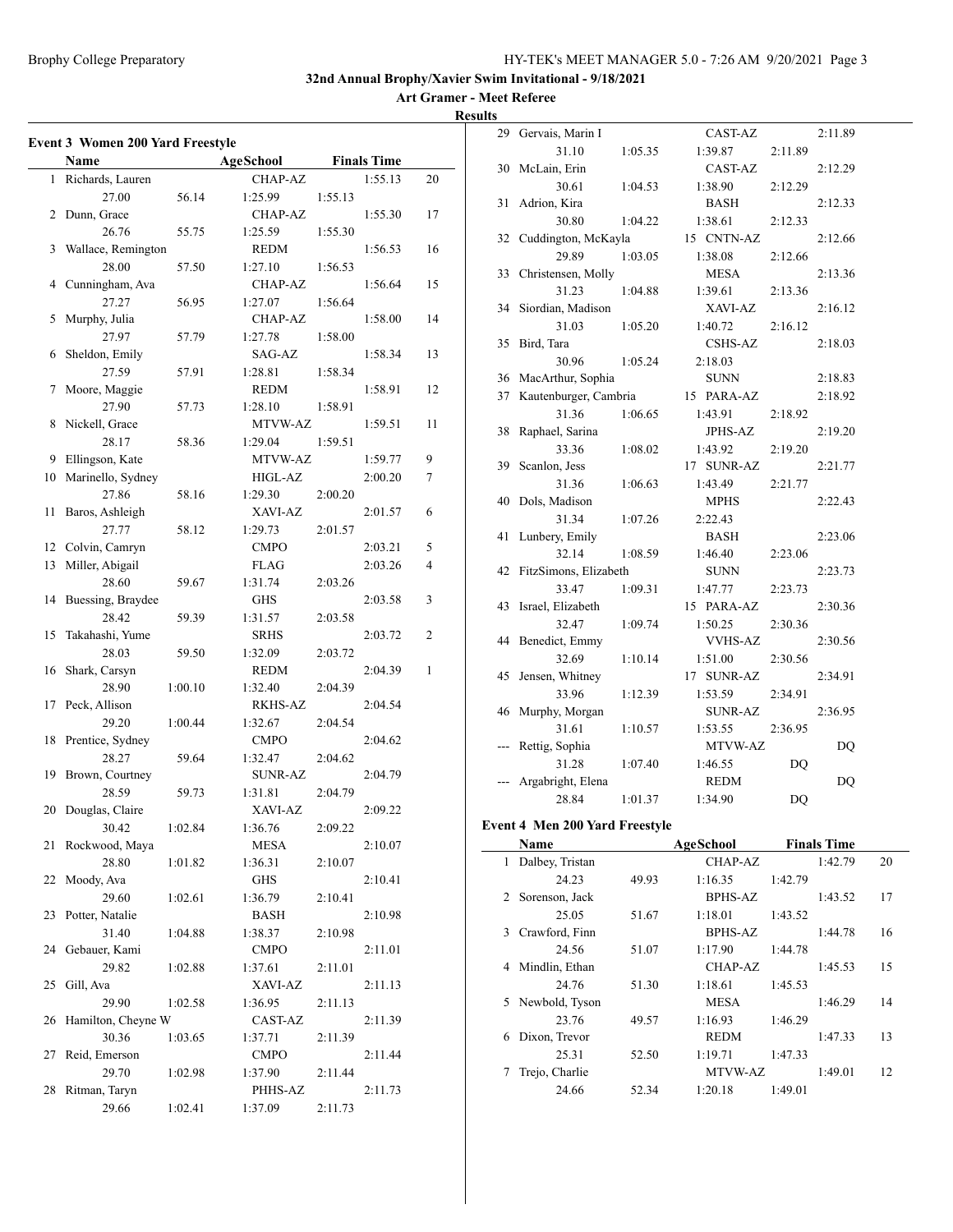#### **Art Gramer - Meet Referee Results**

|    | (Event 4 Men 200 Yard Freestyle)<br>Name |         | AgeSchool      |         | <b>Finals Time</b> |    |
|----|------------------------------------------|---------|----------------|---------|--------------------|----|
|    | 8 Wehmeir, Caleb                         |         | HIGL-AZ        |         | 1:49.51            | 11 |
|    | 25.37                                    | 52.99   | 1:21.20        | 1:49.51 |                    |    |
| 9  | Fleischer, Miles                         |         | CHAP-AZ        |         | 1:49.94            | 9  |
|    | 25.40                                    | 53.03   | 1:21.43        | 1:49.94 |                    |    |
| 10 | Rowley, Garrett                          |         | MTVW-AZ        |         | 1:50.34            | 7  |
|    | 24.95                                    | 52.88   | 1:22.04        | 1:50.34 |                    |    |
| 11 | Giles, Jack                              |         | MTVW-AZ        |         | 1:50.68            | 6  |
|    | 25.13                                    | 53.24   | 1:22.11        | 1:50.68 |                    |    |
| 12 | Herrera, Jake                            |         | <b>BPHS-AZ</b> |         | 1:50.95            | 5  |
|    | 25.26                                    | 53.50   | 1:22.14        | 1:50.95 |                    |    |
| 13 | Gomez, Greyson                           |         | BPHS-AZ        |         | 1:51.48            | 4  |
|    | 25.16                                    |         | 1:22.80        | 1:51.48 |                    |    |
| 14 | Klein, Caden                             | 53.45   | CHAP-AZ        |         | 1:53.37            | 3  |
|    | 26.27                                    | 54.90   | 1:24.37        |         |                    |    |
|    | 15 Robertson, Tate A                     |         | CAST-AZ        | 1:53.37 | 1:53.55            | 2  |
|    | 26.85                                    |         | 1:24.98        | 1:53.55 |                    |    |
| 16 |                                          | 55.97   | <b>CMPO</b>    |         |                    | 1  |
|    | DelRio, Tyler<br>26.90                   |         |                |         | 1:54.67            |    |
|    |                                          | 55.36   | 1:24.63        | 1:54.67 |                    |    |
| 17 | Burden, Emory                            |         | FLAG           |         | 1:56.36            |    |
|    | 26.03                                    | 55.96   | 1:27.52        | 1:56.36 |                    |    |
| 18 | Reading, Mason                           |         | GHS            |         | 1:57.37            |    |
|    | 27.39                                    | 56.98   | 1:27.33        | 1:57.37 |                    |    |
|    | 19 Lewis, Raleigh                        |         | MTVW-AZ        |         | 1:57.69            |    |
|    | 26.17                                    | 55.37   | 1:25.89        | 1:57.69 |                    |    |
| 20 | Grantham, Jacob                          |         | GHS            |         | 1:58.36            |    |
|    | 26.34                                    | 55.31   | 1:26.63        | 1:58.36 |                    |    |
| 21 | Mack, David                              |         | GHS            |         | 1:58.68            |    |
|    | 26.90                                    | 56.63   | 1:27.58        | 1:58.68 |                    |    |
| 22 | Parker, Zach                             |         | REDM           |         | 1:59.63            |    |
|    | 28.18                                    | 58.18   | 1:29.52        | 1:59.63 |                    |    |
| 23 | Hazelton, Kyle                           |         | <b>SUNN</b>    |         | 2:00.21            |    |
|    | 27.01                                    | 57.79   | 1:29.79        | 2:00.21 |                    |    |
| 24 | Robinson, Cole                           |         | CSHS-AZ        |         | 2:00.50            |    |
|    | 26.58                                    | 57.22   | 1:29.18        | 2:00.50 |                    |    |
|    | 25 Vinz, Gabe                            |         | <b>BASH</b>    |         | 2:00.56            |    |
|    | 25.87                                    | 55.67   | 1:27.92        | 2:00.56 |                    |    |
| 26 | Oltjenbruns, Lex                         |         | CSHS-AZ        |         | 2:01.24            |    |
|    | 26.06                                    | 56.16   | 1:29.10        | 2:01.24 |                    |    |
|    | 27 Clayton, Giacomo                      |         | <b>SUNN</b>    |         | 2:02.87            |    |
|    | 26.78                                    | 57.89   | 1:31.21        | 2:02.87 |                    |    |
| 28 | Denker, Carson                           |         | HIGL-AZ        |         | 2:03.54            |    |
|    | 28.66                                    | 59.95   | 1:32.92        | 2:03.54 |                    |    |
| 29 | Castillo, Michael                        |         | <b>ODYS</b>    |         | 2:03.88            |    |
|    | 28.84                                    | 1:00.17 | 1:32.64        | 2:03.88 |                    |    |
| 30 | Kuehner, Tristan                         |         | <b>CMPO</b>    |         | 2:04.53            |    |
|    | 28.31                                    | 59.21   | 1:32.32        | 2:04.53 |                    |    |
| 31 | Werner, Wyatt                            |         | <b>SUNR-AZ</b> |         | 2:04.68            |    |
|    | 29.12                                    | 1:00.57 | 1:32.88        | 2:04.68 |                    |    |
| 32 | Saarenas, Jude                           |         | <b>JPHS-AZ</b> |         | 2:07.61            |    |
|    | 29.20                                    | 1:01.34 | 1:34.51        | 2:07.61 |                    |    |
| 33 | Kohn, Ethan                              |         | <b>REDM</b>    |         | 2:09.05            |    |
|    | 29.27                                    | 1:02.24 | 1:36.35        | 2:09.05 |                    |    |
| 34 | Morris, Dylan                            |         | <b>REDM</b>    |         | 2:09.47            |    |
|    | 29.67                                    | 1:02.29 | 1:36.56        | 2:09.47 |                    |    |
|    |                                          |         |                |         |                    |    |

| 35 White, Spencer                |         | <b>GHS</b>     |         | 2:09.99 |
|----------------------------------|---------|----------------|---------|---------|
| 28.07                            | 1:00.00 | 1:34.15        | 2:09.99 |         |
| 36 Glenn, Corbin J               |         | CAST-AZ        |         | 2:11.63 |
| 29.14                            | 1:02.29 | 1:37.87        | 2:11.63 |         |
| 37 Robertson, Hunter M           |         | CAST-AZ        |         | 2:12.58 |
| 27.23                            | 58.77   | 2:12.58        |         |         |
| 38 Moore, Jackson                |         | <b>MUHS</b>    |         | 2:13.08 |
| 29.56                            | 1:03.04 | 1:38.18        | 2:13.08 |         |
| 39 Bigler, Dakota                |         | MESA           |         | 2:13.68 |
| 29.23                            | 1:01.56 | 1:37.08        | 2:13.68 |         |
| 40 Hoerth, Oliver                |         | 14 PARA-AZ     |         | 2:19.73 |
| 30.59                            | 1:05.45 | 1:42.58        | 2:19.73 |         |
| 41 Lihs, Alex                    |         | <b>SRHS</b>    |         | 2:21.27 |
| 30.90                            | 1:06.46 | 1:43.91        | 2:21.27 |         |
| 42 Bastien, Jace                 |         | <b>VVHS-AZ</b> |         | 2:25.54 |
| 31.54                            | 1:08.49 | 1:47.56        | 2:25.54 |         |
| 43 Saunders, Tanner              |         | <b>CMPO</b>    |         | 2:28.61 |
| 32.04                            | 1:10.17 | 1:50.52        | 2:28.61 |         |
| 44 Eldredge, Caden               |         | <b>YOUNG</b>   |         | 2:51.10 |
| 35.16                            | 1:18.42 | 2:06.14        | 2:51.10 |         |
| McLeod, Landon                   |         | <b>SRHS</b>    |         | DQ      |
| 27.84                            | 58.67   | 1:30.07        | DQ      |         |
| <b>Event 5 Women 200 Yard IM</b> |         |                |         |         |
|                                  |         |                |         |         |

#### **Name Age School Finals Time**  $\sim$

|    | гуаше                |         | деэсноог       |         | гшав гипе |                          |
|----|----------------------|---------|----------------|---------|-----------|--------------------------|
| 1  | Therrien, Emmy       |         | HIGL-AZ        |         | 2:07.62   | 20                       |
|    | 27.71                | 59.89   | 1:38.33        | 2:07.62 |           |                          |
|    | 2 Bachmeier, Madelyn |         | <b>CSHS-AZ</b> |         | 2:07.87   | 17                       |
|    | 27.88                | 59.11   | 1:38.10        | 2:07.87 |           |                          |
| 3  | Schuricht, Blakely   |         | CHAP-AZ        |         | 2:08.92   | 16                       |
|    | 28.77                | 1:03.81 | 1:39.33        | 2:08.92 |           |                          |
| 4  | Bansal, Asha         |         | CHAP-AZ        |         | 2:12.38   | 15                       |
|    | 28.51                | 1:03.16 | 1:42.10        | 2:12.38 |           |                          |
| 5  | Dalbik, Sahara       |         | <b>CMPO</b>    |         | 2:13.67   | 14                       |
|    | 29.24                | 1:03.92 | 1:42.38        | 2:13.67 |           |                          |
| 6  | Thompson, Anna       |         | MTVW-AZ        |         | 2:13.85   | 13                       |
|    | 28.54                | 1:04.31 | 1:43.69        | 2:13.85 |           |                          |
| 7  | Felner, Hope         |         | CHAP-AZ        |         | 2:14.63   | 12                       |
|    | 29.56                | 1:05.03 | 1:44.31        | 2:14.63 |           |                          |
| 8  | Chapple, Brooke      |         | CHAP-AZ        |         | 2:14.82   | 11                       |
|    | 30.40                | 1:05.86 | 1:43.07        | 2:14.82 |           |                          |
| 9  | Griffin, Kensie      |         | MTVW-AZ        |         | 2:15.05   | 9                        |
|    | 29.15                | 1:04.85 | 1:44.65        | 2:15.05 |           |                          |
| 10 | Washburn, Audrey     |         | AJHS           |         | 2:17.15   | $\overline{7}$           |
|    | 29.51                | 1:05.30 | 1:44.58        | 2:17.15 |           |                          |
| 11 | Hull, Grace          |         | XAVI-AZ        |         | 2:17.76   | 6                        |
|    | 28.66                | 1:04.97 | 1:46.32        | 2:17.76 |           |                          |
| 12 | Engle, Jaidan R      |         | CAST-AZ        |         | 2:17.84   | 5                        |
|    | 29.27                | 1:03.67 | 1:45.72        | 2:17.84 |           |                          |
| 13 | Scott, Dakota        |         | <b>MRHS</b>    |         | 2:18.79   | $\overline{\mathcal{L}}$ |
|    | 30.26                | 1:07.66 | 1:46.74        | 2:18.79 |           |                          |
|    | 14 Kunz, Mikenna     |         | <b>MESA</b>    |         | 2:18.97   | 3                        |
|    | 29.58                | 1:05.27 | 1:47.43        | 2:18.97 |           |                          |
| 15 | Tymkiv, Krista       |         | XAVI-AZ        |         | 2:20.21   | $\overline{2}$           |
|    | 30.78                | 1:04.47 | 1:46.53        | 2:20.21 |           |                          |
| 16 | Mago, Ginger         |         | XAVI-AZ        |         | 2:20.42   | $\mathbf{1}$             |
|    | 29.27                | 1:06.08 | 1:49.53        | 2:20.42 |           |                          |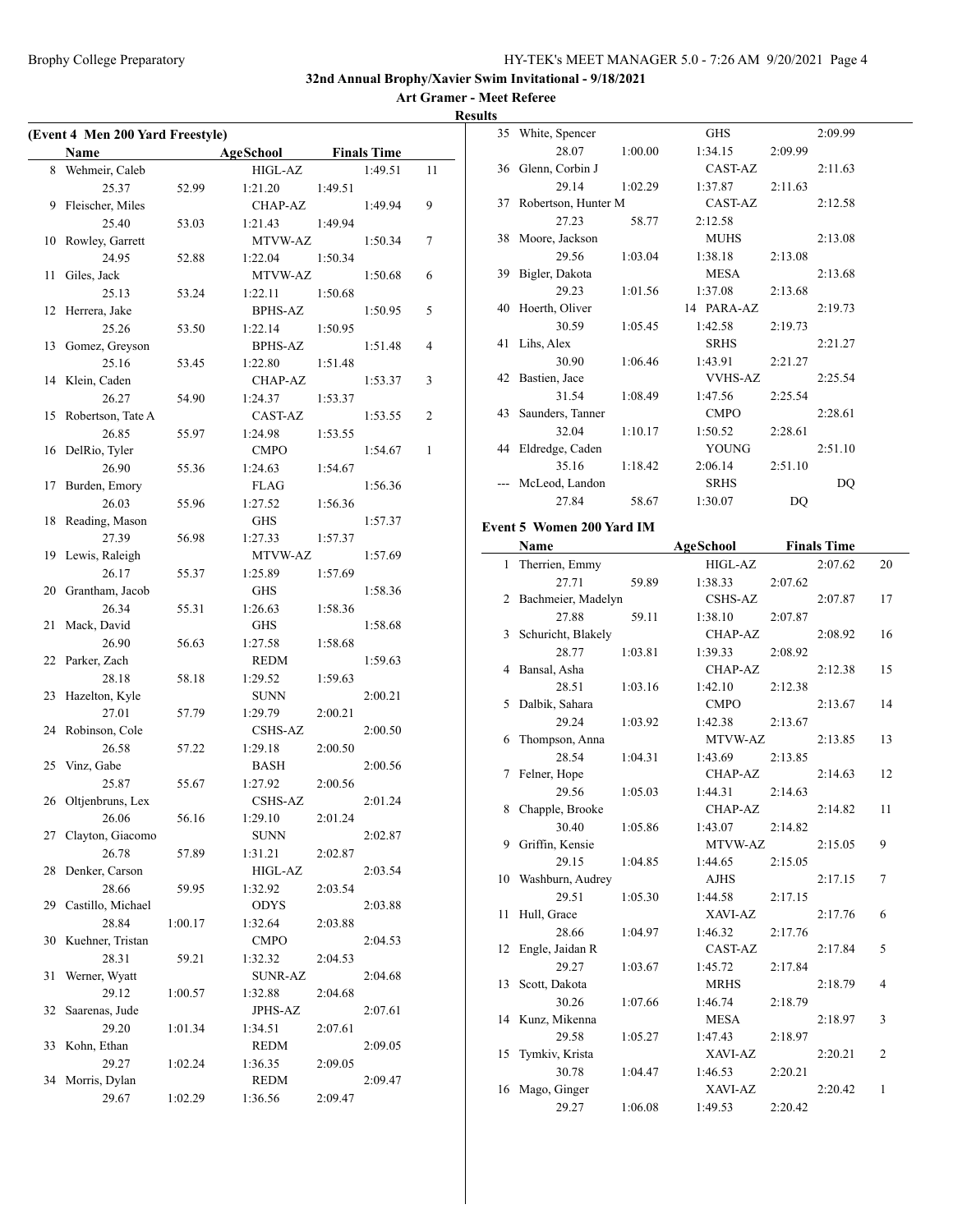**Art Gramer - Meet Referee Results**

|    | (Event 5 Women 200 Yard IM) |         |             |         |                    |
|----|-----------------------------|---------|-------------|---------|--------------------|
|    | Name                        |         | AgeSchool   |         | <b>Finals Time</b> |
|    | 17 Tossell, Katherine       |         | 14 PARA-AZ  |         | 2:21.25            |
|    | 31.13                       | 1:06.62 | 1:48.60     | 2:21.25 |                    |
| 18 | Lembas, Jaylen              |         | <b>REDM</b> |         | 2:21.71            |
|    | 29.78                       | 1:06.28 | 1:49.12     | 2:21.71 |                    |
| 19 | Munoz, Kellee               |         | <b>GHS</b>  |         | 2:22.05            |
|    | 31.57                       | 1:08.26 | 1:49.59     | 2:22.05 |                    |
| 20 | Downey, Taylor R            |         | CAST-AZ     |         | 2:22.23            |
|    | 30.69                       | 1:05.89 | 1:50.15     | 2:22.23 |                    |
| 21 | Hicks, Kayla                |         | <b>REDM</b> |         | 2:22.80            |
|    | 30.34                       | 1:06.57 | 1:49.27     | 2:22.80 |                    |
|    | 22 Reeves, Alaina           |         | SAG-AZ      |         | 2:23.04            |
|    | 30.94                       | 1:08.40 | 1:49.76     | 2:23.04 |                    |
|    | 23 Yamada, Rebecca          |         | BASH        |         | 2:23.07            |
|    | 31.72                       | 1:08.05 | 1:49.16     | 2:23.07 |                    |
|    | 24 Reeves, Eva              |         | SAG-AZ      |         | 2:24.57            |
|    | 31.92                       | 1:09.75 | 1:51.84     | 2:24.57 |                    |
|    | 25 Zehnder, Courtney        |         | SAG-AZ      |         | 2:24.59            |
|    | 30.29                       | 1:05.75 | 1:51.70     | 2:24.59 |                    |
| 26 | Reiger, Pierson             |         | SUNN        |         | 2:25.21            |
|    | 30.86                       | 1:09.93 | 1:52.27     | 2:25.21 |                    |
| 27 | Wood, Phebe                 |         | HIGL-AZ     |         | 2:26.28            |
|    | 29.90                       | 1:07.13 | 1:50.68     | 2:26.28 |                    |
| 28 | Kirsch, Kyra                |         | <b>SRHS</b> |         | 2:26.83            |
|    | 31.86                       | 1:10.75 | 1:52.87     | 2:26.83 |                    |
| 29 | Grimsley, Caroline          |         | <b>CMPO</b> |         | 2:26.92            |
|    | 34.27                       | 1:11.76 | 1:54.13     | 2:26.92 |                    |
|    | 30 Ferrin, Megan            |         | <b>MESA</b> |         | 2:29.13            |
|    | 31.90                       | 1:11.08 | 1:54.02     | 2:29.13 |                    |
| 31 | Cochran, Autumn             |         | SAG-AZ      |         | 2:29.20            |
|    | 30.85                       | 1:09.49 | 1:53.39     | 2:29.20 |                    |
|    | 32 Neus, Abby               |         | MTVW-AZ     |         | 2:29.36            |
|    | 30.85                       | 1:08.29 | 1:54.78     | 2:29.36 |                    |
| 33 | Jacobs, Kloie               |         | <b>SUNN</b> |         | 2:30.68            |
|    | 31.57                       | 1:10.24 | 1:54.14     | 2:30.68 |                    |
|    | 34 Cunningham, Rylie        |         | 13 SUNR-AZ  |         | 2:31.26            |
|    | 33.52                       | 1:10.40 | 1:56.15     | 2:31.26 |                    |
|    | 35 Edwards, Vivian          |         | XAVI-AZ     |         | 2:33.63            |
|    | 32.97                       | 1:14.67 | 1:59.35     | 2:33.63 |                    |
|    | 36 Stayner, Shea            |         | 17 GHS      |         | 2:34.34            |
|    | 31.22                       | 1:10.51 | 1:59.71     | 2:34.34 |                    |
| 37 | Rusnak, Jaimie              |         | <b>REDM</b> |         | 2:35.23            |
|    | 33.08                       | 1:12.88 | 1:58.49     | 2:35.23 |                    |
| 38 | Fangman, Kenzie             |         | <b>MUHS</b> |         | 2:37.51            |
|    | 32.58                       | 1:13.50 | 2:01.78     | 2:37.51 |                    |
| 39 | Lingenbrink, Sabrina        |         | HIGL-AZ     |         | 2:38.39            |
|    | 35.28                       | 1:13.83 | 2:01.37     | 2:38.39 |                    |
| 40 | Driggers, Micah             |         | GHS         |         | 2:40.07            |
|    | 34.65                       | 1:13.83 | 2:02.49     | 2:40.07 |                    |
| 41 | Lund, Olivia                |         | BASH        |         | 2:41.35            |
|    | 32.34                       | 1:13.19 | 2:41.35     |         |                    |
| 42 | Otter, Ava                  |         | MTVW-AZ     |         | 2:44.59            |
|    | 34.89                       | 1:16.98 | 2:07.95     | 2:44.59 |                    |
| 43 | Johnson, Mia                |         | 14 PARA-AZ  |         | 2:45.24            |
|    | 34.25                       | 1:16.35 | 2:09.04     | 2:45.24 |                    |
|    |                             |         |             |         |                    |

|    | 44 Nielson, Hannah   |         | <b>CMPO</b> |         | 2:54.84 |
|----|----------------------|---------|-------------|---------|---------|
|    |                      |         | 2:13.11     | 2:54.84 |         |
| 45 | Barth, Amilia        |         | <b>CMPO</b> |         | 2:56.32 |
|    | 37.19                | 1:20.45 | 2:15.81     | 2:56.32 |         |
|    | 46 Henrickson, Abby  |         | <b>SRHS</b> |         | 3:01.90 |
|    | 39.61                | 1:25.18 | 2:19.48     | 3:01.90 |         |
|    | --- Baldwin, Matteah |         | PHHS-AZ     |         | DO      |
|    | 30.88                | 1:08.26 | 1:50.50     | DO      |         |
|    |                      |         |             |         |         |

#### **Event 6 Men 200 Yard IM**

|    | Name                     |         | <b>AgeSchool</b>          |         | <b>Finals Time</b> |    |
|----|--------------------------|---------|---------------------------|---------|--------------------|----|
| 1  | Gonda, Gabe              |         | <b>BPHS-AZ</b>            |         | 1:52.96            | 20 |
|    | 24.91                    | 53.07   | 1:26.43                   | 1:52.96 |                    |    |
| 2  | Pattison, Kellan         |         | CHAP-AZ                   |         | 1:55.32            | 17 |
|    | 25.11                    | 53.48   | 1:28.30                   | 1:55.32 |                    |    |
| 3  | Vetsch, August H         |         | CAST-AZ                   |         | 1:56.98            | 16 |
|    | 24.48                    | 55.07   | 1:29.98                   | 1:56.98 |                    |    |
| 4  | Joswiak, Thomas          |         | <b>BPHS-AZ</b>            |         | 1:58.07            | 15 |
|    | 25.78                    | 55.70   | 1:31.49                   | 1:58.07 |                    |    |
| 5  | Good, Asher              |         | SAG-AZ                    |         | 1:58.62            | 14 |
|    | 25.98                    | 55.70   | 1:30.62                   | 1:58.62 |                    |    |
| 6  | Schuricht, Hudson        |         | CHAP-AZ                   |         | 2:00.43            | 13 |
|    | 25.84                    | 58.88   | 1:32.91                   | 2:00.43 |                    |    |
| 7  | Neilson, Teddy           |         | <b>BPHS-AZ</b>            |         | 2:01.98            | 12 |
|    | 26.93                    | 59.14   | 1:33.33                   | 2:01.98 |                    |    |
| 8  | Maldonado, Joel          |         | CHAP-AZ                   |         | 2:02.19            | 11 |
|    | 25.63                    | 56.95   | 1:33.97                   | 2:02.19 |                    |    |
| 9  | Serrano, David           |         | <b>BPHS-AZ</b>            |         | 2:03.49            | 9  |
|    | 25.37                    | 58.49   | 1:32.71                   | 2:03.49 |                    |    |
| 10 | Sgouros, Jonathan        |         | CHAP-AZ                   |         | 2:06.75            | 7  |
|    | 27.40                    | 1:01.29 | 1:36.53                   | 2:06.75 |                    |    |
| 11 | Breinholt, Boston        |         | MTVW-AZ                   |         | 2:08.31            | 6  |
|    | 26.95                    | 58.76   | 1:37.42                   | 2:08.31 |                    |    |
| 12 | Diamond, Nick            |         | MTVW-AZ                   |         | 2:09.05            | 5  |
|    | 26.35                    | 59.30   | 1:37.52                   | 2:09.05 |                    |    |
| 13 | Lozano, Diego            |         | <b>MPHS</b>               |         | 2:10.99            | 4  |
|    | 27.26                    | 1:00.41 | 1:39.66                   | 2:10.99 |                    |    |
| 14 | Schmelter, Jude          |         | <b>REDM</b>               |         | 2:12.07            | 3  |
|    | 28.63                    | 1:01.23 | 1:40.64                   | 2:12.07 |                    |    |
| 15 | Jesclard, Asher          |         | MTVW-AZ                   |         | 2:14.85            | 2  |
|    | 26.18                    | 1:03.03 | 1:41.56                   | 2:14.85 |                    |    |
| 16 | Campbell, Grady          |         | <b>BASH</b>               |         | 2:16.05            | 1  |
|    | 28.38                    | 1:03.71 | 1:42.99                   | 2:16.05 |                    |    |
| 17 | Trost, Kyle              |         | MTVW-AZ                   |         | 2:16.10            |    |
|    | 26.81                    | 1:01.24 | 1:44.74                   | 2:16.10 |                    |    |
| 18 | Spears, Jason M          |         | CAST-AZ                   |         | 2:16.40            |    |
|    | 29.29                    | 1:05.80 | 1:45.88                   | 2:16.40 |                    |    |
| 19 | Sanders, Jayden          |         | <b>VVHS-AZ</b>            |         | 2:17.43            |    |
|    | 27.49                    | 1:45.93 | 2:17.43                   |         |                    |    |
|    | 20 Jenson, Casey         |         | <b>REDM</b>               |         | 2:17.51            |    |
|    | 28.88                    | 1:04.78 | 1:43.74                   | 2:17.51 |                    |    |
| 21 | Greer, Nicholas<br>28.39 |         | <b>GHS</b>                |         | 2:19.80            |    |
| 22 | Burley, Michael          | 1:04.54 | 1:45.89<br><b>DEHS-AZ</b> | 2:19.80 |                    |    |
|    | 32.19                    | 1:07.92 | 1:50.54                   | 2:22.77 | 2:22.77            |    |
| 23 | Morales, Evan            |         | <b>SRHS</b>               |         | 2:22.97            |    |
|    | 30.30                    |         |                           |         |                    |    |
|    |                          | 1:07.35 | 1:50.08                   | 2:22.97 |                    |    |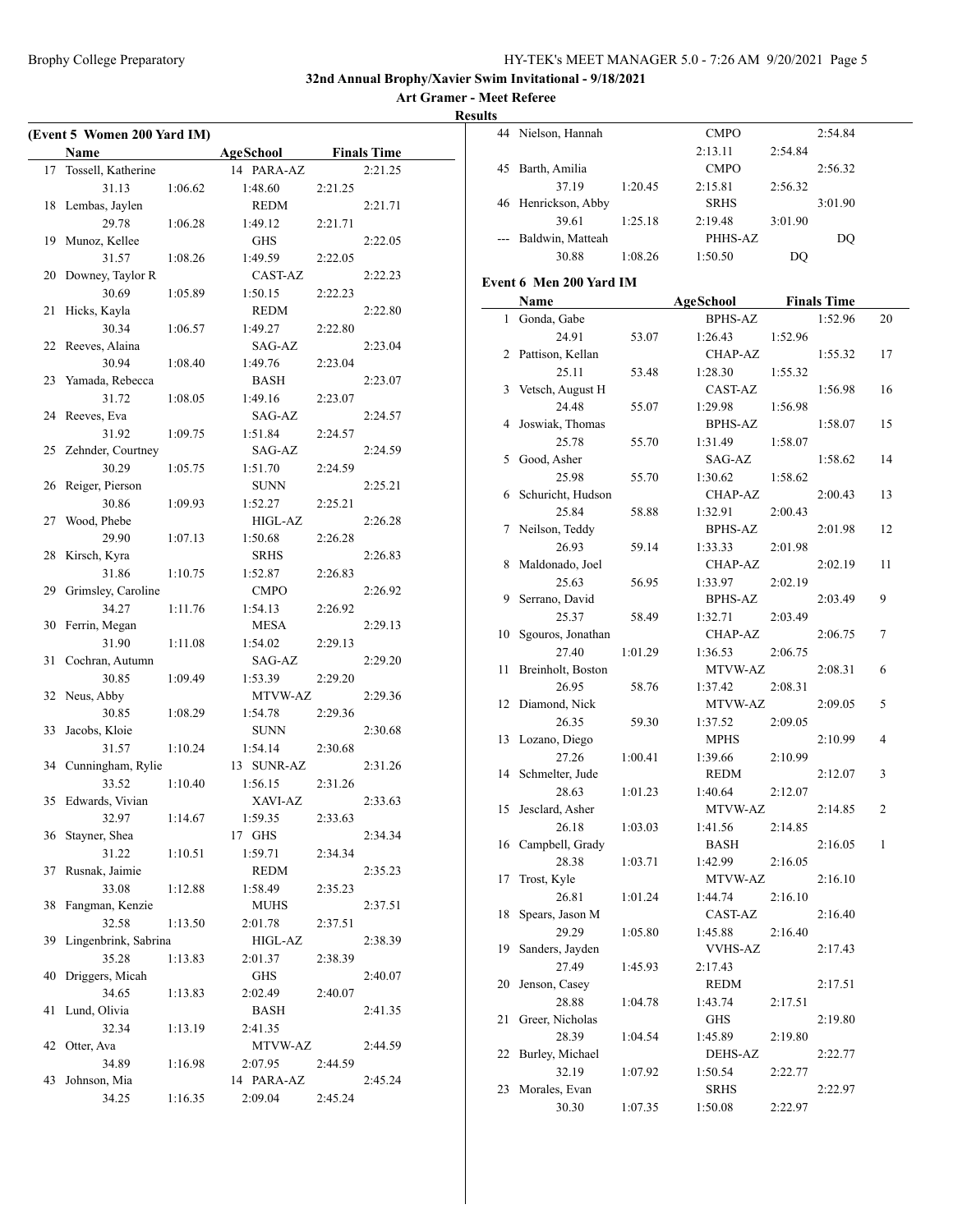**Art Gramer - Meet Referee**

**Results**

|                | (Event 6 Men 200 Yard IM)<br>Name      |         | <b>AgeSchool</b> |         | <b>Finals Time</b> |                |
|----------------|----------------------------------------|---------|------------------|---------|--------------------|----------------|
|                | 24 Robinson, Cole                      |         | <b>CSHS-AZ</b>   |         | 2:23.16            |                |
|                | 29.79                                  | 1:07.76 | 1:52.16          | 2:23.16 |                    |                |
| 25             | Moore, Christopher                     |         | <b>SUNN</b>      |         | 2:23.42            |                |
|                | 32.05                                  | 1:07.65 | 1:48.08          | 2:23.42 |                    |                |
|                | 26 Leemans, Jacob                      |         | HIGL-AZ          |         | 2:30.51            |                |
|                | 30.62                                  | 1:10.94 | 1:56.48          | 2:30.51 |                    |                |
| 27             | Wildermuth, Andrew T                   |         | CAST-AZ          |         | 2:33.05            |                |
|                | 31.29                                  | 1:09.74 | 1:56.45          | 2:33.05 |                    |                |
| 28             | Hinks, Thomas                          |         | <b>SUNN</b>      |         | 2:33.99            |                |
|                | 32.09                                  | 1:12.76 | 1:57.87          | 2:33.99 |                    |                |
| 29             | Bingham, Aaron                         |         | <b>MESA</b>      |         | 2:34.60            |                |
|                | 33.43                                  | 1:13.69 | 1:59.01          | 2:34.60 |                    |                |
| 30             | Ritter, Ryan                           |         | <b>MUHS</b>      |         | 2:37.91            |                |
|                | 33.36                                  | 1:15.03 | 2:01.91          | 2:37.91 |                    |                |
| 31             | Judd, Tyler                            |         | <b>GHS</b>       |         | 2:38.81            |                |
|                | 34.54                                  | 1:16.19 | 1:58.15          | 2:38.81 |                    |                |
| 32             | Jones, Orren                           |         | <b>CMPO</b>      |         | 2:42.52            |                |
|                | 36.31                                  | 1:20.72 | 2:07.45          | 2:42.52 |                    |                |
| 33             | Williams, Austin                       |         | <b>SRHS</b>      |         | 2:47.42            |                |
|                | 30.80                                  | 1:13.50 | 2:09.91          | 2:47.42 |                    |                |
| 34             | Cappel, Connor                         |         | <b>CMPO</b>      |         | 2:51.01            |                |
|                | 40.02                                  | 1:26.02 | 2:14.26          | 2:51.01 |                    |                |
|                | Wang, Zachary                          |         | <b>CMPO</b>      |         | DQ                 |                |
|                | 32.99                                  | 1:11.75 | 1:52.16          | DQ      |                    |                |
|                | Huber, Mason                           |         | MESA             |         | DQ                 |                |
|                | 32.59                                  | 1:08.45 | 1:56.02          | DQ      |                    |                |
|                | Meixner, Logan                         |         | GHS              |         | DQ                 |                |
|                | 32.83                                  | 1:13.64 | 1:56.52          | DQ      |                    |                |
|                | Murset, Weston                         |         | <b>CMPO</b>      |         | DQ                 |                |
|                | 37.70                                  | 1:26.92 | 2:23.38          | DQ      |                    |                |
|                | <b>Event 7 Women 50 Yard Freestyle</b> |         |                  |         |                    |                |
|                | Name                                   |         | <b>AgeSchool</b> |         | <b>Finals Time</b> |                |
| 1              | Jahn, Sophia                           |         | REDM             |         | 24.16              | 20             |
| 2              | Cooley, Tatum                          |         | <b>REDM</b>      |         | 24.72              | 17             |
| 3              | Treptow, Paige                         |         | <b>CMPO</b>      |         | 24.74              | 16             |
| $\overline{4}$ | Ahearn, Lauren                         |         | <b>CHAP-AZ</b>   |         | 24.80              | 15             |
| 5              | Klein, Dakota                          |         | <b>REDM</b>      |         | 25.24              | 14             |
| 6              | Nolan, Hope                            |         | XAVI-AZ          |         | 25.42              | 13             |
| 7              | Roark, Kate                            |         | WILL-AZ          |         | 25.45              | 12             |
| 8              | Miller, Dylan                          |         | XAVI-AZ          |         | 25.64              | 11             |
| 9              | Baird, Reagan                          |         | MTVW-AZ          |         | 25.66              | 9              |
|                | Walkenbach, Taylor                     |         |                  |         |                    |                |
| 10             |                                        |         | SUNR-AZ          |         | 25.76              | 7              |
| 11             | Ashcroft, Mollie<br>Kennedy, Aislinn   |         | MESA             |         | 25.78              | 6<br>5         |
| 12             |                                        |         | SAG-AZ           |         | 25.85              |                |
| 13             | Maldonado, Daisy                       |         | XAVI-AZ          |         | 25.86              | $\overline{4}$ |
| 14             | Takahashi, Yume                        |         | <b>SRHS</b>      |         | 25.87              | 3              |
| $*15$          | McDaniel, Katherine                    |         | <b>CHAP-AZ</b>   |         | 25.94              | 1.5            |
| $*15$          | Miley, Emily                           |         | PHHS-AZ          |         | 25.94              | 1.5            |
| 17             | Peterson, Brooke                       |         | <b>MUHS</b>      |         | 26.02              |                |
| 18             | Moore, Jenna                           |         | CSHS-AZ          |         | 26.25              |                |
| 19             | Huddart, Natalie                       |         | <b>CMPO</b>      |         | 26.27              |                |
| 20             | Donnelly, Kaetlyn                      |         | WILL-AZ          |         | 26.28              |                |
| 21             | McConnon, Ella                         |         | CSHS-AZ          |         | 26.44              |                |
| *22            | Martin, Daniella                       |         | <b>GHS</b><br>17 |         | 26.46              |                |

| *22 | Burke, Sam            |    | CHAP-AZ        | 26.46 |
|-----|-----------------------|----|----------------|-------|
| 24  | Dennis, Kylie         |    | MRHS           | 26.48 |
| 25  | Cottrell, Charley     |    | <b>SUNN</b>    | 26.49 |
| 26  | Supreme, Safiyah      |    | <b>CMPO</b>    | 26.51 |
| 27  | Wichelmann, Sloane    |    | CHAP-AZ        | 26.54 |
| 28  | Bell, Savannah        |    | <b>VVHS-AZ</b> | 26.62 |
| 29  | Bach, Jade            |    | <b>MUHS</b>    | 26.67 |
| 30  | Williams, Lana        |    | REDM           | 26.77 |
| 31  | Zeimet, Samantha      |    | <b>CSHS-AZ</b> | 26.78 |
|     | 32 Peterson, Carisa   |    | FLAG           | 26.97 |
|     | 33 Vuong, Tran        |    | BASH           | 27.13 |
|     | 34 Williams, Ashlyn   |    | WILL-AZ        | 27.14 |
| 35  | DiSano, Alexa         |    | BASH           | 27.20 |
|     | 36 Gunn, Bailey       |    | MTVW-AZ        | 27.32 |
| 37  | McLenna, Gabriella    |    | <b>GHS</b>     | 27.58 |
| 38  | Hogle, Addison        |    | MESA           | 27.67 |
| 39  | Mendez, Julia         |    | HIGL-AZ        | 27.72 |
| 40  | Guerra, Bella         |    | XAVI-AZ        | 27.82 |
| 41  | Garn, Lucy            |    | MTVW-AZ        | 27.85 |
| 42  | Huston, Hannah        |    | MESA           | 27.89 |
| 43  | Caliendo, Lucy        |    | <b>MTVW-AZ</b> | 27.96 |
|     | 44 Padron, Elena      |    | PHHS-AZ        | 28.03 |
| 45  | Chappelle, Jessica    |    | <b>SRHS</b>    | 28.08 |
|     | 46 Booher, Chloe      |    | 16 CNTN-AZ     | 28.12 |
|     | 47 Carter, McKenna    |    | <b>SUNN</b>    | 28.15 |
| 48  | Farrar, Isabel        |    | WILL-AZ        | 28.31 |
|     | 49 Gross, Audrey      |    | <b>MPHS</b>    | 28.53 |
| 50  | Trezise, Avery        |    | <b>MUHS</b>    | 28.57 |
| 51  | Cox, Heather          |    | SAG-AZ         | 28.59 |
| 52  | Glenn, Presley        |    | CAST-AZ        | 28.74 |
| 53  | Kozlowski, Alessandra |    | <b>MUHS</b>    | 28.79 |
| 54  | Dunn, Sadie           |    | <b>SUNN</b>    | 28.96 |
| *55 | Cook, Aubrey J        |    | CAST-AZ        | 28.99 |
| *55 | Waychoff, Clara       |    | HIGL-AZ        | 28.99 |
| 57  | Steadman, Leigha      |    | HIGL-AZ        | 29.39 |
| 58  | Carnes, Lexi          |    | <b>FLAG</b>    | 29.42 |
| 59  | Hanks, Megan          | 17 | <b>GHS</b>     | 29.50 |
| 60  | Grohall, Madeline     |    | MRHS           | 29.62 |
| 61  | Sackett, Keleigh      | 17 | <b>CNTN-AZ</b> | 29.64 |
| 62  | Hinton, Heidi         |    | <b>SUNR-AZ</b> | 29.75 |
| 63  | Jackson, Chloe        |    | <b>MESA</b>    | 29.94 |
| 64  | Moreno, Lucia         | 17 | <b>ODYS</b>    | 30.06 |
| 65  | Lieske, Heike         | 16 | <b>CNTN-AZ</b> | 30.09 |
| 66  | Dellaripa, Evelyn     | 16 | PARA-AZ        | 30.11 |
| 67  | Drake, Aislee         |    | MRHS           | 30.29 |
| 68  | Carrillo, Laila       |    | <b>BASH</b>    | 30.33 |
| 69  | Earl, Aurora          | 17 | <b>ODYS</b>    | 30.38 |
| 70  | Hales, Liberty        |    | <b>GHS</b>     | 30.69 |
| 71  | McClory, Morgan       |    | SAG-AZ         | 30.73 |
| 72  | Lyons, Chloe          | 17 | <b>CNTN-AZ</b> | 30.81 |
| 73  | Wong, Lauren          |    | MRHS           | 30.84 |
| 74  | Greenwood, Emily      |    | SUNR-AZ        | 30.87 |
| 75  | Mcadoo, Grace         |    | BASH           | 30.92 |
| 76  | Luna, Myra            |    | SUNN           | 31.12 |
| 77  | English, Yukiko       | 15 | <b>SUNR-AZ</b> | 31.80 |
| 78  | Walczewski, Maddie    |    | <b>SRHS</b>    | 31.93 |
| 79  | Wyant, Taylor A       |    | CAST-AZ        | 32.18 |
|     |                       |    |                |       |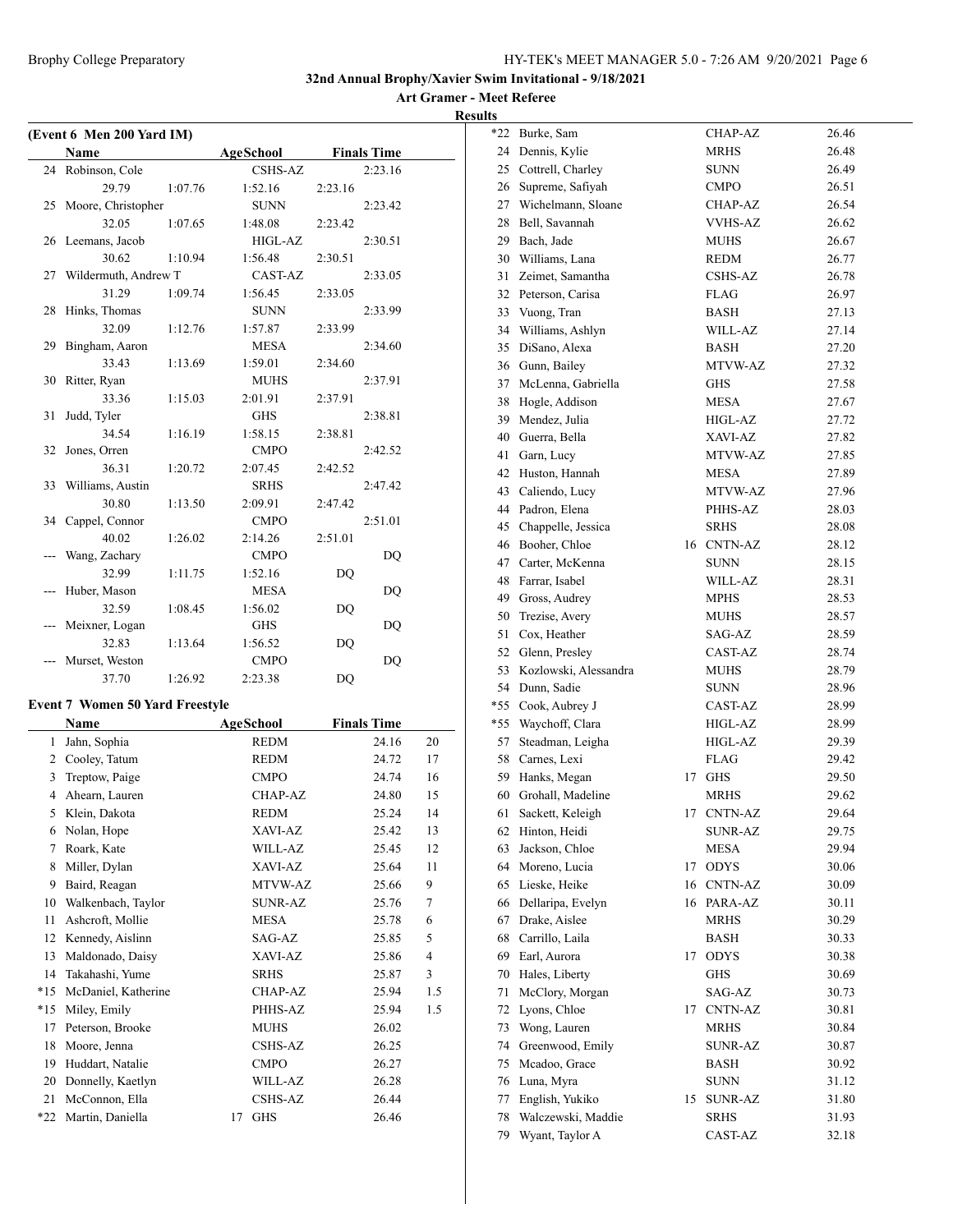|       | (Event 7 Women 50 Yard Freestyle)            |    |                |                    |                |
|-------|----------------------------------------------|----|----------------|--------------------|----------------|
|       | Name                                         |    | AgeSchool      | <b>Finals Time</b> |                |
| 80    | Flitton, Rachel                              |    | <b>DEHS-AZ</b> | 32.22              |                |
| 81    | Crespo Selma, Noa                            |    | CAST-AZ        | 32.67              |                |
| 82    | Hryb, Kora                                   |    | <b>VVHS-AZ</b> | 33.73              |                |
| 83    | Mehta, Rayna                                 |    | 16 PARA-AZ     | 33.99              |                |
|       | 84 Garcia, Kloey                             |    | <b>SRHS</b>    | 34.80              |                |
| 85    | Rivero, Elizabeth                            |    | SAG-AZ         | 35.08              |                |
|       | 86 Oransky, Harper                           |    | <b>ODYS</b>    | 35.99              |                |
| 87    | Coleman, Amber                               |    | <b>YOUNG</b>   | 36.51              |                |
| 88    | Gleghorn, Arianna                            |    | PHHS-AZ        | 37.61              |                |
| 89    | Walls, Sophia                                |    | RKHS-AZ        | 37.94              |                |
| 90    | Alegria, Michelle                            |    | JPHS-AZ        | 38.12              |                |
| 91    | Roe, Jocelyn                                 |    | RKHS-AZ        | 38.77              |                |
| 92    | Haros, Ana                                   |    | RKHS-AZ        | 41.19              |                |
| 93    | Oritz, Izabel                                |    | <b>VVHS-AZ</b> | 42.05              |                |
|       | 94 Dowl, Janika                              |    | <b>MPHS</b>    | 42.92              |                |
| 95    | MacPherson, Athena                           |    | DEHS-AZ        | 46.16              |                |
|       | 96 Colon Varona, Naomi                       |    | DEHS-AZ        | 46.55              |                |
|       | 97 Elsaady, Sidrea                           |    | <b>MPHS</b>    | 50.79              |                |
| 98    | Rathburn, Kaylee                             |    | PHHS-AZ        | 52.11              |                |
|       | 99 Ortiz, Savanah                            |    | YOUNG          | 56.57              |                |
|       |                                              |    |                |                    |                |
|       | <b>Event 8 Men 50 Yard Freestyle</b><br>Name |    | AgeSchool      | <b>Finals Time</b> |                |
| 1     |                                              |    |                | 21.53              |                |
|       | Androsky, Ryder                              |    | <b>GHS</b>     |                    | 20             |
|       | 2 Crow, Seth                                 |    | 15 CNTN-AZ     | 21.93              | 17             |
| 3     | Brown, Jasper                                |    | CHAP-AZ        | 22.28              | 16             |
| 4     | Ramme, Deaglan                               |    | <b>BPHS-AZ</b> | 22.54              | 15             |
| 5     | Goodman, Quinten                             |    | BASH           | 22.72              | 14             |
| 6     | Bauer, Cody                                  |    | CSHS-AZ        | 22.80              | 13             |
| 7     | Kelly, Aiden                                 |    | <b>BPHS-AZ</b> | 22.82              | 12             |
| *8    | Mannion, Graydon                             |    | <b>CHAP-AZ</b> | 22.83              | 10             |
| $*8$  | Felstead, Case                               |    | MTVW-AZ        | 22.83              | 10             |
| 10    | Krueger, Justin                              |    | <b>BPHS-AZ</b> | 22.88              | 7              |
| 11    | Neeley, Eli                                  |    | <b>BASH</b>    | 22.91              | 6              |
| 12    | Vance, Adrien                                |    | MTVW-AZ        | 22.92              | 5              |
| 13    | Wyllie, Ethan                                |    | 16 SUNR-AZ     | 22.93              | $\overline{4}$ |
| 14    | Crabb, Benjamin                              |    | MRHS           | 23.09              | 3              |
| 15    | Oudman, Tristan                              |    | BPHS-AZ        | 23.15              | 2              |
| 16    | Salcito, Andre                               |    | CHAP-AZ        | 23.27              | 1              |
| 17    | Cuddington, Nathan                           | 17 | CNTN-AZ        | 23.29              |                |
| 18    | Kearley, Mason                               |    | PHHS-AZ        | 23.44              |                |
| 19    | Shum, Brayden                                |    | MTVW-AZ        | 23.47              |                |
| 20    | Okuszka, Kevin                               |    | CSHS-AZ        | 23.50              |                |
| 21    | Crisostomo, Quinn                            |    | <b>CSHS-AZ</b> | 23.66              |                |
|       |                                              |    |                |                    |                |
| 22    | Wells, Dylan                                 |    | <b>GHS</b>     | 23.73              |                |
| 23    | McLeod, Landon                               |    | SRHS           | 23.84              |                |
| 24    | Long, Jayden                                 |    | MTVW-AZ        | 23.99              |                |
| 25    | Cattani, Mathen                              |    | HIGL-AZ        | 24.04              |                |
|       | *26 Cunningham, Walker                       |    | MESA           | 24.24              |                |
| $*26$ | Westcott, Collin                             |    | CHAP-AZ        | 24.24              |                |
| 28    | Marquez, Julian                              |    | RKHS-AZ        | 24.33              |                |
| 29    | Burchardi, Brody                             | 16 | <b>ODYS</b>    | 24.41              |                |
| 30    | Kereszturi, Ryan                             |    | SAG-AZ         | 24.45              |                |
| 31    | Colby, Gavin                                 |    | CAST-AZ        | 24.49              |                |
| 32    | Kong, Yixiang                                |    | HIGL-AZ        | 24.52              |                |
|       |                                              |    |                |                    |                |

| Ö. |                      |    |                |       |
|----|----------------------|----|----------------|-------|
| 33 | Oltjenbruns, Lex     |    | CSHS-AZ        | 24.57 |
| 34 | Safsten, Connor      |    | PHHS-AZ        | 24.68 |
| 35 | Collett, Gunnar      |    | <b>CMPO</b>    | 24.81 |
| 36 | Newman, Samuel       |    | CMPO           | 24.83 |
| 37 | Mcdonald, Kaleb      |    | BASH           | 24.92 |
| 38 | Valenzuela, Gerardo  | 17 | SUNR-AZ        | 24.93 |
|    | 39 Kasovac, Preston  |    | <b>SUNN</b>    | 25.01 |
| 40 | Evans, Tucker        |    | MESA           | 25.15 |
| 41 | Armstrong, Witten    |    | MUHS           | 25.22 |
|    | 42 Gonzales, Alix    |    | MPHS           | 25.24 |
| 43 | Ruppart, Ethan       |    | DEHS-AZ        | 25.29 |
| 44 | Truitt, Chris        |    | <b>REDM</b>    | 25.33 |
| 45 | Ellingson, Ryan      |    | MESA           | 25.35 |
| 46 | Kevern, Bradley      |    | BASH           | 25.46 |
| 47 | Walton, Paul         |    | REDM           | 25.53 |
| 48 | Harada, Noah         |    | PHHS-AZ        | 25.58 |
| 49 | Payne, Corbin        |    | <b>FLAG</b>    | 25.66 |
|    | 50 Gorzitze, Braeden |    | GHS            | 25.67 |
| 51 | Respasz, Aiden       |    | <b>ODYS</b>    | 25.77 |
| 52 | Frutkin, Alex        | 16 | PARA-AZ        | 25.78 |
| 53 | Eberhart, Holt       |    | MRHS           | 25.81 |
|    | 54 Deines, Lucas     |    | <b>SUNR-AZ</b> | 25.85 |
| 55 | Mann, David          |    | RKHS-AZ        | 25.89 |
| 56 | Pace, Cole           |    | CMPO           | 25.96 |
| 57 | Bever, Anthony       |    | MRHS           | 26.11 |
| 58 | O'Toole, Finn        |    | SUNN           | 26.24 |
| 59 | Cardenas, Tristan    |    | SUNR-AZ        | 26.34 |
| 60 | Hoggard, Sean        |    | MUHS           | 26.41 |
| 61 | Schmelter, Ewan      |    | REDM           | 26.53 |
| 62 | Hodgins, Owen        |    | <b>SUNN</b>    | 26.70 |
| 63 | Gibson, Tanner       |    | GHS            | 26.83 |
| 64 | Whalen, Finn         |    | <b>CMPO</b>    | 26.92 |
| 65 | Ludlow, Brandon      |    | 16 ODYS        | 27.02 |
| 66 | Ide, Kaden           |    | REDM           | 27.07 |
| 67 | Levin, Jacob         |    | <b>SRHS</b>    | 27.10 |
| 68 | Rolston, Leo         |    | <b>MRHS</b>    | 27.12 |
| 69 | Brauer, Max          |    | SUNN           | 27.38 |
| 70 | Fangman, Luke        |    | MUHS           | 27.53 |
| 71 | Bentley, Clayton     |    | HIGL-AZ        | 27.65 |
| 72 | Cowgill, Ethan       |    | MUHS           | 27.76 |
| 73 | Nelson, Isaac        |    | SAG-AZ         | 27.88 |
| 74 | Heslop, Isaac        |    | <b>MESA</b>    | 27.94 |
| 75 | Mullins, Ethan       | 16 | PARA-AZ        | 28.02 |
| 76 | Rizzo, Vince M       |    | CAST-AZ        | 28.88 |
| 77 | Hoerth, Oliver       | 14 | PARA-AZ        | 28.89 |
| 78 | Waychoff, Challen    |    | HIGL-AZ        | 29.01 |
| 79 | Lines, Henry         |    | WILL-AZ        | 29.42 |
| 80 | Kennedy, Declan      |    | SAG-AZ         | 29.73 |
| 81 | Salazar, Carlos      |    | JPHS-AZ        | 29.84 |
| 82 | Alvarez, Cesar       |    | <b>VVHS-AZ</b> | 29.94 |
| 83 | Salazar, Jonathan    |    | JPHS-AZ        | 30.77 |
| 84 | Chapnek, William     |    | MPHS           |       |
| 85 | Knight, Sean         |    | DEHS-AZ        | 30.82 |
| 86 | Aguilar, Hector      |    | DEHS-AZ        | 30.85 |
| 87 | Sekosky, Jake        |    | WILL-AZ        | 31.29 |
| 88 | Castillo, J.A.       |    |                | 31.83 |
| 89 |                      |    | <b>SRHS</b>    | 32.75 |
|    | Gary, Kaden          |    | YOUNG          | 33.25 |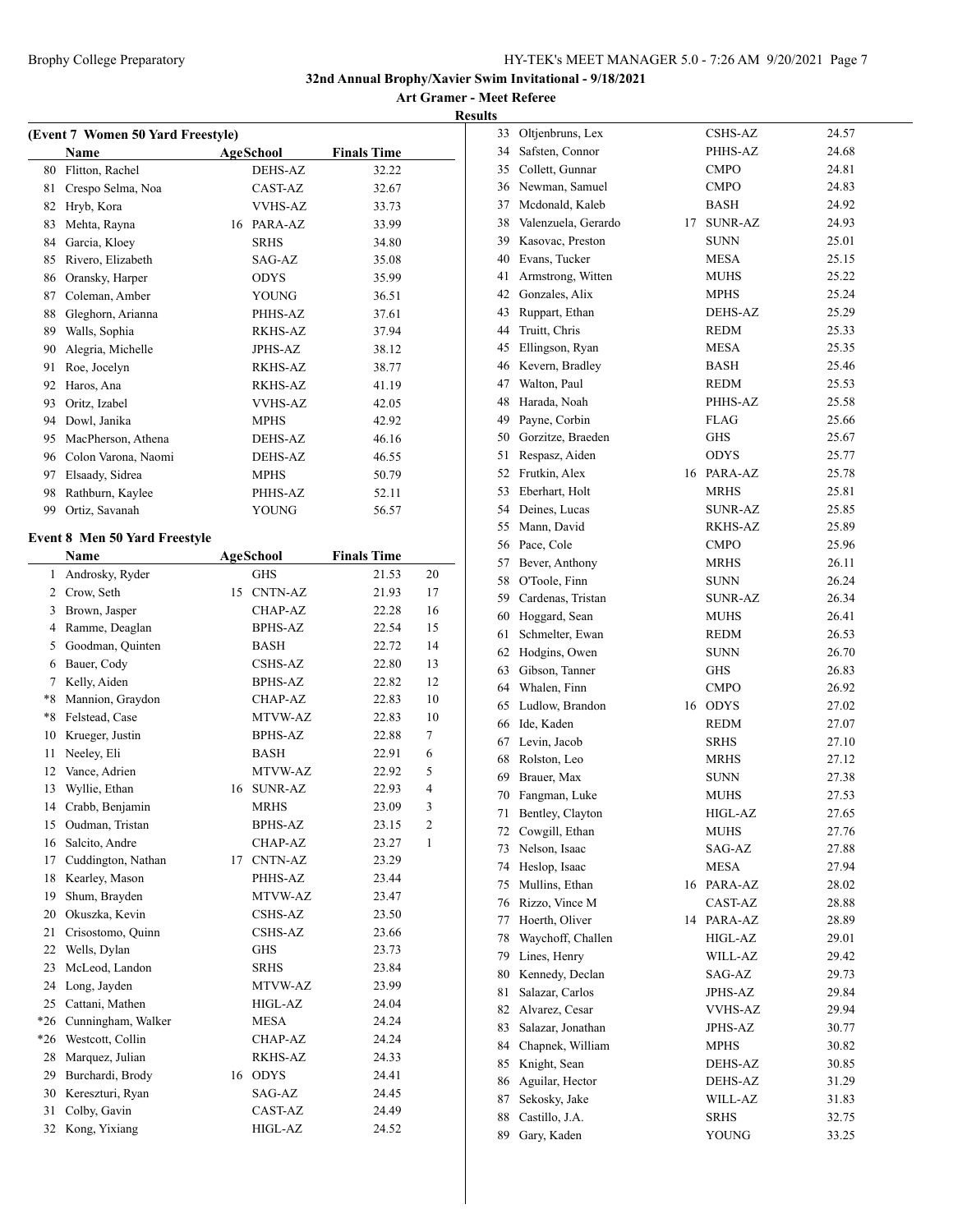|    | (Event 8 Men 50 Yard Freestyle)<br>Name | AgeSchool      | <b>Finals Time</b> |              |
|----|-----------------------------------------|----------------|--------------------|--------------|
|    | 90 Ross, Ryan                           | YOUNG          | 33.68              |              |
|    | 91 Ramirez, Kharlo                      | <b>RKHS-AZ</b> | 35.40              |              |
|    | 92 Boardman, Gabriel                    | VVHS-AZ        | 36.23              |              |
|    | 93 Adams, Jorden                        | <b>VVHS-AZ</b> | 36.49              |              |
|    | 94 Cosgrove, Carter                     | <b>VVHS-AZ</b> | 37.05              |              |
|    | 95 Nkwenti, McLydian                    | PHHS-AZ        | 45.42              |              |
|    | 96 Straughn, Brenden                    | <b>YOUNG</b>   | 45.74              |              |
|    | 97 Hester, Camron                       | <b>YOUNG</b>   | 50.11              |              |
|    | <b>Event 9 Women 100 Yard Butterfly</b> |                |                    |              |
|    | Name                                    | AgeSchool      | <b>Finals Time</b> |              |
| 1  | Wallace, Remington                      | <b>REDM</b>    | 56.29              | 20           |
|    | 26.63<br>56.29                          |                |                    |              |
|    | 2 Munk, Gracie                          | XAVI-AZ        | 57.06              | 17           |
|    | 26.66<br>57.06                          |                |                    |              |
| 3  | Ahearn, Lauren                          | <b>CHAP-AZ</b> | 57.90              | 16           |
|    | 27.45<br>57.90                          |                |                    |              |
| 4  | Tobler, Lorin                           | <b>GHS</b>     | 58.06              | 15           |
|    | 27.01<br>58.06                          |                |                    |              |
| 5  | Bansal, Asha                            | CHAP-AZ        | 58.98              | 14           |
|    | 28.18<br>58.98                          |                |                    |              |
|    | 6 Sloan, Baylee B                       | CAST-AZ        | 59.28              | 13           |
|    | 28.22<br>59.28                          |                |                    |              |
| 7  | Thompson, Anna                          | MTVW-AZ        | 59.35              | 12           |
|    | 28.18<br>59.35                          |                |                    |              |
| 8  | Felner, Hope                            | CHAP-AZ        | 59.41              | 11           |
|    | 27.93<br>59.41                          |                |                    |              |
| 9  | Sterling, Georgia                       | REDM           | 1:00.22            | 9            |
|    | 28.22<br>1:00.22                        |                |                    |              |
|    | 10 Kereszturi, Julia                    | SAG-AZ         | 1:00.49            | 7            |
|    | 28.39<br>1:00.49                        |                |                    |              |
| 11 | Hull, Grace                             | XAVI-AZ        | 1:00.51            | 6            |
|    | 28.85<br>1:00.51                        |                |                    |              |
| 12 | Mago, Ginger                            | XAVI-AZ        | 1:00.82            | 5            |
|    | 28.54<br>1:00.82                        |                |                    |              |
| 13 | Ashcroft, Mollie                        | <b>MESA</b>    | 1:01.72            | 4            |
|    | 29.46<br>1:01.72                        |                |                    |              |
|    | 14 Murphy, Julia                        | CHAP-AZ        | 1:01.81            | 3            |
|    | 29.10<br>1:01.81                        |                |                    |              |
| 15 | Walkenbach, Alyssa                      | <b>SUNR-AZ</b> | 1:01.96            | 2            |
|    | 28.79<br>1:01.96                        |                |                    |              |
| 16 | Cook, Carter                            | XAVI-AZ        | 1:02.13            | $\mathbf{1}$ |
|    | 28.71<br>1:02.13                        |                |                    |              |
| 17 | Lembas, Jaylen                          | <b>REDM</b>    | 1:02.42            |              |
|    | 30.23<br>1:02.42                        |                |                    |              |
| 18 | McPhie, Gwen                            | MTVW-AZ        | 1:02.43            |              |
|    | 28.51<br>1:02.43                        |                |                    |              |
| 19 | Donnelly, Kaetlyn                       | WILL-AZ        | 1:02.98            |              |
|    | 30.18<br>1:02.98                        |                |                    |              |
| 20 | Neus, Abby                              | MTVW-AZ        | 1:04.33            |              |
|    | 30.03<br>1:04.33                        |                |                    |              |
| 21 | White, Rebecca                          | HIGL-AZ        | 1:04.37            |              |
|    | 31.36<br>1:04.37                        |                |                    |              |
| 22 | Kennedy, Aislinn                        | SAG-AZ         | 1:04.69            |              |
|    | 29.65<br>1:04.69                        |                |                    |              |
|    |                                         |                |                    |              |

| 23 | Ritman, Taryn        |         |    | PHHS-AZ        | 1:04.87 |
|----|----------------------|---------|----|----------------|---------|
|    | 29.97                | 1:04.87 |    |                |         |
| 24 | Cochran, Autumn      |         |    | SAG-AZ         | 1:05.46 |
|    | 30.30                | 1:05.46 |    |                |         |
| 25 | Reeves, Alaina       |         |    | SAG-AZ         | 1:05.65 |
|    | 31.03                |         |    |                |         |
|    |                      | 1:05.65 |    |                |         |
| 26 | Rietz, Piper         |         |    | BASH           | 1:05.66 |
|    | 30.38                | 1:05.66 |    |                |         |
| 27 | Breinholt, Tatum     |         |    | MTVW-AZ        | 1:06.77 |
|    | 30.65                | 1:06.77 |    |                |         |
| 28 | Reiger, Pierson      |         |    | <b>SUNN</b>    | 1:07.01 |
|    | 31.48                | 1:07.01 |    |                |         |
| 29 | Bair, Brooke         |         |    | REDM           | 1:08.50 |
|    | 31.93                | 1:08.50 |    |                |         |
| 30 | Adrion, Kira         |         |    | BASH           | 1:08.56 |
|    | 32.00                | 1:08.56 |    |                |         |
| 31 | Farrar, Isabel       |         |    | WILL-AZ        | 1:09.08 |
|    | 30.36                | 1:09.08 |    |                |         |
| 32 | Stayner, Shea        |         | 17 | <b>GHS</b>     | 1:09.94 |
|    |                      |         |    |                |         |
|    | 32.17                | 1:09.94 |    |                |         |
| 33 | Huston, Hannah       |         |    | <b>MESA</b>    | 1:09.98 |
|    | 31.40                | 1:09.98 |    |                |         |
| 34 | Fangman, Kenzie      |         |    | <b>MUHS</b>    | 1:11.52 |
|    | 33.04                | 1:11.52 |    |                |         |
| 35 | Hogle, Addison       |         |    | <b>MESA</b>    | 1:12.03 |
|    | 34.57                | 1:12.03 |    |                |         |
| 36 | Gonzales, Alexa      |         |    | CSHS-AZ        | 1:12.53 |
|    | 33.54                | 1:12.53 |    |                |         |
| 37 | Moseley, Rylin R     |         |    | CAST-AZ        | 1:14.35 |
|    | 34.57                | 1:14.35 |    |                |         |
| 38 | Sklut, Becca         |         | 15 | <b>CNTN-AZ</b> | 1:14.97 |
|    | 34.32                | 1:14.97 |    |                |         |
| 39 | Gross, Anna          |         |    | MPHS           | 1:16.50 |
|    | 33.72                | 1:16.50 |    |                |         |
| 40 | Hinton, Heidi        |         |    | SUNR-AZ        | 1:16.77 |
|    |                      |         |    |                |         |
|    | 35.18                | 1:16.77 |    |                |         |
| 41 | Janeway, Katelynn    |         |    | <b>FLAG</b>    | 1:16.92 |
|    | 35.46                | 1:16.92 |    |                |         |
| 42 | Stayner, Paige       |         |    | GHS            | 1:17.20 |
|    | 36.10                | 1:17.20 |    |                |         |
| 43 | Luna, Myra           |         |    | <b>SUNN</b>    | 1:17.60 |
|    | 35.12                | 1:17.60 |    |                |         |
| 44 | Shepard, Abigail     |         |    | <b>CSHS-AZ</b> | 1:17.92 |
|    | 34.85                | 1:17.92 |    |                |         |
| 45 | Chaudoin, Lola D     |         |    | CAST-AZ        | 1:19.45 |
|    | 36.86                | 1:19.45 |    |                |         |
| 46 | Cox, Elizabeth       |         |    | <b>CSHS-AZ</b> | 1:22.28 |
|    | 37.30                | 1:22.28 |    |                |         |
| 47 | Carter, McKenna      |         |    | SUNN           | 1:22.48 |
|    | 36.80                | 1:22.48 |    |                |         |
| 48 | Freed, Hannah        |         |    | RKHS-AZ        | 1:22.98 |
|    |                      |         |    |                |         |
|    | 37.17                | 1:22.98 |    |                |         |
| 49 | Fox, Natalie         |         |    | SUNN           | 1:23.12 |
|    | 35.91                | 1:23.12 |    |                |         |
| 50 | Murphy, Morgan       |         |    | SUNR-AZ        | 1:23.23 |
| 51 | DeChristina, Emerson |         |    | CMPO           | 1:23.35 |
|    | 39.07                | 1:23.35 |    |                |         |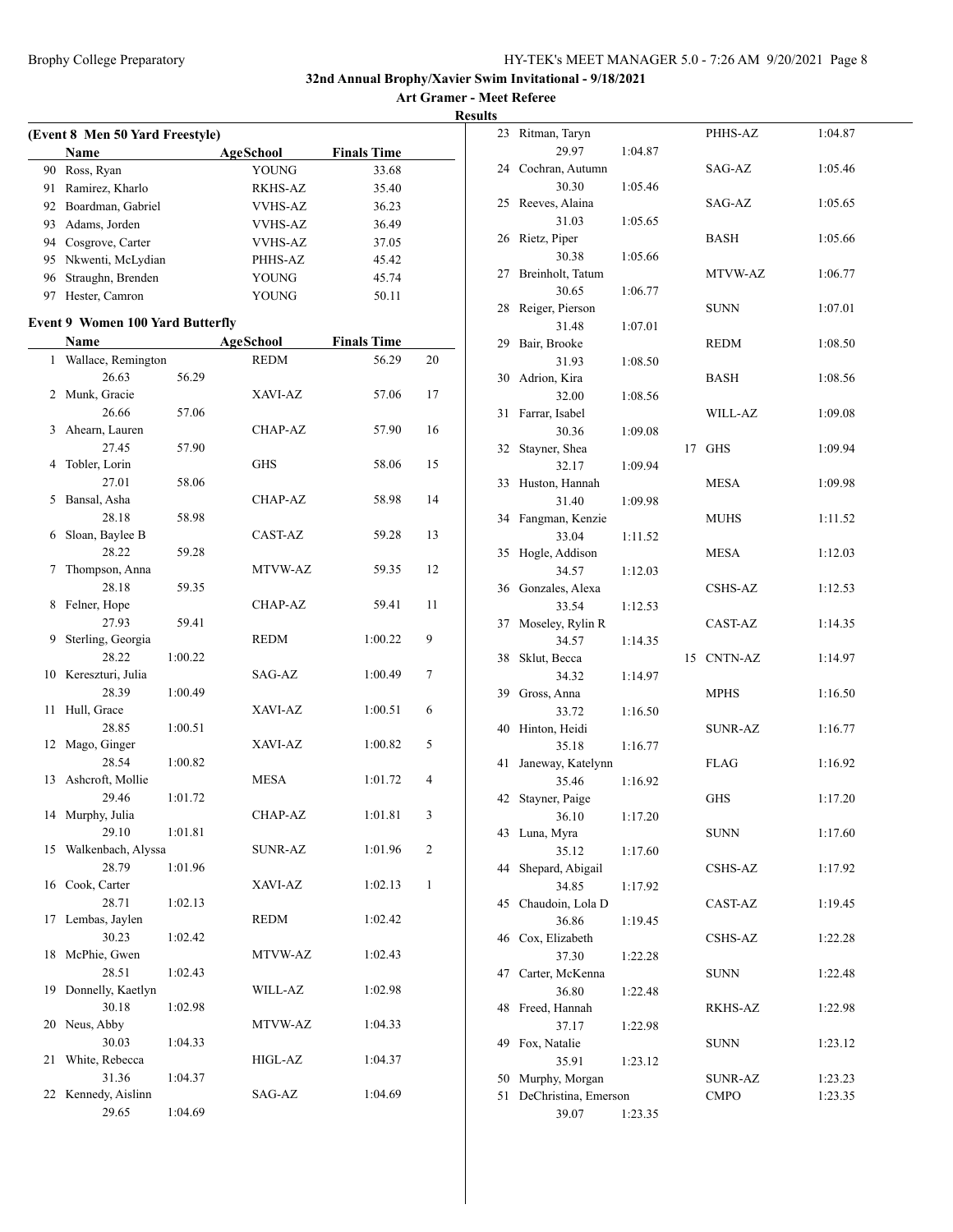**Art Gramer - Meet Referee Results**

|              | (Event 9 Women 100 Yard Butterfly)     |         |    |                  |                    |    |
|--------------|----------------------------------------|---------|----|------------------|--------------------|----|
|              | Name                                   |         |    | <b>AgeSchool</b> | <b>Finals Time</b> |    |
| 52           | Gross, Audrey                          |         |    | <b>MPHS</b>      | 1:23.65            |    |
| 53           | Blaser, Teya                           |         |    | 16 GHS           | 1:24.30            |    |
|              | 37.96                                  | 1:24.30 |    |                  |                    |    |
|              | 54 Kuhn, Hanna                         |         |    | MPHS             | 1:25.33            |    |
|              | 38.51                                  | 1:25.33 |    |                  |                    |    |
|              | 55 Keck, Eva                           |         |    | MRHS             | 1:25.83            |    |
|              | 39.54                                  | 1:25.83 |    |                  |                    |    |
| *56          | Jaramillo, Valentina                   |         |    | <b>CMPO</b>      | 1:26.48            |    |
|              | *56 Sud, Kaaya                         |         |    | <b>CMPO</b>      | 1:26.48            |    |
|              | 38.29                                  | 1:26.48 |    |                  |                    |    |
| 58           | Hughes, Addison                        |         |    | <b>MUHS</b>      | 1:27.55            |    |
|              | 37.06                                  | 1:27.55 |    |                  |                    |    |
| 59           | Hale, Arwen                            |         |    | <b>CMPO</b>      | 1:27.60            |    |
| 60           | Gorecki, Kylie E                       |         |    | CAST-AZ          | 1:28.01            |    |
|              | 38.60                                  | 1:28.01 |    |                  |                    |    |
| 61           | Johnson, Elizabeth                     |         |    | MESA             | 1:32.52            |    |
|              | 41.28                                  | 1:32.52 |    |                  |                    |    |
|              | 62 Mehta, Rayna                        |         | 16 | PARA-AZ          | 1:42.00            |    |
|              | 45.37                                  | 1:42.00 |    |                  |                    |    |
|              | 63 Reed-Forga, Chanti                  |         |    | <b>YOUNG</b>     | 1:54.88            |    |
|              | 50.12                                  | 1:54.88 |    |                  |                    |    |
| ---          | Diaz-Gonzalez, Leila                   |         |    | <b>ODYS</b>      | DQ                 |    |
|              |                                        |         |    |                  |                    |    |
|              | <b>Event 10 Men 100 Yard Butterfly</b> |         |    |                  |                    |    |
|              | Name                                   |         |    | AgeSchool        | <b>Finals Time</b> |    |
| $\mathbf{1}$ | Gonda, Gabe                            |         |    | <b>BPHS-AZ</b>   | 50.53              | 20 |
|              | 23.70                                  | 50.53   |    |                  |                    |    |
|              | 2 Androsky, Ryder                      |         |    | <b>GHS</b>       | 50.61              | 17 |
|              | 24.01                                  | 50.61   |    |                  |                    |    |
| 3            | Brown, Jasper                          |         |    | CHAP-AZ          | 51.26              | 16 |
|              | 24.24                                  | 51.26   |    |                  |                    |    |
| 4            | Trejo, Charlie                         |         |    | MTVW-AZ          | 52.49              | 15 |
|              | 24.65                                  | 52.49   |    |                  |                    |    |
| 5            | Maldonado, Joel                        |         |    | CHAP-AZ          | 52.77              | 14 |
|              | 24.77                                  | 52.77   |    |                  |                    |    |
|              | 6 Crawford, Finn                       |         |    | <b>BPHS-AZ</b>   | 53.01              | 13 |
|              | 25.15                                  | 53.01   |    |                  |                    |    |
| 7            | Simmons, Andrew                        |         |    | <b>BASH</b>      | 54.00              | 12 |
|              | 25.89                                  | 54.00   |    |                  |                    |    |
| 8            | Reniewicki, Ethan                      |         |    | CHAP-AZ          | 54.75              | 11 |
|              | 25.32                                  | 54.75   |    |                  |                    |    |
| 9            | Davis, Spike J                         |         |    | CAST-AZ          | 55.13              | 9  |
|              | 25.81                                  | 55.13   |    |                  |                    |    |
| 10           | Crabb, Benjamin                        |         |    | <b>MRHS</b>      | 56.16              | 7  |
|              | 26.54                                  | 56.16   |    |                  |                    |    |
| 11           | Gartin, Grey                           |         |    | CHAP-AZ          | 56.24              | 6  |
|              | 26.54                                  | 56.24   |    |                  |                    |    |
| 12           | Oudman, Tristan                        |         |    | <b>BPHS-AZ</b>   | 56.48              | 5  |

25.79 56.48

26.10 56.67

25.37 56.69

26.01 56.70

13 Lozano, Diego MPHS 56.67 4

14 Bauer, Cody CSHS-AZ 56.69 3

15 Whitehead, Fischer BPHS-AZ 56.70 2

| S  |                      |         |    |                |         |   |
|----|----------------------|---------|----|----------------|---------|---|
| 16 | Sanders, Jayden      |         |    | <b>VVHS-AZ</b> | 57.65   | 1 |
|    | 26.79                | 57.65   |    |                |         |   |
| 17 | Wyllie, Ethan        |         |    | 16 SUNR-AZ     | 58.25   |   |
|    | 27.26                | 58.25   |    |                |         |   |
| 18 | Okuszka, Kevin       |         |    | CSHS-AZ        | 58.42   |   |
|    | 27.51                | 58.42   |    |                |         |   |
| 19 | Wells, Dylan         |         |    | GHS            | 58.77   |   |
| 20 | Lewis, Raleigh       |         |    | MTVW-AZ        | 59.15   |   |
|    | 27.15                | 59.15   |    |                |         |   |
| 21 | Trost, Kyle          |         |    | MTVW-AZ        | 59.40   |   |
|    | 27.48                | 59.40   |    |                |         |   |
| 22 | Dettmar, Carter      |         | 17 | CNTN-AZ        | 59.41   |   |
|    | 27.01                | 59.41   |    |                |         |   |
| 23 | Campbell, Hayden     |         |    | MTVW-AZ        | 59.51   |   |
|    | 27.52                | 59.51   |    |                |         |   |
| 24 | Colby, Gavin         |         |    | CAST-AZ        | 59.52   |   |
|    | 27.39                | 59.52   |    |                |         |   |
| 25 | Robertson, Tate A    |         |    | CAST-AZ        | 59.55   |   |
|    | 28.55                | 59.55   |    |                |         |   |
| 26 | James, Tanner        |         |    | <b>SRHS</b>    | 59.59   |   |
|    | 28.32                | 59.59   |    |                |         |   |
| 27 | Kauffman, Charlie    |         | 16 | PARA-AZ        | 1:00.87 |   |
|    | 28.31                | 1:00.87 |    |                |         |   |
|    |                      |         |    |                |         |   |
| 28 | Trezise, Landon      |         |    | MUHS           | 1:01.07 |   |
|    | 27.11                | 1:01.07 |    |                |         |   |
| 29 | Abercrombie, Logan S |         |    | CAST-AZ        | 1:01.21 |   |
|    | 27.93                | 1:01.21 |    |                |         |   |
| 30 | Valenzuela, Gerardo  |         | 17 | SUNR-AZ        | 1:01.69 |   |
|    | 28.35                | 1:01.69 |    |                |         |   |
| 31 | Castillo, Michael    |         |    | ODYS           | 1:02.17 |   |
|    | 29.03                | 1:02.17 |    |                |         |   |
| 32 | Duemler, Isaac       |         |    | REDM           | 1:02.24 |   |
|    | 29.07                | 1:02.24 |    |                |         |   |
| 33 | Pham, Gabriel        |         |    | <b>GHS</b>     | 1:02.77 |   |
|    | 28.36                | 1:02.77 |    |                |         |   |
| 34 | Cook, Connor         |         |    | CSHS-AZ        | 1:03.42 |   |
|    | 28.31                | 1:03.42 |    |                |         |   |
| 35 | Larson, Coby         |         |    | <b>SRHS</b>    | 1:03.90 |   |
|    | 28.52                | 1:03.90 |    |                |         |   |
|    | 36 Egan, Nik         |         |    | REDM           | 1:04.54 |   |
|    | 29.42                | 1:04.54 |    |                |         |   |
| 37 | Deines, Alex         |         | 17 | <b>SUNR-AZ</b> | 1:04.74 |   |
|    | 28.93                | 1:04.74 |    |                |         |   |
| 38 | Hodgins, Owen        |         |    | <b>SUNN</b>    | 1:05.29 |   |
|    | 31.05                | 1:05.29 |    |                |         |   |
| 39 | Armstrong, Witten    |         |    | MUHS           | 1:05.38 |   |
|    | 30.45                | 1:05.38 |    |                |         |   |
| 40 | Delatorre, Nathan    |         |    | JPHS-AZ        | 1:06.24 |   |
|    | 31.11                | 1:06.24 |    |                |         |   |
| 41 | Kevern, Bradley      |         |    | BASH           | 1:07.74 |   |
|    | 30.97                | 1:07.74 |    |                |         |   |
| 42 | Brioux, Scott        |         |    | MRHS           | 1:08.59 |   |
|    | 30.83                | 1:08.59 |    |                |         |   |
| 43 | Novak, Daniel        |         |    | CSHS-AZ        | 1:08.67 |   |
|    | 29.68                | 1:08.67 |    |                |         |   |
| 44 | Raper, Conor         |         | 15 | CNTN-AZ        | 1:08.99 |   |
|    | 30.70                | 1:08.99 |    |                |         |   |
|    |                      |         |    |                |         |   |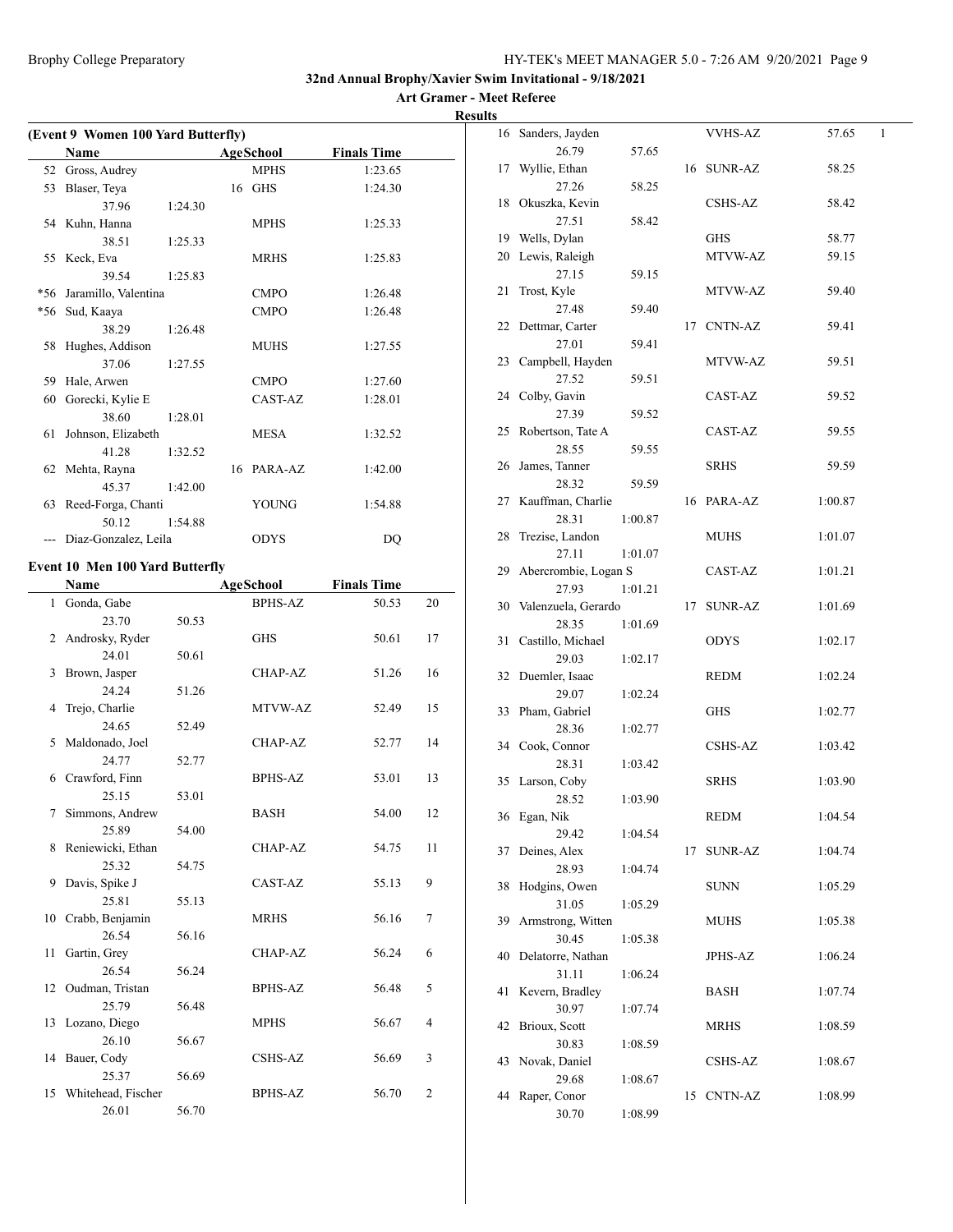#### **Art Gramer - Meet Referee Results**

| (Event 10 Men 100 Yard Butterfly) |                      |         |  |                  |                    |  |
|-----------------------------------|----------------------|---------|--|------------------|--------------------|--|
|                                   | Name                 |         |  | <b>AgeSchool</b> | <b>Finals Time</b> |  |
| 45                                | Leemans, Jacob       |         |  | HIGL-AZ          | 1:09.12            |  |
|                                   | 32.45                | 1:09.12 |  |                  |                    |  |
|                                   | 46 Hartman, McKay    |         |  | <b>BASH</b>      | 1:09.73            |  |
|                                   | 32.79                | 1:09.73 |  |                  |                    |  |
|                                   | 47 Kohn, Ethan       |         |  | <b>REDM</b>      | 1:10.86            |  |
|                                   | 33.13                | 1:10.86 |  |                  |                    |  |
|                                   | 48 Frutkin, Alex     |         |  | 16 PARA-AZ       | 1:11.14            |  |
|                                   | 33.45                | 1:11.14 |  |                  |                    |  |
| 49                                | Holstein, Sean       |         |  | <b>JPHS-AZ</b>   | 1:11.41            |  |
|                                   | 33.15                | 1:11.41 |  |                  |                    |  |
| 50                                | Brauer, Max          |         |  | <b>SUNN</b>      | 1:12.54            |  |
|                                   | 33.70                | 1:12.54 |  |                  |                    |  |
| 51                                | Lopez, Gavin         |         |  | 16 ODYS          | 1:14.10            |  |
|                                   | 33.36                | 1:14.10 |  |                  |                    |  |
| 52                                | Forsgren, Calvin     |         |  | MESA             | 1:14.27            |  |
|                                   | 33.83                | 1:14.27 |  |                  |                    |  |
| 53                                | Heslop, Isaac        |         |  | <b>MESA</b>      | 1:14.38            |  |
|                                   | 34.34                | 1:14.38 |  |                  |                    |  |
| 54                                | Jones, Orren         |         |  | <b>CMPO</b>      | 1:14.45            |  |
|                                   | 35.52                | 1:14.45 |  |                  |                    |  |
| 55                                | Grohall, Carter      |         |  | <b>MRHS</b>      | 1:15.79            |  |
|                                   | 34.36                | 1:15.79 |  |                  |                    |  |
|                                   | 56 Tabuchi, Alex     |         |  | <b>JPHS-AZ</b>   | 1:16.00            |  |
|                                   | 34.65                | 1:16.00 |  |                  |                    |  |
| 57                                | Anderson, Ryan       |         |  | MESA             | 1:17.85            |  |
|                                   | 34.32                | 1:17.85 |  |                  |                    |  |
|                                   | 58 Nielsen, Logan    |         |  | <b>GHS</b>       | 1:18.25            |  |
|                                   | 34.45                | 1:18.25 |  |                  |                    |  |
|                                   | 59 Gilbert, Keaton   |         |  | ODYS             | 1:20.18            |  |
|                                   | 37.53                | 1:20.18 |  |                  |                    |  |
|                                   | 60 Davenport, Darion |         |  | RKHS-AZ          | 1:21.53            |  |
|                                   | 34.73                | 1:21.53 |  |                  |                    |  |
| 61                                | Navarro, Sam         |         |  | <b>CMPO</b>      | 1:24.65            |  |
|                                   | 38.86                | 1:24.65 |  |                  |                    |  |
|                                   | 62 Fitzloff, Colby   |         |  | <b>SUNR-AZ</b>   | 1:25.12            |  |
|                                   | 34.04                | 1:25.12 |  |                  |                    |  |
| 63                                | Cappel, Connor       |         |  | <b>CMPO</b>      | 1:28.37            |  |
|                                   | 39.60                | 1:28.37 |  |                  |                    |  |
|                                   | 64 Duran, Nathan     |         |  | <b>SUNN</b>      | 1:30.25            |  |
|                                   | 34.88                | 1:30.25 |  |                  |                    |  |
| 65                                | Lewis, Nathan        |         |  | VVHS-AZ          | 1:34.43            |  |
|                                   | 40.86                | 1:34.43 |  |                  |                    |  |
| 66                                | Birks, Wyatt         |         |  | <b>CMPO</b>      | 1:38.39            |  |
|                                   | 44.07                | 1:38.39 |  |                  |                    |  |
|                                   | Robson, Caden        |         |  | SUNN             | DO                 |  |
|                                   | 28.90                | DQ      |  |                  |                    |  |
|                                   | Sullivan, Cole       |         |  | HIGL-AZ          | DQ                 |  |
|                                   | 33.71                | DQ      |  |                  |                    |  |

#### **Event 11 Women 100 Yard Freestyle**

| <b>Name</b>       |       | AgeSchool   | <b>Finals Time</b> |    |
|-------------------|-------|-------------|--------------------|----|
| 1 Jahn, Sophia    |       | <b>REDM</b> | 53.17              | 20 |
| 26.02             | 53.17 |             |                    |    |
| 2 Perkins, Cydnie |       | CHAP-AZ     | 53.48              | 17 |
| 25.62             | 53.48 |             |                    |    |

| 3  | Nolan, Hope        |       | XAVI-AZ        | 54.29 | 16 |
|----|--------------------|-------|----------------|-------|----|
|    | 26.30              | 54.29 |                |       |    |
| 4  | Klein, Dakota      |       | <b>REDM</b>    | 54.35 | 15 |
|    | 26.45              | 54.35 |                |       |    |
| 5  | Richards, Lauren   |       | CHAP-AZ        | 54.70 | 14 |
|    | 26.50              | 54.70 |                |       |    |
| 6  | Baird, Reagan      |       | MTVW-AZ        | 55.03 | 13 |
|    | 26.75              | 55.03 |                |       |    |
| 7  | Miller, Dylan      |       | XAVI-AZ        | 55.26 | 12 |
|    | 26.41              | 55.26 |                |       |    |
| 8  | McCurtain, Katlyn  |       | MTVW-AZ        | 55.31 | 11 |
|    | 26.47              | 55.31 |                |       |    |
| 9  | Sloan, Baylee B    |       | CAST-AZ        | 55.35 | 9  |
|    | 27.02              | 55.35 |                |       |    |
| 10 | Moore, Maggie      |       | REDM           | 55.41 | 7  |
|    | 26.86              | 55.41 |                |       |    |
| 11 | Treptow, Paige     |       | <b>CMPO</b>    | 55.47 | 6  |
|    | 26.34              | 55.47 |                |       |    |
| 12 | Weiland, Lainey    |       | XAVI-AZ        | 55.65 | 5  |
|    | 26.70              | 55.65 |                |       |    |
| 13 | Flores, Stephanie  |       | CHAP-AZ        | 56.51 | 4  |
|    | 27.07              | 56.51 |                |       |    |
| 14 | Moore, Jenna       |       | <b>CSHS-AZ</b> | 56.57 | 3  |
|    | 27.39              | 56.57 |                |       |    |
| 15 | Church, Ella       |       | CAST-AZ        | 56.66 | 2  |
|    | 27.17              | 56.66 |                |       |    |
| 16 | Maldonado, Daisy   |       | XAVI-AZ        | 56.74 | 1  |
|    | 27.35              | 56.74 |                |       |    |
| 17 | Supreme, Safiyah   |       | <b>CMPO</b>    | 56.97 |    |
|    | 27.45              | 56.97 |                |       |    |
| 18 | Wichelmann, Sloane |       | CHAP-AZ        | 57.24 |    |
|    | 27.57              | 57.24 |                |       |    |
| 19 | Martin, Daniella   | 17    | <b>GHS</b>     | 57.25 |    |
|    | 27.72              | 57.25 |                |       |    |
| 20 | Taran, Athena      |       | WILL-AZ        | 57.33 |    |
|    | 27.38              | 57.33 |                |       |    |
| 21 | Jones, Margaret    |       | HIGL-AZ        | 57.38 |    |
|    | 28.18              | 57.38 |                |       |    |
| 22 | McKinnon, Reilly   |       | MTVW-AZ        | 57.42 |    |
|    | 27.73              | 57.42 |                |       |    |
| 23 | Dennis, Kylie      |       | <b>MRHS</b>    | 57.46 |    |
|    | 27.68              | 57.46 |                |       |    |
| 24 | Huddart, Natalie   |       | <b>CMPO</b>    | 57.66 |    |
|    | 27.42              | 57.66 |                |       |    |
| 25 | Zeimet, Samantha   |       | <b>CSHS-AZ</b> | 57.84 |    |
|    | 27.73              | 57.84 |                |       |    |
| 26 | Williams, Lana     |       | <b>REDM</b>    | 58.85 |    |
|    | 28.08              | 58.85 |                |       |    |
| 27 | Rockwood, Maya     |       | <b>MESA</b>    | 59.05 |    |
|    | 28.16              | 59.05 |                |       |    |
| 28 | Bach, Jade         |       | <b>MUHS</b>    | 59.06 |    |
|    | 28.65              | 59.06 |                |       |    |
| 29 | Peterson, Brooke   |       | <b>MUHS</b>    | 59.24 |    |
|    | 28.26              | 59.24 |                |       |    |
| 30 | DiSano, Alexa      |       | BASH           | 59.53 |    |
|    | 28.41              | 59.53 |                |       |    |
|    |                    |       |                |       |    |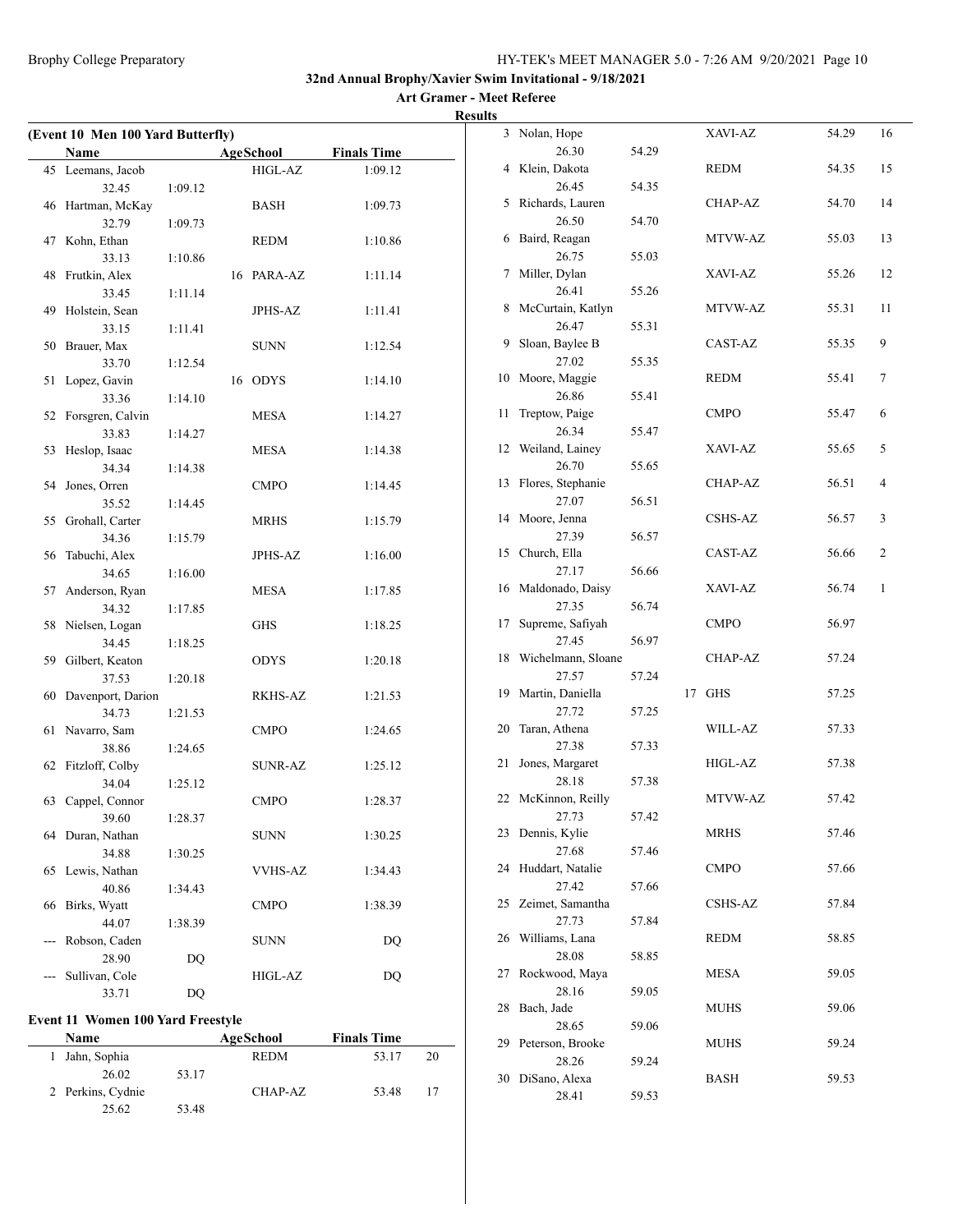| (Event 11 Women 100 Yard Freestyle) |                          |         |    |                  |                    |  |
|-------------------------------------|--------------------------|---------|----|------------------|--------------------|--|
|                                     | Name                     |         |    | <b>AgeSchool</b> | <b>Finals Time</b> |  |
| 31                                  | Peterson, Carisa         |         |    | <b>FLAG</b>      | 59.83              |  |
|                                     | 28.51                    | 59.83   |    |                  |                    |  |
|                                     | 32 McLenna, Gabriella    |         |    | GHS              | 1:00.25            |  |
|                                     | 29.01                    | 1:00.25 |    |                  |                    |  |
|                                     | 33 Cottrell, Charley     |         |    | SUNN             | 1:00.31            |  |
|                                     | 28.35                    | 1:00.31 |    |                  |                    |  |
|                                     | 34 Blamires, Ellie       |         |    | CSHS-AZ          | 1:00.34            |  |
|                                     | 28.07                    | 1:00.34 |    |                  |                    |  |
|                                     | 35 Pittatsis, Paige      |         |    | WILL-AZ          | 1:00.41            |  |
|                                     | 28.31                    | 1:00.41 |    |                  |                    |  |
|                                     | 36 Cuddington, McKayla   |         |    | 15 CNTN-AZ       | 1:00.56            |  |
|                                     | 29.04                    | 1:00.56 |    |                  |                    |  |
|                                     | 37 Potter, Natalie       |         |    | BASH             | 1:00.72            |  |
|                                     | 29.98                    | 1:00.72 |    |                  |                    |  |
|                                     | 38 Vuong, Tran           |         |    | BASH             | 1:01.51            |  |
|                                     | 28.56                    | 1:01.51 |    |                  |                    |  |
|                                     | 39 Padron, Elena         |         |    | PHHS-AZ          | 1:01.71            |  |
|                                     | 29.37                    | 1:01.71 |    |                  |                    |  |
| 40                                  | MacArthur, Sophia        |         |    | SUNN             | 1:01.75            |  |
|                                     | 28.51                    | 1:01.75 |    |                  |                    |  |
| 41                                  | Parker, Tate             |         |    | SUNN             | 1:01.83            |  |
|                                     | 29.44                    | 1:01.83 |    |                  |                    |  |
| 42                                  | Gunn, Bailey             |         |    | MTVW-AZ          | 1:01.90            |  |
|                                     | 43 Alcocer, Kara         |         |    | <b>MRHS</b>      | 1:02.69            |  |
|                                     | 30.20                    | 1:02.69 |    |                  |                    |  |
|                                     | 44 Cox, Heather          |         |    | SAG-AZ           | 1:02.89            |  |
|                                     | 29.84                    | 1:02.89 |    |                  |                    |  |
| 45                                  | Hamlin, Natalie          |         |    | <b>ODYS</b>      | 1:03.28            |  |
|                                     | 30.39                    | 1:03.28 |    |                  |                    |  |
|                                     | 46 Carnes, Lexi          |         |    | FLAG             | 1:03.64            |  |
|                                     | 31.10                    | 1:03.64 |    |                  |                    |  |
|                                     | 47 Galler, Emma          |         |    | 16 CNTN-AZ       | 1:03.94            |  |
|                                     | 30.46                    | 1:03.94 |    |                  |                    |  |
| 48                                  | Glenn, Presley           |         |    | CAST-AZ          | 1:04.09            |  |
|                                     | 29.86                    | 1:04.09 |    |                  |                    |  |
|                                     | 49 Smith, Maggie         |         |    | MESA             | 1:04.26            |  |
|                                     | 30.58                    | 1:04.26 |    |                  |                    |  |
|                                     | 50 Janeway, Katelynn     |         |    | FLAG             | 1:04.54            |  |
|                                     | 31.23                    | 1:04.54 |    |                  |                    |  |
| 51                                  | Behrend, Emma            |         |    | SAG-AZ           | 1:04.88            |  |
|                                     | 30.84                    | 1:04.88 |    |                  |                    |  |
| 52                                  | McDaniel, Lily           |         |    | SRHS             | 1:04.95            |  |
|                                     | 29.93                    | 1:04.95 |    |                  |                    |  |
| 53                                  | Sackett, Keleigh         |         | 17 | CNTN-AZ          | 1:05.15            |  |
|                                     | 31.27                    | 1:05.15 |    |                  |                    |  |
| 54                                  | Trezise, Avery           |         |    | <b>MUHS</b>      | 1:05.20            |  |
|                                     | 31.20                    | 1:05.20 |    |                  |                    |  |
| 55                                  | Kozlowski, Alessandra    |         |    | MUHS             | 1:05.49            |  |
|                                     | 31.40                    | 1:05.49 |    |                  |                    |  |
| 56                                  | Watson, Tessa            |         |    | <b>GHS</b>       | 1:05.62            |  |
|                                     | 31.30                    | 1:05.62 |    |                  |                    |  |
| 57                                  | Regalado, Maisa<br>30.28 |         |    | <b>MPHS</b>      | 1:05.65            |  |
| 58                                  |                          | 1:05.65 |    | <b>BASH</b>      |                    |  |
|                                     | Bain, Irissa             |         |    |                  | 1:05.75            |  |
|                                     | 31.37                    | 1:05.75 |    |                  |                    |  |

| 59 | Waychoff, Clara             |         |    | HIGL-AZ        | 1:05.92 |
|----|-----------------------------|---------|----|----------------|---------|
|    | 32.06                       | 1:05.92 |    |                |         |
| 60 | Raphael, Nina               |         |    | JPHS-AZ        | 1:05.96 |
|    | 32.12                       | 1:05.96 |    |                |         |
| 61 | Malmberg, Karina            |         |    | <b>MESA</b>    | 1:06.51 |
|    | 31.82                       | 1:06.51 |    |                |         |
| 62 | Steadman, Leigha            |         |    | HIGL-AZ        | 1:06.84 |
|    | 31.50                       | 1:06.84 |    |                |         |
| 63 | Mitchell, Eliza             |         |    | FLAG           | 1:06.90 |
|    | 33.04                       | 1:06.90 |    |                |         |
| 64 | McClory, Morgan             |         |    | SAG-AZ         | 1:07.03 |
|    | 31.70                       | 1:07.03 |    |                |         |
| 65 | Ligasan, Karina             |         |    | 16 PARA-AZ     | 1:07.12 |
| 66 | Jackson, Chloe              |         |    | <b>MESA</b>    | 1:07.26 |
|    | 32.74                       | 1:07.26 |    |                |         |
| 67 | Moreno, Lucia               |         | 17 | <b>ODYS</b>    | 1:07.36 |
|    | 32.26                       | 1:07.36 |    |                |         |
| 68 | Johnson, Mia                |         | 14 | PARA-AZ        | 1:08.14 |
|    | 31.89                       | 1:08.14 |    |                |         |
| 69 | Freed, Hannah               |         |    | RKHS-AZ        | 1:08.33 |
|    | 33.35                       | 1:08.33 |    |                |         |
| 70 | Holbura, Emma               |         |    | <b>GHS</b>     | 1:08.92 |
| 71 | Lopez, Alina                |         |    | <b>ODYS</b>    | 1:08.99 |
|    | 32.24                       | 1:08.99 |    |                |         |
| 72 | Greenwood, Emily            |         |    | <b>SUNR-AZ</b> | 1:09.08 |
|    | 33.69                       | 1:09.08 |    |                |         |
| 73 | Mendez, Julia               |         |    | HIGL-AZ        | 1:09.24 |
| 74 | Conley, Katelyn             |         | 15 | <b>SUNR-AZ</b> | 1:10.00 |
|    | 33.09                       | 1:10.00 |    |                |         |
| 75 | Calugaru, Maya              |         |    | PHHS-AZ        | 1:10.63 |
| 76 | Grjegian, Scarlett<br>34.84 |         |    | <b>ODYS</b>    | 1:12.74 |
| 77 |                             | 1:12.74 |    | <b>VVHS-AZ</b> | 1:12.95 |
|    | Slade, Avery<br>35.52       | 1:12.95 |    |                |         |
| 78 | Norton, Sydney              |         |    | MRHS           | 1:13.08 |
|    | 34.88                       | 1:13.08 |    |                |         |
| 79 | Bunner, Kaitlin J           |         |    | CAST-AZ        | 1:13.81 |
|    | 37.07                       | 1:13.81 |    |                |         |
| 80 | McMillen, Kendra            |         |    | <b>RKHS-AZ</b> | 1:14.05 |
|    | 34.81                       | 1:14.05 |    |                |         |
| 81 | Wyatt, Paige                |         |    | <b>MRHS</b>    | 1:14.45 |
|    | 34.12                       | 1:14.45 |    |                |         |
| 82 | English, Yukiko             |         | 15 | <b>SUNR-AZ</b> | 1:15.01 |
|    | 36.14                       | 1:15.01 |    |                |         |
| 83 | Anderson, Mckenna           |         | 14 | <b>CNTN-AZ</b> | 1:17.12 |
|    | 34.83                       | 1:17.12 |    |                |         |
| 84 | Padron, Olivia              |         |    | PHHS-AZ        | 1:17.67 |
|    | 36.83                       | 1:17.67 |    |                |         |
| 85 | Hryb, Kora                  |         |    | <b>VVHS-AZ</b> | 1:19.87 |
|    | 35.63                       | 1:19.87 |    |                |         |
| 86 | Cabanillas, Leila           |         |    | <b>MPHS</b>    | 1:20.20 |
| 87 | Donnelly, Khylie            |         |    | WILL-AZ        | 1:20.63 |
|    | 38.97                       | 1:20.63 |    |                |         |
| 88 | Garcia, Kloey               |         |    | <b>SRHS</b>    | 1:20.65 |
|    | 39.57                       | 1:20.65 |    |                |         |
| 89 | Lindon Lake, Sydney         |         |    | VVHS-AZ        | 1:20.93 |
|    | 39.35                       | 1:20.93 |    |                |         |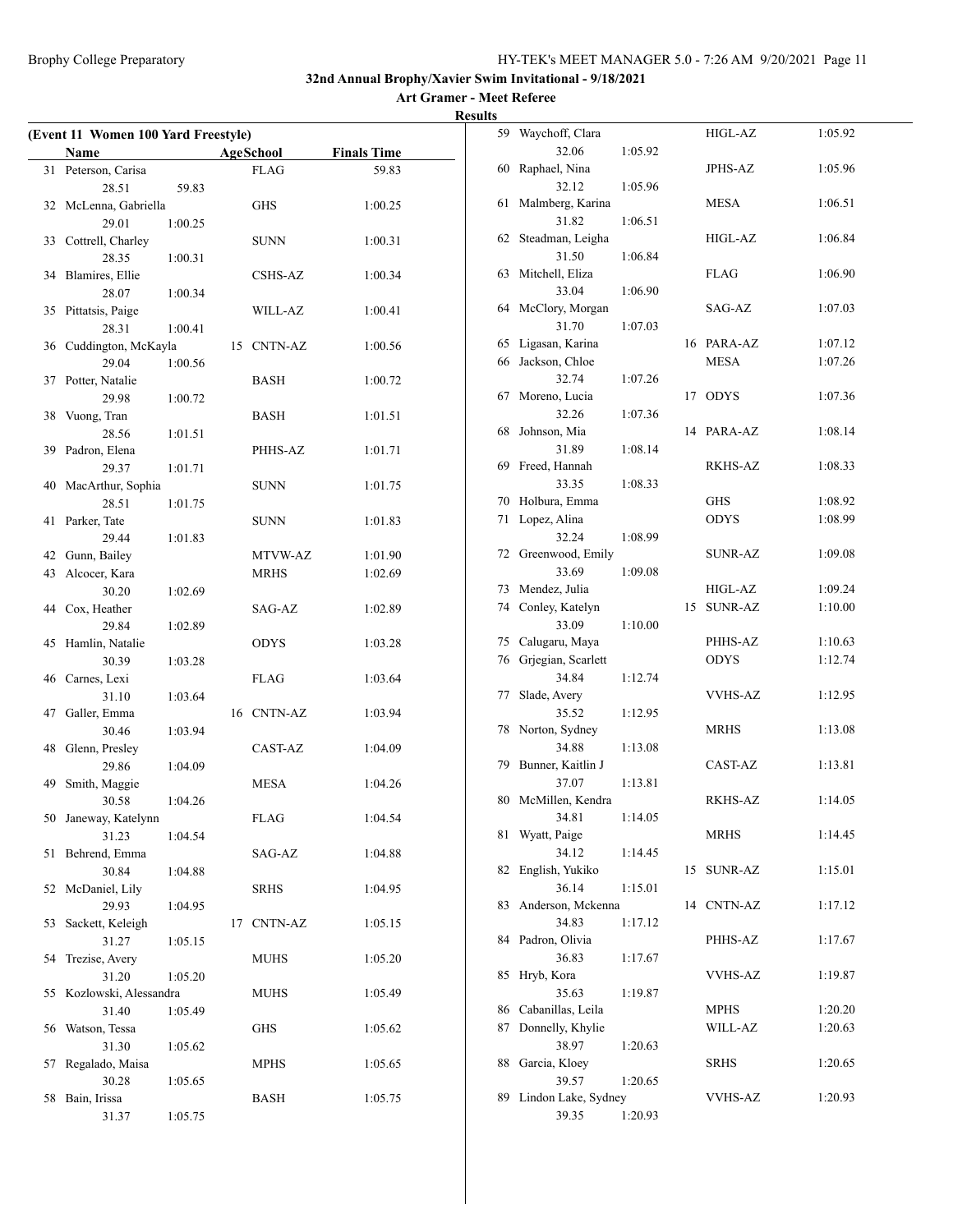| (Event 11 Women 100 Yard Freestyle) |                                        |         |    |                  |                    |    |
|-------------------------------------|----------------------------------------|---------|----|------------------|--------------------|----|
|                                     | Name                                   |         |    | <b>AgeSchool</b> | <b>Finals Time</b> |    |
| 90                                  | Valencia Rodriguez, Maritza            |         |    | <b>JPHS-AZ</b>   | 1:21.98            |    |
|                                     | 37.86                                  | 1:21.98 |    |                  |                    |    |
| 91                                  | Roe, Jocelyn                           |         |    | RKHS-AZ          | 1:23.99            |    |
|                                     | 40.35                                  | 1:23.99 |    |                  |                    |    |
|                                     | 92 Coleman, Amber                      |         |    | <b>YOUNG</b>     | 1:24.88            |    |
|                                     | 40.62                                  | 1:24.88 |    |                  |                    |    |
| 93                                  | Espino, Amaya                          |         |    | <b>DEHS-AZ</b>   | 1:28.02            |    |
|                                     | 41.02                                  | 1:28.02 |    |                  |                    |    |
|                                     | 94 Monet, Charlotte                    |         |    | <b>SRHS</b>      | 1:31.12            |    |
| 95                                  | Herzog, Isabella                       |         |    | WILL-AZ          | 1:35.67            |    |
|                                     | 43.10                                  | 1:35.67 |    |                  |                    |    |
| 96                                  | Haros, Ana                             |         |    | RKHS-AZ          | 1:36.43            |    |
|                                     | 45.93                                  | 1:36.43 |    |                  |                    |    |
| 97                                  | Espino, Alaina                         |         |    | DEHS-AZ          | 1:37.43            |    |
|                                     | 44.81                                  | 1:37.43 |    |                  |                    |    |
|                                     | 98 Nickle, Abbigail                    |         |    | <b>YOUNG</b>     | 1:37.49            |    |
|                                     | 46.48                                  | 1:37.49 |    |                  |                    |    |
|                                     | 99 Zwicker, McKenzie                   |         |    | DEHS-AZ          | 1:54.46            |    |
|                                     | 48.67                                  | 1:54.46 |    |                  |                    |    |
|                                     | 100 Rathburn, Kaylee                   |         |    | PHHS-AZ          | 2:01.75            |    |
|                                     | 55.62                                  | 2:01.75 |    |                  |                    |    |
| 101                                 | Alegria, Michelle                      |         |    | JPHS-AZ          | 2:10.73            |    |
|                                     | 102 Ortiz, Savanah                     |         |    | <b>YOUNG</b>     |                    |    |
|                                     | 56.43                                  |         |    |                  | 2:14.33            |    |
|                                     |                                        | 2:14.33 |    |                  |                    |    |
|                                     | <b>Event 12 Men 100 Yard Freestyle</b> |         |    |                  |                    |    |
|                                     | Name                                   |         |    | AgeSchool        | <b>Finals Time</b> |    |
|                                     | 1 Dalbey, Tristan                      |         |    | <b>CHAP-AZ</b>   | 46.21              | 20 |
|                                     | 22.24                                  | 46.21   |    |                  |                    |    |
|                                     | 2 Fay, Timothy                         |         |    | <b>GHS</b>       | 47.00              | 17 |
|                                     | 22.71                                  | 47.00   |    |                  |                    |    |
| 3                                   | Newbold, Tyson                         |         |    | MESA             | 47.55              | 16 |
|                                     | 22.68                                  | 47.55   |    |                  |                    |    |
|                                     | 4 Crow, Seth                           |         |    | 15 CNTN-AZ       | 47.77              | 15 |
|                                     | 22.68                                  | 47.77   |    |                  |                    |    |
|                                     | 5 Kovalcik, Bobby                      |         | 17 | <b>SUNR-AZ</b>   | 49.49              | 14 |
|                                     | 23.35                                  | 49.49   |    |                  |                    |    |
| 6                                   | Gomez, Greyson                         |         |    | <b>BPHS-AZ</b>   | 49.79              | 13 |
|                                     | 23.89                                  | 49.79   |    |                  |                    |    |
| 7                                   | Kelly, Aiden                           |         |    | BPHS-AZ          | 49.80              | 12 |
|                                     | 24.16                                  | 49.80   |    |                  |                    |    |
| 8                                   | Krueger, Justin                        |         |    | <b>BPHS-AZ</b>   | 50.00              | 11 |
|                                     | 23.50                                  | 50.00   |    |                  |                    |    |
| 9                                   | Henstein, Thomas                       |         |    | <b>GHS</b>       | 50.05              | 9  |
|                                     | 24.18                                  | 50.05   |    |                  |                    |    |
| 10                                  | Cuddington, Nathan                     |         | 17 | CNTN-AZ          | 50.20              | 7  |
|                                     | 24.15                                  | 50.20   |    |                  |                    |    |
| 11                                  | Johnson, Ben                           |         |    | MTVW-AZ          | 50.23              | 6  |
|                                     | 24.05                                  | 50.23   |    |                  |                    |    |
| 12                                  | Resto, Peyton                          |         |    | CHAP-AZ          | 50.32              | 5  |
|                                     | 24.04                                  | 50.32   |    |                  |                    |    |
| 13                                  | Salcito, Andre                         |         |    | CHAP-AZ          | 50.36              | 4  |
|                                     | 24.28                                  | 50.36   |    |                  |                    |    |
| 14                                  | Mannion, Graydon                       |         |    | CHAP-AZ          | 50.49              | 3  |
|                                     | 24.47                                  | 50.49   |    |                  |                    |    |

|       | 15 Wehmeir, Caleb      |       |    | HIGL-AZ        | 50.54 | 2 |
|-------|------------------------|-------|----|----------------|-------|---|
|       | 24.44                  | 50.54 |    |                |       |   |
|       | 16 Neeley, Eli         |       |    | BASH           | 50.68 | 1 |
|       | 24.57                  | 50.68 |    |                |       |   |
|       | 17 Vance, Adrien       |       |    | MTVW-AZ        | 51.00 |   |
|       | 24.30                  | 51.00 |    |                |       |   |
| 18    | Shum, Brayden          |       |    | MTVW-AZ        | 51.02 |   |
|       | 24.49                  | 51.02 |    |                |       |   |
|       | 19 Felstead, Case      |       |    | MTVW-AZ        | 51.05 |   |
|       | 24.28                  | 51.05 |    |                |       |   |
|       | 20 Burden, Emory       |       |    | <b>FLAG</b>    | 51.36 |   |
|       | 24.93                  | 51.36 |    |                |       |   |
| 21    | Ripley, Julian         |       |    | REDM           | 52.00 |   |
|       | 24.70                  |       |    |                |       |   |
| 22    |                        | 52.00 |    |                |       |   |
|       | Cattani, Mathen        |       |    | HIGL-AZ        | 52.10 |   |
|       | 25.48                  | 52.10 |    |                |       |   |
| 23    | Vinz, Gabe             |       |    | BASH           | 52.15 |   |
|       | 24.83                  | 52.15 |    |                |       |   |
| 24    | Carvajal, Rodrigo      |       |    | <b>BPHS-AZ</b> | 52.40 |   |
|       | 24.72                  | 52.40 |    |                |       |   |
|       | 25 Grantham, Jacob     |       |    | GHS            | 52.80 |   |
|       | 25.69                  | 52.80 |    |                |       |   |
|       | 26 Cunningham, Walker  |       |    | <b>MESA</b>    | 53.14 |   |
|       | 25.19                  | 53.14 |    |                |       |   |
|       | 27 Keene, Brett        |       |    | 16 PARA-AZ     | 53.93 |   |
|       | 25.58                  | 53.93 |    |                |       |   |
|       | 28 Chandler, Nicholas  |       |    | CSHS-AZ        | 54.02 |   |
|       | 25.58                  | 54.02 |    |                |       |   |
|       | 29 Croteau, Caiden     |       |    | WILL-AZ        | 54.14 |   |
|       | 25.64                  | 54.14 |    |                |       |   |
| 30    | Truitt, Chris          |       |    | REDM           | 54.28 |   |
|       | 26.16                  | 54.28 |    |                |       |   |
| 31    | Emrick, Joshua         |       |    | GHS            | 54.42 |   |
|       | 26.49                  | 54.42 |    |                |       |   |
|       | 32 Collett, Gunnar     |       |    | CMPO           | 54.65 |   |
|       | 26.67                  | 54.65 |    |                |       |   |
|       | 33 Young, Kyle         |       |    | MPHS           | 54.66 |   |
|       | 26.32                  | 54.66 |    |                |       |   |
| 34    | Marquez, Julian        |       |    | RKHS-AZ        | 54.80 |   |
|       | 26.26                  | 54.80 |    |                |       |   |
| $*35$ | Molash, Kelton         |       |    | <b>BASH</b>    | 55.24 |   |
|       | 27.29                  | 55.24 |    |                |       |   |
| *35   | Bordenkircher, Bradley |       | 17 | <b>CNTN-AZ</b> | 55.24 |   |
|       | 26.52                  | 55.24 |    |                |       |   |
| 37    | Kereszturi, Ryan       |       |    | SAG-AZ         | 55.38 |   |
|       | 27.04                  | 55.38 |    |                |       |   |
| 38    | Mcdonald, Kaleb        |       |    | <b>BASH</b>    | 55.40 |   |
|       | 26.17                  | 55.40 |    |                |       |   |
| *39   | Burchardi, Brody       |       | 16 | <b>ODYS</b>    | 56.64 |   |
|       | 27.58                  | 56.64 |    |                |       |   |
| *39   | Denham, Tommy          |       |    | <b>SRHS</b>    | 56.64 |   |
|       | 27.49                  | 56.64 |    |                |       |   |
| 41    | Pace, Cole             |       |    | <b>CMPO</b>    | 56.82 |   |
|       | 26.99                  | 56.82 |    |                |       |   |
| 42    | Fogel, Hayden          |       |    | MPHS           | 56.85 |   |
|       | 26.80                  | 56.85 |    |                |       |   |
|       |                        |       |    |                |       |   |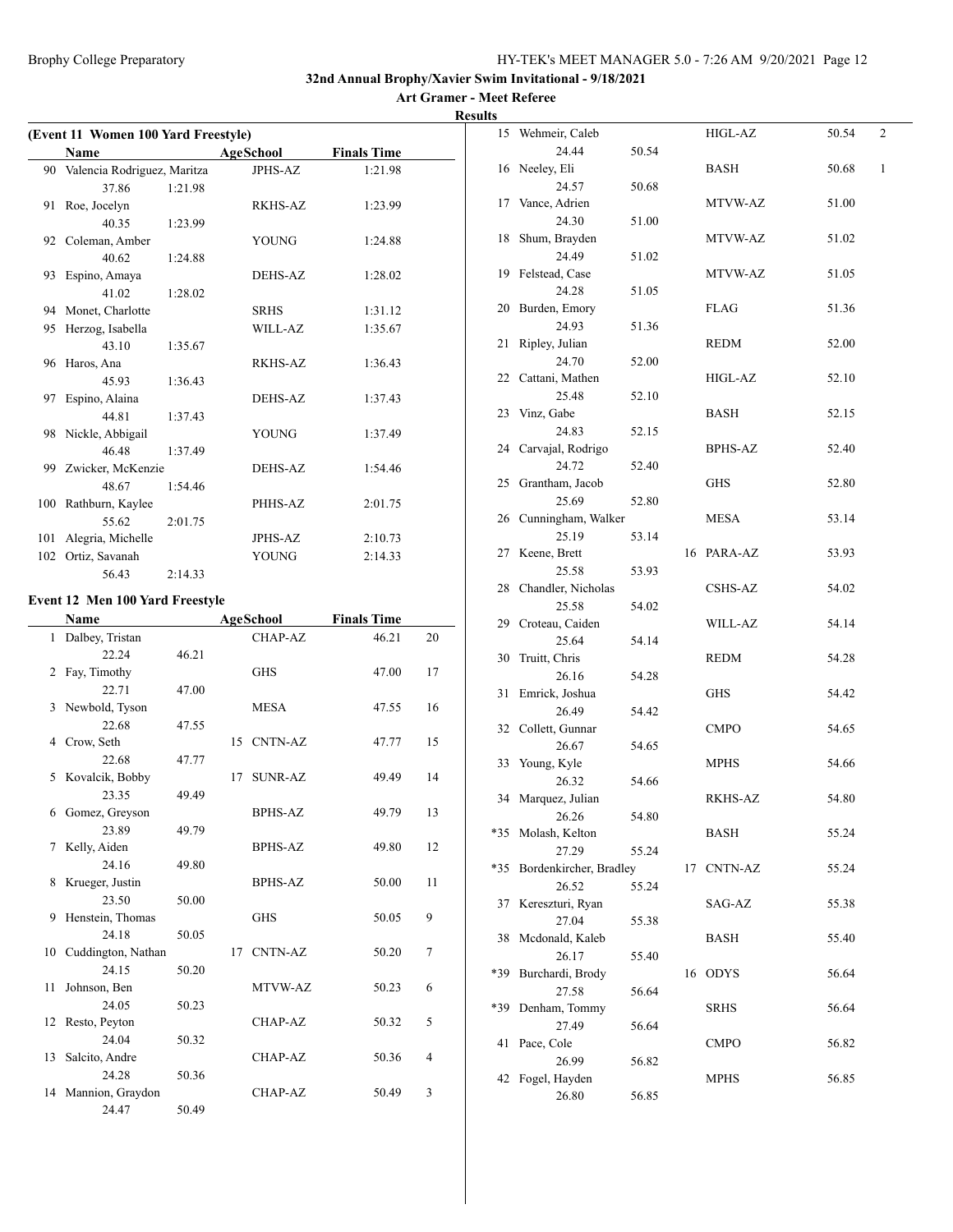**Art Gramer - Meet Referee Results**

| (Event 12 Men 100 Yard Freestyle) |                     |         |                              |         |  |  |  |
|-----------------------------------|---------------------|---------|------------------------------|---------|--|--|--|
|                                   | Name                |         | <b>AgeSchool</b> Finals Time |         |  |  |  |
|                                   | 43 Little, Jayden   |         | 17 PARA-AZ                   | 57.22   |  |  |  |
|                                   | 27.51               | 57.22   |                              |         |  |  |  |
|                                   | 44 Eberhart, Holt   |         | MRHS                         | 57.41   |  |  |  |
|                                   | 27.43               | 57.41   |                              |         |  |  |  |
| 45                                | Ruppart, Ethan      |         | DEHS-AZ                      | 57.45   |  |  |  |
|                                   | 26.94               | 57.45   |                              |         |  |  |  |
|                                   | 46 Respasz, Aiden   |         | <b>ODYS</b>                  | 57.47   |  |  |  |
|                                   | 27.18               | 57.47   |                              |         |  |  |  |
| 47                                | Moore, Jackson      |         | MUHS                         | 57.56   |  |  |  |
|                                   | 27.43               | 57.56   |                              |         |  |  |  |
| 48                                | Harada, Noah        |         | PHHS-AZ                      | 57.62   |  |  |  |
|                                   | 27.71               | 57.62   |                              |         |  |  |  |
|                                   | 49 Kasovac, Preston |         | SUNN                         | 57.67   |  |  |  |
|                                   | 27.40               | 57.67   |                              |         |  |  |  |
| 50                                | Hirsch, Ryan        |         | DEHS-AZ                      | 57.84   |  |  |  |
|                                   | 27.56               | 57.84   |                              |         |  |  |  |
| 51                                | Rink, Conner        |         | CSHS-AZ                      | 58.02   |  |  |  |
|                                   | 27.62               | 58.02   |                              |         |  |  |  |
| 52                                | Hoggard, Sean       |         | MUHS                         | 58.03   |  |  |  |
|                                   | 27.59               | 58.03   |                              |         |  |  |  |
| 53                                | Payne, Corbin       |         | FLAG                         | 58.20   |  |  |  |
|                                   | 27.88               | 58.20   |                              |         |  |  |  |
|                                   | 54 Chandler, Joshua |         | CSHS-AZ                      | 58.66   |  |  |  |
|                                   | 27.36               | 58.66   |                              |         |  |  |  |
|                                   | 55 Brioux, Scott    |         | <b>MRHS</b>                  | 58.79   |  |  |  |
|                                   | 28.15               | 58.79   |                              |         |  |  |  |
|                                   | 56 Spalding, Nathan |         | PHHS-AZ                      | 58.99   |  |  |  |
|                                   | 27.98               | 58.99   |                              |         |  |  |  |
|                                   | 57 Cook, Connor     |         | CSHS-AZ                      | 59.20   |  |  |  |
|                                   | 27.42               | 59.20   |                              |         |  |  |  |
| 58                                | Gonzales, Alix      |         | MPHS                         | 59.29   |  |  |  |
|                                   | 27.06               | 59.29   |                              |         |  |  |  |
|                                   | 59 Louchart, Kieran |         | FLAG                         | 59.32   |  |  |  |
|                                   | 29.05               | 59.32   |                              |         |  |  |  |
|                                   | 60 Mollica, Tyler   |         | WILL-AZ                      | 59.33   |  |  |  |
|                                   | 29.17               | 59.33   |                              |         |  |  |  |
| 61                                | Harada, Eli         |         | PHHS-AZ                      | 59.47   |  |  |  |
|                                   | 28.81               | 59.47   |                              |         |  |  |  |
|                                   | 62 Morris, Dylan    |         | <b>REDM</b>                  | 59.49   |  |  |  |
|                                   | 29.24               | 59.49   |                              |         |  |  |  |
| 63                                | Armstrong, Race     |         | <b>MUHS</b>                  | 59.77   |  |  |  |
|                                   | 28.57               | 59.77   |                              |         |  |  |  |
| $*64$                             | Whalen, Finn        |         | CMPO                         | 59.89   |  |  |  |
|                                   | 28.57               | 59.89   |                              |         |  |  |  |
| $*64$                             | Cowgill, Hunter     |         | <b>MUHS</b>                  | 59.89   |  |  |  |
|                                   | 28.28               | 59.89   |                              |         |  |  |  |
| 66                                | Schmelter, Ewan     |         | <b>REDM</b>                  | 59.95   |  |  |  |
|                                   | 28.22               | 59.95   |                              |         |  |  |  |
| 67                                | Woods, Dylan        |         | <b>SUNN</b>                  | 59.99   |  |  |  |
|                                   | 28.68               | 59.99   |                              |         |  |  |  |
| 68                                | Graves, Bradley     |         | HIGL-AZ                      | 1:00.03 |  |  |  |
| 69                                | O'Toole, Finn       |         | <b>SUNN</b>                  | 1:00.05 |  |  |  |
|                                   | 28.29               | 1:00.05 |                              |         |  |  |  |
| 70                                | McLaughlin, Cole    |         | <b>SUNN</b>                  | 1:00.18 |  |  |  |
|                                   | 29.14               | 1:00.18 |                              |         |  |  |  |
|                                   |                     |         |                              |         |  |  |  |

| 71  | Smith, Heath             |         |    | <b>MESA</b>    | 1:00.42 |
|-----|--------------------------|---------|----|----------------|---------|
|     | 29.25                    | 1:00.42 |    |                |         |
| 72  | Raureanu, Gheorge        |         |    | CMPO           | 1:01.10 |
|     | 29.23                    | 1:01.10 |    |                |         |
| 73  | Wildermuth, Andrew T     |         |    | CAST-AZ        | 1:01.17 |
| 74  | Hamilton, Ezekiel J      |         |    | CAST-AZ        | 1:01.44 |
|     | 28.95                    | 1:01.44 |    |                |         |
| 75  | Ludlow, Brandon          |         |    | 16 ODYS        | 1:01.50 |
|     | 28.25                    | 1:01.50 |    |                |         |
|     | 76 Nelson, Travis        |         |    | 16 CNTN-AZ     | 1:01.62 |
|     | 29.21                    | 1:01.62 |    |                |         |
| 77  | Pompa, Logan             |         |    | <b>SUNR-AZ</b> | 1:01.74 |
|     | 29.14                    | 1:01.74 |    |                |         |
| 78  | Steere, Jex B            |         |    | CAST-AZ        | 1:01.88 |
|     | 29.05                    | 1:01.88 |    |                |         |
| 79  | Yuvaraj, Surya           |         |    | <b>MRHS</b>    | 1:03.11 |
|     | 29.77                    | 1:03.11 |    |                |         |
| 80  | Anderson, Kaden          |         |    | CAST-AZ        | 1:03.62 |
|     | 27.59                    | 1:03.62 |    |                |         |
| 81  | Bird, Chris              |         |    | <b>SUNR-AZ</b> | 1:03.89 |
| 82  | Waychoff, Challen        |         |    | HIGL-AZ        | 1:03.96 |
|     | 30.71                    | 1:03.96 |    |                |         |
| 83  | Kennedy, Declan          |         |    | SAG-AZ         | 1:05.00 |
|     | 30.97                    | 1:05.00 |    |                |         |
| 84  | Davenport, Darion        |         |    | RKHS-AZ        | 1:05.50 |
|     | 30.97                    | 1:05.50 |    |                |         |
| 85  | Caden, Beck              |         |    | SAG-AZ         | 1:05.53 |
|     | 30.52                    |         |    |                |         |
| 86  | McHale, Kellen           | 1:05.53 | 20 | <b>SUNR-AZ</b> | 1:05.89 |
|     | 31.90                    |         |    |                |         |
| 87  | Fine, Dylan              | 1:05.89 |    | DEHS-AZ        | 1:06.77 |
|     | 30.24                    |         |    |                |         |
| 88  | Bullard, Sebastien       | 1:06.77 |    | FLAG           | 1:08.04 |
|     |                          |         |    |                |         |
|     | 32.90                    | 1:08.04 |    |                |         |
| 89  | Salazar, Carlos<br>33.02 |         |    | JPHS-AZ        | 1:10.06 |
|     |                          | 1:10.06 |    |                |         |
| 90  | Hartung, Tanner          |         |    | ODYS           | 1:10.90 |
|     | 33.56                    | 1:10.90 |    |                |         |
| 91  | Sekosky, Jake            |         |    | WILL-AZ        | 1:11.58 |
|     | 34.65                    | 1:11.58 |    |                |         |
| 92  | Knight, Sean             |         |    | DEHS-AZ        | 1:13.77 |
|     | 35.83                    | 1:13.77 |    |                |         |
| 93  | Piamonte, John           |         |    | JPHS-AZ        | 1:14.24 |
|     | 35.76                    | 1:14.24 |    |                |         |
| 94  | Castillo, J.A.           |         |    | <b>SRHS</b>    | 1:14.31 |
| 95  | Chapnek, William         |         |    | <b>MPHS</b>    | 1:14.78 |
|     | 33.03                    | 1:14.78 |    |                |         |
| 96  | Mullins, Ethan           |         |    | 16 PARA-AZ     | 1:16.07 |
| 97  | Boardman, Gabriel        |         |    | <b>VVHS-AZ</b> | 1:18.99 |
|     | 38.18                    | 1:18.99 |    |                |         |
| 98  | Sanoval, Daniel          |         |    | <b>YOUNG</b>   | 1:19.82 |
|     | 37.40                    | 1:19.82 |    |                |         |
| 99  | Adams, Jorden            |         |    | <b>VVHS-AZ</b> | 1:20.56 |
|     | 36.84                    | 1:20.56 |    |                |         |
| 100 | Ross, Ryan               |         |    | <b>YOUNG</b>   | 1:21.49 |
|     | 37.33                    | 1:21.49 |    |                |         |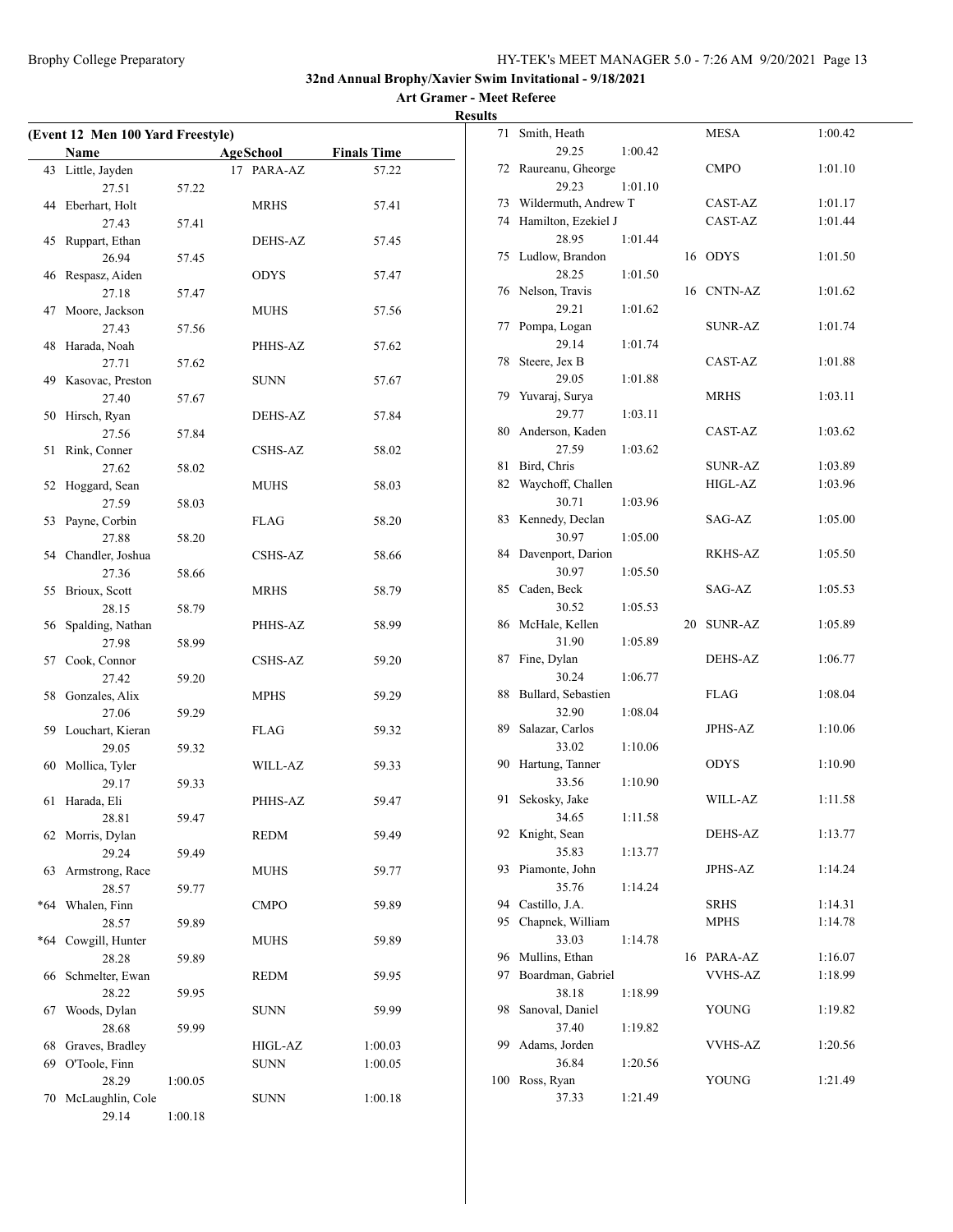| (Event 12 Men 100 Yard Freestyle)        |         |                |         |                    |    | 13 Downey, Taylor R   |         | CAST-AZ     |         | 5:28.32 | $\overline{4}$ |
|------------------------------------------|---------|----------------|---------|--------------------|----|-----------------------|---------|-------------|---------|---------|----------------|
| Name                                     |         | AgeSchool      |         | <b>Finals Time</b> |    | 30.93                 | 1:04.19 | 1:37.67     | 2:11.11 |         |                |
| 101 Zambrano, Anthony                    |         | <b>VVHS-AZ</b> |         | 1:30.79            |    | 2:44.35               | 3:17.59 | 3:50.79     | 4:23.66 |         |                |
| 38.67                                    | 1:30.79 |                |         |                    |    | 4:56.52               | 5:28.32 |             |         |         |                |
| 102 Hester, Camron                       |         | <b>YOUNG</b>   |         | 1:56.16            |    | 14 Prentice, Sydney   |         | <b>CMPO</b> |         | 5:28.36 | 3              |
| 50.72                                    | 1:56.16 |                |         |                    |    | 29.70                 | 1:02.40 | 1:35.85     | 2:09.43 |         |                |
| <b>Event 13 Women 500 Yard Freestyle</b> |         |                |         |                    |    | 2:42.81               | 3:16.23 | 3:49.93     | 4:23.36 |         |                |
| Name                                     |         | AgeSchool      |         | <b>Finals Time</b> |    | 4:56.98               | 5:28.36 |             |         |         |                |
| 1 Cunningham, Ava                        |         | CHAP-AZ        |         | 5:03.51            | 20 | 15 Shark, Carsyn      |         | <b>REDM</b> |         | 5:31.54 | 2              |
| 28.29                                    | 58.72   | 1:29.88        | 2:01.01 |                    |    | 29.88                 | 1:02.56 | 1:36.19     | 2:09.96 |         |                |
| 2:31.98                                  | 3:03.22 | 3:33.90        | 4:04.64 |                    |    | 2:44.14               | 3:18.20 | 3:52.22     | 4:26.14 |         |                |
| 4:35.08                                  | 5:03.51 |                |         |                    |    | 4:59.68               | 5:31.54 |             |         |         |                |
| 2 Therrien, Emmy                         |         | HIGL-AZ        |         | 5:04.16            | 17 | 16 Peck, Allison      |         | RKHS-AZ     |         | 5:31.96 | -1             |
| 27.80                                    | 58.64   | 1:29.48        | 2:00.52 |                    |    | 29.43                 | 1:01.96 | 1:35.62     | 2:09.73 |         |                |
| 2:31.59                                  | 3:02.50 | 3:33.68        | 4:04.57 |                    |    | 2:43.29               | 3:17.43 | 3:51.79     | 4:26.02 |         |                |
| 4:34.84                                  | 5:04.16 |                |         |                    |    | 4:59.87               | 5:31.96 |             |         |         |                |
| 3 Sheldon, Emily                         |         | SAG-AZ         |         | 5:11.89            | 16 | 17 Kunz, Mikenna      |         | <b>MESA</b> |         | 5:33.02 |                |
| 28.46                                    | 59.87   | 1:31.39        | 2:03.00 |                    |    | 29.60                 | 1:02.18 | 1:35.85     | 2:09.30 |         |                |
| 2:35.04                                  | 3:06.88 | 3:38.44        | 4:10.09 |                    |    | 2:43.45               | 3:17.13 | 3:51.46     | 4:25.86 |         |                |
| 4:41.87                                  | 5:11.89 |                |         |                    |    | 5:00.18               | 5:33.02 |             |         |         |                |
| 4 Richards, Ashley                       |         | CHAP-AZ        |         | 5:12.12            | 15 | 18 Moody, Ava         |         | <b>GHS</b>  |         | 5:41.17 |                |
| 28.85                                    | 59.69   | 1:31.04        | 2:02.65 |                    |    | 31.28                 | 1:04.27 | 1:37.73     | 2:11.81 |         |                |
| 2:34.15                                  | 3:05.64 | 3:37.22        | 4:09.07 |                    |    | 2:46.56               | 3:21.59 | 3:56.90     | 4:32.52 |         |                |
| 4:40.86                                  | 5:12.12 |                |         |                    |    | 5:07.87               | 5:41.17 |             |         |         |                |
| 5 Dunn, Grace                            |         | CHAP-AZ        |         | 5:12.37            | 14 | 19 McKinnon, Reilly   |         | MTVW-AZ     |         | 5:41.33 |                |
| 28.55                                    | 59.31   | 1:30.39        | 2:01.94 |                    |    | 31.32                 | 1:05.15 | 1:39.73     | 2:14.61 |         |                |
| 2:33.88                                  | 3:05.73 | 3:37.65        | 4:09.90 |                    |    | 2:49.66               | 3:24.07 | 3:58.45     | 4:33.34 |         |                |
| 4:41.82                                  | 5:12.37 |                |         |                    |    | 5:08.41               | 5:41.33 |             |         |         |                |
| 6 Nickell, Grace                         |         | MTVW-AZ        |         | 5:16.43            | 13 | 20 Colvin, Camryn     |         | <b>CMPO</b> |         | 5:41.90 |                |
| 28.95                                    | 1:00.58 | 1:32.60        | 2:04.64 |                    |    | 30.40                 | 1:03.60 | 1:37.48     | 2:11.72 |         |                |
| 2:36.88                                  | 3:09.29 | 3:42.21        | 4:14.82 |                    |    | 2:46.16               | 3:20.53 | 3:55.51     | 4:30.68 |         |                |
| 4:46.16                                  | 5:16.43 |                |         |                    |    | 5:06.72               | 5:41.90 |             |         |         |                |
| 7 Kiel, Audrey                           |         | CHAP-AZ        |         | 5:18.18            | 12 | 21 Brown, Courtney    |         | SUNR-AZ     |         | 5:44.63 |                |
| 28.35                                    | 58.90   | 1:30.06        | 2:02.00 |                    |    | 30.10                 | 1:03.69 | 1:39.05     | 2:13.82 |         |                |
| 2:34.46                                  | 3:07.23 | 3:40.10        | 4:13.04 |                    |    | 2:48.82               | 3:24.30 | 4:00.09     | 4:35.59 |         |                |
| 4:46.01                                  | 5:18.18 |                |         |                    |    | 5:10.65               | 5:44.63 |             |         |         |                |
| 8 Baros, Ashleigh                        |         | XAVI-AZ        |         | 5:18.84            | 11 | 22 Fox, Abbey         |         | REDM        |         | 5:45.90 |                |
| 29.09                                    | 1:00.26 | 1:31.97        | 2:03.58 |                    |    | 31.33                 | 1:05.84 | 1:41.14     | 2:16.84 |         |                |
| 2:35.59                                  | 3:08.21 | 3:40.74        | 4:14.02 |                    |    | 2:51.80               | 3:27.30 | 4:02.78     | 4:38.23 |         |                |
| 4:46.81                                  | 5:18.84 |                |         |                    |    | 5:12.66               | 5:45.90 |             |         |         |                |
| 9 Ellingson, Kate                        |         | MTVW-AZ        |         | 5:20.01            | 9  | 23 Kalinowski, Olivia |         | SAG-AZ      |         | 5:48.35 |                |
| 28.90                                    | 1:00.33 | 1:32.63        | 2:05.27 |                    |    | 31.80                 | 1:06.63 | 1:41.97     | 2:17.75 |         |                |
| 2:37.81                                  | 3:10.67 | 3:43.44        | 4:16.31 |                    |    | 2:53.58               | 3:29.28 | 4:04.84     | 4:40.17 |         |                |
| 4:48.72                                  | 5:20.01 |                |         |                    |    | 5:15.18               | 5:48.35 |             |         |         |                |
| 10 Dalbik, Sahara                        |         | <b>CMPO</b>    |         | 5:21.93            | 7  | 24 Schauer, Devon     |         | <b>REDM</b> |         | 5:49.46 |                |
| 29.51                                    | 1:01.63 | 1:34.60        | 2:07.76 |                    |    | 30.45                 | 1:03.87 | 1:38.31     | 2:13.15 |         |                |
| 2:41.19                                  | 3:14.34 | 3:47.13        | 4:20.35 |                    |    | 2:48.62               | 3:24.99 | 4:01.40     | 4:37.98 |         |                |
| 4:52.08                                  | 5:21.93 |                |         |                    |    | 5:14.07               | 5:49.46 |             |         |         |                |
| 11 Roark, Kate                           |         | WILL-AZ        |         | 5:22.44            | 6  | 25 Reeves, Eva        |         | SAG-AZ      |         | 5:49.48 |                |
| 29.29                                    | 1:00.65 | 1:33.01        | 2:05.79 |                    |    | 31.89                 | 1:06.77 | 1:42.39     | 2:17.72 |         |                |
| 2:38.68                                  | 3:11.30 | 3:44.38        | 4:17.57 |                    |    | 2:53.48               | 3:29.34 | 4:05.19     | 4:41.16 |         |                |
| 4:50.53                                  | 5:22.44 |                |         |                    |    | 5:16.33               | 5:49.48 |             |         |         |                |
| 12 Argabright, Elena                     |         | <b>REDM</b>    |         | 5:25.58            | 5  | 26 McLain, Erin       |         | CAST-AZ     |         | 5:52.27 |                |
| 29.35                                    | 1:01.46 | 1:34.09        | 2:07.19 |                    |    | 31.93                 | 1:07.55 | 1:43.83     | 2:19.78 |         |                |
| 2:40.42                                  | 3:13.43 | 3:46.40        | 4:19.98 |                    |    | 2:55.91               | 3:31.36 | 4:07.53     | 4:43.38 |         |                |
| 4:53.05                                  | 5:25.58 |                |         |                    |    | 5:18.38               | 5:52.27 |             |         |         |                |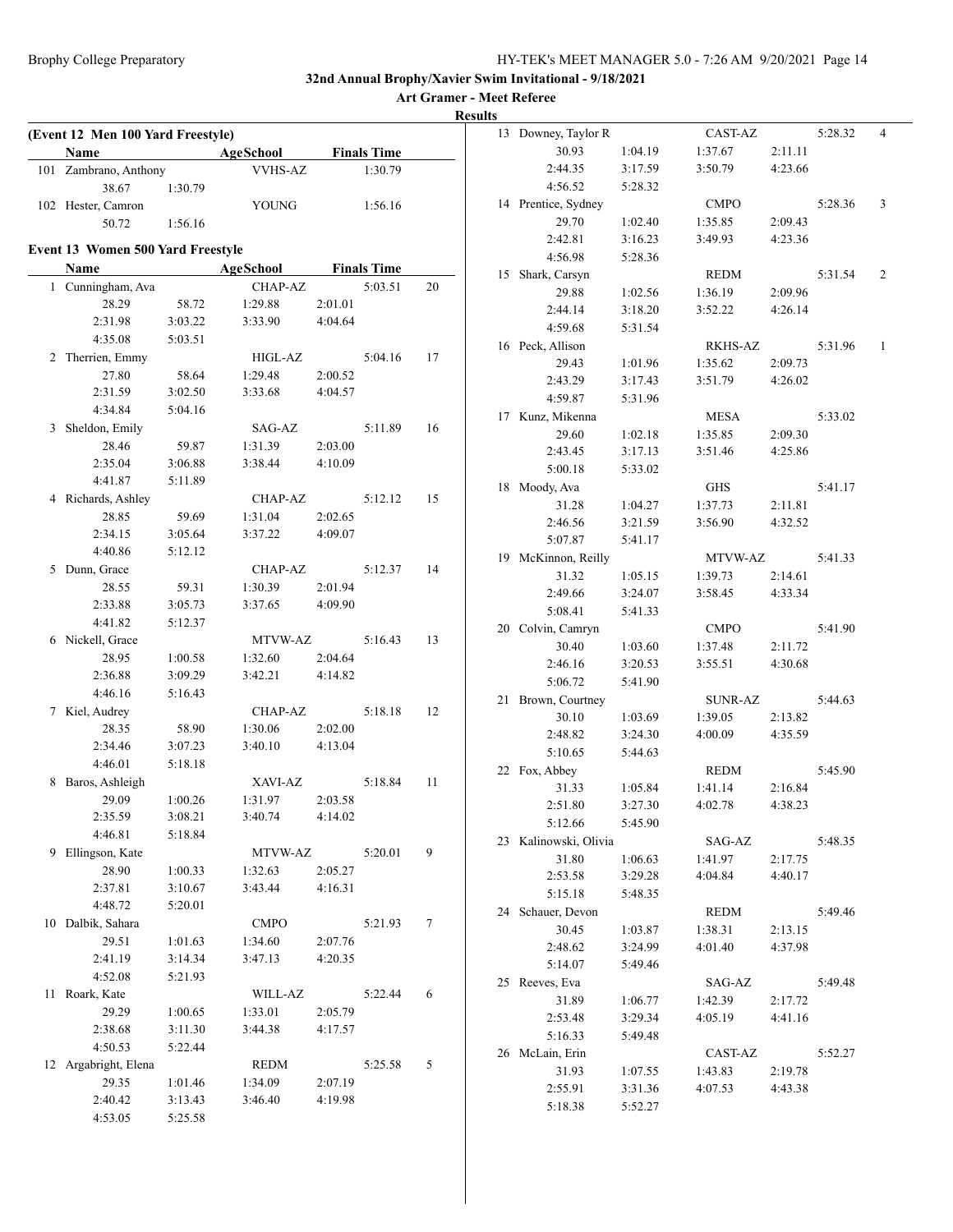| (Event 13 Women 500 Yard Freestyle)    |         |                |         |                    |    | 5 Fleischer, Miles   |         | CHAP-AZ        |         | 5:01.54 | 14             |
|----------------------------------------|---------|----------------|---------|--------------------|----|----------------------|---------|----------------|---------|---------|----------------|
| Name                                   |         | AgeSchool      |         | <b>Finals Time</b> |    | 26.98                | 56.52   | 1:26.77        | 1:56.88 |         |                |
| 27 Williams, Ashlyn                    |         | WILL-AZ        |         | 5:52.93            |    | 2:27.51              | 2:58.51 | 3:29.42        | 4:00.79 |         |                |
| 30.75                                  | 1:04.88 | 1:40.43        | 2:16.37 |                    |    | 4:31.22              | 5:01.54 |                |         |         |                |
| 2:52.41                                | 3:28.73 | 4:05.63        | 4:42.59 |                    |    | 6 Giles, Jack        |         | MTVW-AZ        |         | 5:02.18 | 13             |
| 5:18.99                                | 5:52.93 |                |         |                    |    | 26.36                | 55.81   | 1:25.61        | 1:55.96 |         |                |
| 28 Edwards, Elle                       |         | XAVI-AZ        |         | 5:53.99            |    | 2:26.69              | 2:57.99 | 3:29.07        | 4:00.54 |         |                |
| 31.62                                  | 1:06.53 | 1:41.82        | 2:17.66 |                    |    | 4:31.77              | 5:02.18 |                |         |         |                |
| 2:53.47                                | 3:29.69 | 4:05.89        | 4:42.10 |                    |    | 7 Reniewicki, Ethan  |         | CHAP-AZ        |         | 5:03.02 | 12             |
| 5:18.23                                | 5:53.99 |                |         |                    |    | 27.11                | 56.92   | 1:26.93        | 1:57.77 |         |                |
| 29 Gonzales, Alexa                     |         | CSHS-AZ        |         | 5:56.92            |    | 2:28.54              | 2:59.18 | 3:29.90        | 4:00.92 |         |                |
| 31.15                                  | 1:05.63 | 1:40.92        | 2:17.02 |                    |    | 4:32.33              | 5:03.02 |                |         |         |                |
| 2:53.65                                | 3:30.22 | 4:06.78        | 4:43.86 |                    |    | 8 Currie, Owen       |         | CHAP-AZ        |         | 5:16.40 | 11             |
| 5:20.03                                | 5:56.92 |                |         |                    |    | 28.07                | 58.76   | 1:30.61        | 2:02.70 |         |                |
| 30 Lysak, Lola                         |         | XAVI-AZ        |         | 5:57.82            |    | 2:35.23              | 3:07.48 | 3:39.87        | 4:12.11 |         |                |
| 31.72                                  |         | 1:44.22        | 2:21.26 |                    |    | 4:44.80              | 5:16.40 |                |         |         |                |
|                                        | 1:07.27 |                |         |                    |    | 9 DelRio, Tyler      |         | <b>CMPO</b>    |         | 5:17.22 | 9              |
| 2:58.01                                | 3:34.64 | 4:11.68        | 4:47.37 |                    |    | 29.64                | 1:00.97 | 1:32.75        | 2:05.06 |         |                |
| 5:24.34                                | 5:57.82 |                |         |                    |    | 2:36.97              | 3:09.20 | 3:41.52        | 4:14.00 |         |                |
| 31 Benedict, Emmy                      |         | <b>VVHS-AZ</b> |         | 6:05.12            |    | 4:46.18              |         |                |         |         |                |
| 34.17                                  | 1:12.46 | 1:52.39        | 2:33.31 |                    |    |                      | 5:17.22 | CAST-AZ        |         |         |                |
| 3:14.92                                | 3:57.33 | 4:40.07        | 5:22.39 |                    |    | 10 Spears, Jason M   |         |                |         | 5:23.95 | 7              |
| 6:05.12                                |         |                |         |                    |    | 28.64                | 1:01.26 | 1:33.53        | 2:06.11 |         |                |
| 32 Siordian, Madison                   |         | XAVI-AZ        |         | 6:13.62            |    | 2:39.63              | 3:13.00 | 3:46.45        | 4:19.80 |         |                |
| 33.00                                  | 1:09.06 | 1:46.98        | 2:24.25 |                    |    | 4:53.00              | 5:23.95 |                |         |         |                |
| 3:03.14                                | 3:42.05 | 4:20.56        | 4:58.77 |                    |    | 11 Greer, Nicholas   |         | GHS            |         | 5:25.24 | 6              |
| 6:13.62                                |         |                |         |                    |    | 27.47                | 57.99   | 1:29.24        | 2:01.46 |         |                |
| 33 Hardy, Jaylee                       |         | <b>CMPO</b>    |         | 6:15.43            |    | 2:34.74              | 3:08.73 | 3:43.11        | 4:18.16 |         |                |
| 33.13                                  | 1:10.03 | 1:47.32        | 2:25.44 |                    |    | 4:53.51              | 5:25.24 |                |         |         |                |
| 3:03.22                                | 3:41.45 | 4:19.69        | 4:58.48 |                    |    | 12 Crawford, Markus  |         | BPHS-AZ        |         | 5:26.97 | 5              |
| 5:37.23                                | 6:15.43 |                |         |                    |    | 30.13                | 1:02.68 | 1:36.15        | 2:09.37 |         |                |
| 34 Kautenburger, Cambria               |         | 15 PARA-AZ     |         | 6:16.17            |    | 2:42.92              | 3:16.31 | 3:49.82        | 4:22.74 |         |                |
| 33.69                                  | 1:10.66 | 1:48.87        | 2:27.50 |                    |    | 4:55.39              | 5:26.97 |                |         |         |                |
| 3:06.08                                | 3:44.52 | 4:23.18        | 5:01.62 |                    |    | 13 Parker, Zach      |         | <b>REDM</b>    |         | 5:31.01 | $\overline{4}$ |
| 5:40.07                                | 6:16.17 |                |         |                    |    | 29.30                | 1:01.00 | 1:33.69        | 2:07.28 |         |                |
| 35 Dols, Madison                       |         | <b>MPHS</b>    |         | 6:18.52            |    | 2:41.03              | 3:15.56 | 3:50.06        | 4:24.76 |         |                |
| 33.92                                  | 1:10.80 | 1:48.82        | 2:27.36 |                    |    | 4:59.03              | 5:31.01 |                |         |         |                |
| 3:06.66                                | 3:44.99 | 4:23.86        | 5:02.69 |                    |    | 14 Denker, Carson    |         | HIGL-AZ        |         | 5:33.28 | 3              |
| 5:41.06                                | 6:18.52 |                |         |                    |    | 29.81                | 1:03.21 | 1:37.44        | 2:11.15 |         |                |
|                                        |         |                |         |                    |    | 2:44.93              | 3:19.66 | 3:53.94        | 4:28.10 |         |                |
| <b>Event 14 Men 500 Yard Freestyle</b> |         |                |         |                    |    | 5:01.34              | 5:33.28 |                |         |         |                |
| Name                                   |         | AgeSchool      |         | <b>Finals Time</b> |    | 15 Weser, John Luke  |         | MTVW-AZ        |         | 5:37.22 | 2              |
| 1 Joswiak, Thomas                      |         | <b>BPHS-AZ</b> |         | 4:37.26            | 20 | 28.79                | 1:01.08 | 1:35.00        | 2:10.04 |         |                |
| 25.70                                  | 52.98   | 1:20.73        | 1:48.46 |                    |    | 2:45.38              | 3:19.80 | 3:54.96        | 4:30.46 |         |                |
| 2:16.68                                | 2:44.94 | 3:13.28        | 3:41.76 |                    |    | 5:04.41              | 5:37.22 |                |         |         |                |
| 4:09.84                                | 4:37.26 |                |         |                    |    | 16 Basha, Jacob      |         | <b>BPHS-AZ</b> |         | 5:50.92 | 1              |
| 2 Herrera, Jake                        |         | <b>BPHS-AZ</b> |         | 4:53.10            | 17 | 29.06                | 1:02.62 | 1:37.60        | 2:11.73 |         |                |
| 26.09                                  | 54.78   | 1:24.13        | 1:53.32 |                    |    | 2:46.78              | 3:23.00 | 4:00.36        | 4:37.51 |         |                |
| 2:23.04                                | 2:53.22 | 3:23.43        | 3:53.87 |                    |    | 5:14.96              | 5:50.92 |                |         |         |                |
| 4:23.97                                | 4:53.10 |                |         |                    |    | 17 Meixner, Logan    |         | <b>GHS</b>     |         | 5:51.32 |                |
| 3 Klein, Caden                         |         | CHAP-AZ        |         | 4:56.41            | 16 | 30.50                | 1:05.55 | 1:40.80        | 2:17.41 |         |                |
| 26.84                                  | 56.40   | 1:26.63        | 1:57.20 |                    |    | 2:54.74              | 3:31.02 | 4:07.23        | 4:43.12 |         |                |
| 2:28.08                                | 2:58.63 | 3:28.93        | 3:59.02 |                    |    | 5:18.57              | 5:51.32 |                |         |         |                |
| 4:28.46                                | 4:56.41 |                |         |                    |    | 18 Thivierge, Nathan |         | <b>GHS</b>     |         | 5:54.00 |                |
| 4 Rowley, Garrett                      |         | MTVW-AZ        |         | 4:58.05            | 15 | 30.17                | 1:03.82 | 1:39.22        | 2:15.35 |         |                |
| 25.67                                  | 54.46   | 1:24.17        | 1:54.61 |                    |    | 2:51.16              | 3:28.70 | 4:07.02        | 4:45.03 |         |                |
| 2:25.53                                | 2:56.28 | 3:27.29        | 3:57.60 |                    |    | 5:21.69              | 5:54.00 |                |         |         |                |
| 4:28.22                                | 4:58.05 |                |         |                    |    |                      |         |                |         |         |                |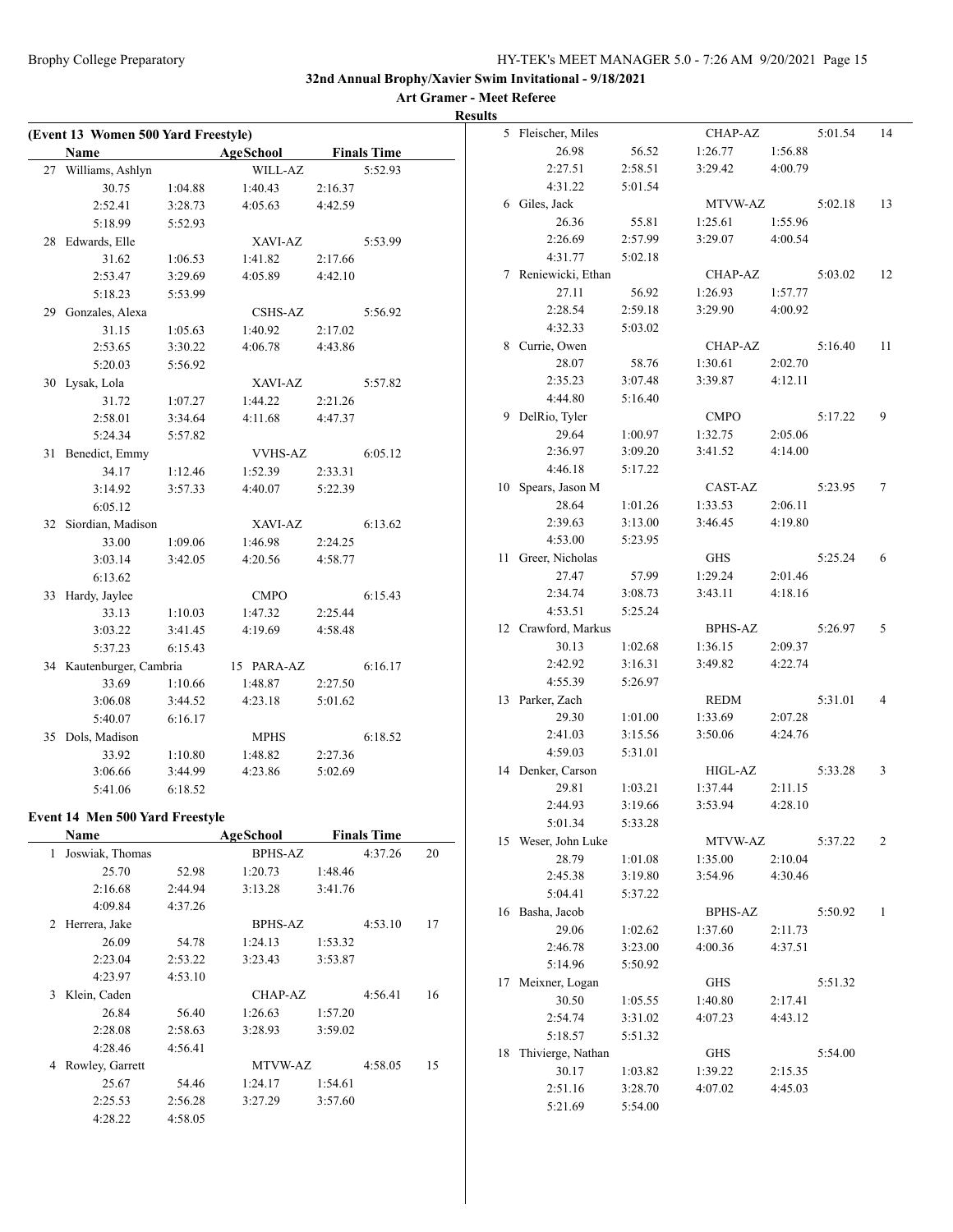**Art Gramer - Meet Referee**

**Results**

| (Event 14 Men 500 Yard Freestyle) |                  |         |                |         |                    |  |  |  |  |  |
|-----------------------------------|------------------|---------|----------------|---------|--------------------|--|--|--|--|--|
|                                   | Name             |         | AgeSchool      |         | <b>Finals Time</b> |  |  |  |  |  |
| 19                                | Kuehner, Tristan |         | <b>CMPO</b>    |         | 5:54.25            |  |  |  |  |  |
|                                   | 30.99            | 1:04.52 | 1:39.25        | 2:14.19 |                    |  |  |  |  |  |
|                                   | 2:50.66          | 3:27.21 | 4:03.81        | 4:41.52 |                    |  |  |  |  |  |
|                                   | 5:18.16          | 5:54.25 |                |         |                    |  |  |  |  |  |
| 20                                | Bastien, Jace    |         | <b>VVHS-AZ</b> |         | 6:53.54            |  |  |  |  |  |
|                                   | 32.64            | 1:11.55 | 1:53.57        | 2:36.30 |                    |  |  |  |  |  |
|                                   | 3:18.84          | 4:03.30 | 4:47.60        | 5:31.88 |                    |  |  |  |  |  |
|                                   | 6:14.15          | 6:53.54 |                |         |                    |  |  |  |  |  |

#### **Event 15 Women 200 Yard Freestyle Relay**

|                | Team                                     |       | Relay              |                              | <b>Finals Time</b> |    |
|----------------|------------------------------------------|-------|--------------------|------------------------------|--------------------|----|
| 1              | <b>REDM</b>                              |       | A                  |                              | 1:38.28            | 40 |
|                | 1) Jahn, Sophia                          |       | 2) Klein, Dakota   |                              |                    |    |
|                | 3) Cooley, Tatum                         |       |                    | 4) Wallace, Remington        |                    |    |
|                | 24.47                                    | 49.18 | 1:14.62            | 1:38.28                      |                    |    |
| $\overline{2}$ | <b>CHAP-AZ</b>                           |       | A                  |                              | 1:38.53            | 34 |
|                | 1) Perkins, Cydnie                       |       |                    | 2) Cunningham, Ava           |                    |    |
|                | 3) Richards, Lauren                      |       | 4) Ahearn, Lauren  |                              |                    |    |
|                | 24.88                                    | 49.23 | 1:14.25            | 1:38.53                      |                    |    |
| 3              | XAVI-AZ                                  |       | A                  |                              | 1:39.74            | 32 |
|                | 1) Munk, Gracie                          |       | 2) Miller, Dylan   |                              |                    |    |
|                | 3) Baros, Ashleigh                       |       | 4) Nolan, Hope     |                              |                    |    |
|                | 24.45                                    | 49.33 | 1:14.95            | 1:39.74                      |                    |    |
| 4              | <b>CMPO</b>                              |       | A                  |                              | 1:44.18            | 30 |
|                | 1) Supreme, Safiyah                      |       |                    | 2) Huddart, Natalie          |                    |    |
|                | 3) Gebauer, Kami                         |       |                    | 4) Colvin, Camryn            |                    |    |
|                | 25.58                                    | 51.96 | 1:18.54            | 1:44.18                      |                    |    |
| 5              | <b>MTVW-AZ</b>                           |       | A                  |                              | 1:44.39            | 28 |
|                | 1) McPhie, Gwen                          |       | 2) Ellingson, Kate |                              |                    |    |
|                | 3) McKinnon, Reilly                      |       | 4) Nickell, Grace  |                              |                    |    |
|                | 25.95                                    | 52.07 | 1:18.47            | 1:44.39                      |                    |    |
| 6              | WILL-AZ                                  |       | A                  |                              | 1:45.47            | 26 |
|                | 1) Donnelly, Kaetlyn                     |       | 2) Farrar, Isabel  |                              |                    |    |
|                | 3) Taran, Athena                         |       | 4) Roark, Kate     |                              |                    |    |
|                | 26.85                                    | 54.81 | 1:20.32            | 1:45.47                      |                    |    |
| 7              | <b>SUNR-AZ</b>                           |       | A                  |                              | 1:45.50            | 24 |
|                | 1) Scanlon, Jess 17                      |       |                    | 2) Walkenbach, Taylor        |                    |    |
|                | 3) Walkenbach, Alyssa                    |       |                    | 4) Brown, Courtney           |                    |    |
|                | 27.40                                    | 52.61 | 1:18.89            | 1:45.50                      |                    |    |
| 8              | HIGL-AZ                                  |       | A                  |                              | 1:45.54            | 22 |
|                | 1) Jones, Margaret                       |       | 2) Wood, Phebe     |                              |                    |    |
|                | 3) White, Rebecca<br>26.94               | 53.75 | 1:20.42            | 4) Therrien, Emmy<br>1:45.54 |                    |    |
| 9              | CAST-AZ                                  |       | A                  |                              | 1:45.97            | 18 |
|                |                                          |       |                    | 2) Gervais, Marin I          |                    |    |
|                | 1) Church, Ella<br>3) Hamilton, Cheyne W |       |                    | 4) Downey, Taylor R          |                    |    |
|                | 26.90                                    | 53.97 | 1:20.69            | 1:45.97                      |                    |    |
| 10             | <b>CSHS-AZ</b>                           |       | A                  |                              | 1:46.30            | 14 |
|                | 1) Blamires, Ellie                       |       | 2) Moore, Jenna    |                              |                    |    |
|                | 3) Hanagan, Kelly                        |       |                    | 4) Bachmeier, Madelyn        |                    |    |
|                | 27.42                                    | 53.52 | 1:21.71            | 1:46.30                      |                    |    |
| 11             | <b>BASH</b>                              |       | A                  |                              | 1:47.80            | 12 |
|                | 1) Vuong, Tran                           |       | 2) Potter, Natalie |                              |                    |    |
|                | 3) DiSano, Alexa                         |       | 4) Codney, Carley  |                              |                    |    |
|                | 27.29                                    | 55.18 | 1:21.71            | 1:47.80                      |                    |    |

| S  |                          |         |                                                |         |         |    |
|----|--------------------------|---------|------------------------------------------------|---------|---------|----|
| 12 | PHHS-AZ                  |         | А                                              |         | 1:48.47 | 10 |
|    | 1) Miley, Emily          |         | 2) Padron, Elena                               |         |         |    |
|    | 3) Ritman, Taryn         |         | 4) Baldwin, Matteah                            |         |         |    |
|    | 26.12                    | 54.43   | 1:22.20                                        | 1:48.47 |         |    |
| 13 | <b>MRHS</b>              |         | A                                              |         | 1:48.69 | 8  |
|    | 1) Dennis, Kylie         |         | 2) Tice, Grace                                 |         |         |    |
|    | 3) Kuper, Madison        |         | 4) Scott, Dakota                               |         |         |    |
|    | 26.34                    | 53.77   | 1:22.10                                        | 1:48.69 |         |    |
| 14 | SAG-AZ                   |         | A                                              |         | 1:48.97 | 6  |
|    | 1) Reeves, Alaina        |         | 2) Kalinowski, Olivia                          |         |         |    |
|    | 3) Reeves, Eva           |         | 4) Kennedy, Aislinn                            |         |         |    |
|    | 27.27                    | 59.25   | 1:24.02                                        | 1:48.97 |         |    |
| 15 | <b>MESA</b>              |         | A                                              |         | 1:49.19 | 4  |
|    | 1) Rockwood, Maya        |         | 2) Huston, Hannah                              |         |         |    |
|    | 3) Ferrin, Megan         |         | 4) Turley, Breanna                             |         |         |    |
|    | 27.34                    | 54.13   | 1:21.91                                        | 1:49.19 |         |    |
| 16 | <b>MUHS</b>              |         | A                                              |         | 1:49.38 | 2  |
|    | 1) Peterson, Brooke      |         | 2) Bach, Jade                                  |         |         |    |
|    | 3) Trezise, Avery        |         | 4) Fangman, Kenzie                             |         |         |    |
|    | 25.88                    | 54.10   | 1:22.84                                        | 1:49.38 |         |    |
| 17 | <b>SRHS</b>              |         | A                                              |         | 1:50.43 |    |
|    | 1) McDaniel, Lily        |         | 2) Chappelle, Jessica                          |         |         |    |
|    | 3) Kirsch, Kyra          |         | 4) Takahashi, Yume                             |         |         |    |
|    | 28.74                    | 57.16   | 1:24.77                                        | 1:50.43 |         |    |
| 18 | <b>SUNN</b>              |         | A                                              |         | 1:53.07 |    |
|    | 1) Carter, McKenna       |         | 2) MacArthur, Sophia                           |         |         |    |
|    | 3) FitzSimons, Elizabeth |         | 4) Dunn, Sadie                                 |         |         |    |
|    | 28.60                    | 55.97   | 1:24.63                                        | 1:53.07 |         |    |
| 19 | <b>MPHS</b>              |         | А                                              |         | 1:55.33 |    |
|    | 1) Dols, Madison         |         | 2) Gross, Anna                                 |         |         |    |
|    | 3) Gross, Audrey         |         | 4) Regalado, Maisa                             |         |         |    |
|    | 30.04                    | 57.52   | 1:26.35                                        | 1:55.33 |         |    |
| 20 | <b>GHS</b>               |         | A                                              |         | 1:57.01 |    |
|    | 1) McLenna, Gabriella    |         | 2) Hales, Liberty                              |         |         |    |
|    | 3) Holbura, Emma         |         | 4) Moody, Ava                                  |         |         |    |
|    | 27.68                    | 58.21   | 1:28.89                                        |         |         |    |
| 21 | PARA-AZ                  |         | A                                              | 1:57.01 | 1:57.16 |    |
|    |                          |         |                                                |         |         |    |
|    | 1) Tossell, Katherine 14 |         | 2) Ligasan, Karina 16                          |         |         |    |
|    | 3) Johnson, Mia 14       |         | 4) Dellaripa, Evelyn 16<br>$1:28.17$ $1:57.16$ |         |         |    |
|    | 26.50                    | 55.97   |                                                |         |         |    |
| 22 | <b>ODYS</b>              |         | А                                              |         | 2:00.72 |    |
|    | 1) Moreno, Lucia 17      |         | 2) Earl, Aurora 17                             |         |         |    |
|    | 3) Lopez, Alina          |         | 4) Hamlin, Natalie                             |         |         |    |
|    | 30.07                    | 1:00.72 | 1:31.54                                        | 2:00.72 |         |    |
| 23 | <b>CNTN-AZ</b>           |         | A                                              |         | 2:05.66 |    |
|    | 1) Lyons, Chloe 17       |         | 2) Anderson, Mckenna 14                        |         |         |    |
|    | 3) Lieske, Heike 16      |         | 4) Sackett, Keleigh 17                         |         |         |    |
|    | 32.08                    | 1:06.00 | 1:36.17                                        | 2:05.66 |         |    |
| 24 | <b>VVHS-AZ</b>           |         | A                                              |         | 2:22.75 |    |
|    | 1) Slade, Avery          |         | 2) Lindon Lake, Sydney                         |         |         |    |
|    | 3) Hryb, Kora            |         | 4) Oritz, Izabel                               |         |         |    |
|    | 31.79                    | 1:06.84 | 1:41.02                                        | 2:22.75 |         |    |
| 25 | RKHS-AZ                  |         | А                                              |         | 2:32.05 |    |
|    | 1) Haros, Ana            |         | 2) Roe, Jocelyn                                |         |         |    |
|    | 3) Walls, Sophia         |         | 4) Ornelas, Giselle                            |         |         |    |
|    | 41.13                    | 1:19.89 | 1:56.30                                        | 2:32.05 |         |    |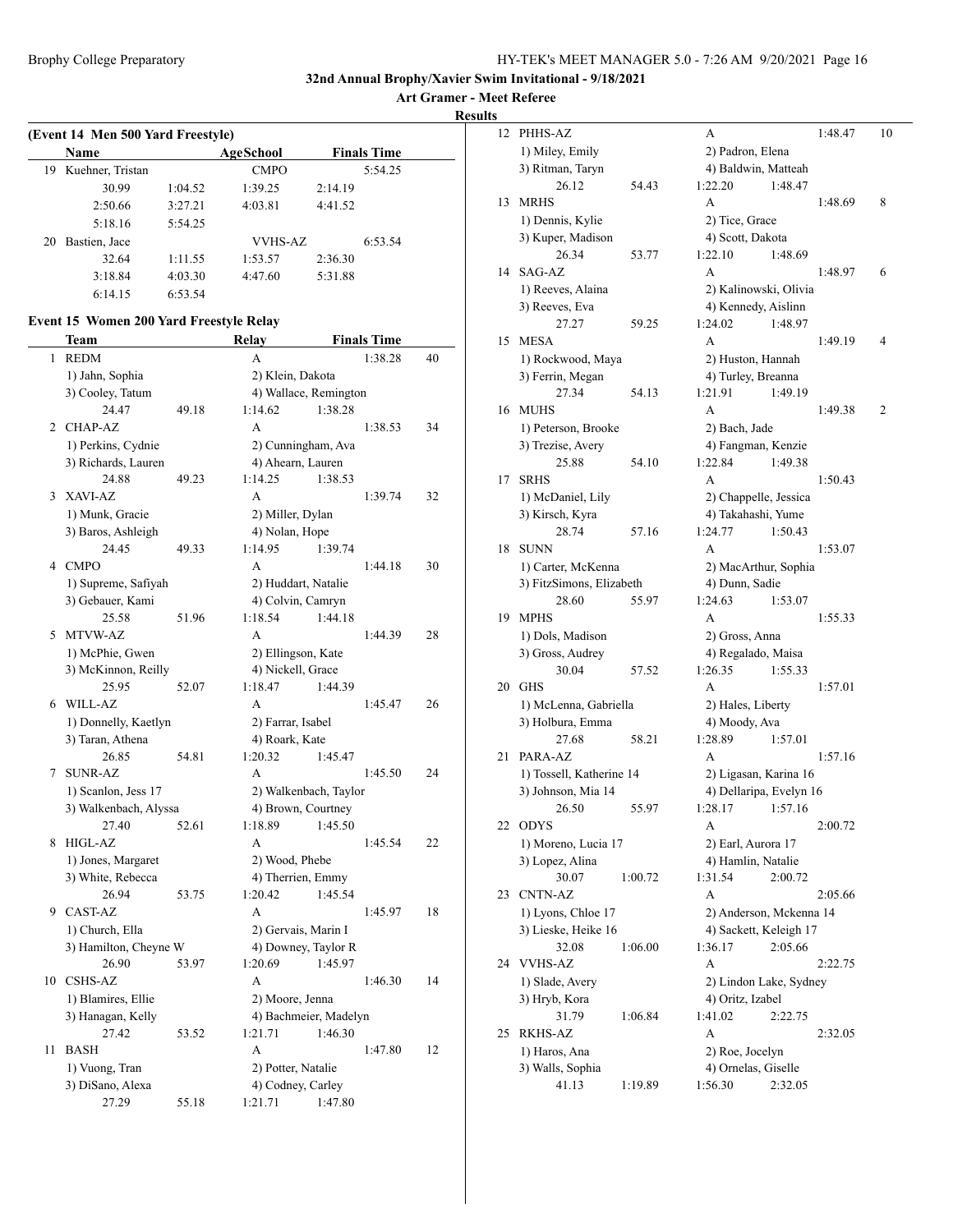## **Art Gramer - Meet Referee**

**Results**

| <b>Team</b>          |         | Relay              | <b>Finals Time</b>             |  |  |  |  |
|----------------------|---------|--------------------|--------------------------------|--|--|--|--|
| 26 DEHS-AZ           |         | A                  | 2:38.00                        |  |  |  |  |
| 1) Espino, Amaya     |         |                    | 2) Colon Varona, Naomi         |  |  |  |  |
| 3) Espino, Alaina    |         | 4) Flitton, Rachel |                                |  |  |  |  |
| 36.51                | 1:23.16 | 2:06.79            | 2:38.00                        |  |  |  |  |
| <b>YOUNG</b>         |         | A                  | DO                             |  |  |  |  |
| 1) Coleman, Amber    |         | 2) Ortiz, Savanah  |                                |  |  |  |  |
| 3) Boggs, Ethne      |         |                    | 4) Nickle, Abbigail            |  |  |  |  |
| 40.92                | 1:35.43 | 2:08.11            | DO                             |  |  |  |  |
| <b>JPHS-AZ</b>       |         | A                  | DO                             |  |  |  |  |
| 1) Raphael, Nina     |         |                    | 2) Valencia Rodriguez, Maritza |  |  |  |  |
| 3) Alegria, Michelle |         |                    | 4) Raphael, Sarina             |  |  |  |  |
| 31.55                | 1:14.60 | 1:53.45            | DO.                            |  |  |  |  |

#### **Event 16 Men 200 Yard Freestyle Relay**

 $\overline{\phantom{a}}$ 

|    | Team                                        |       | Relay        |                                     |         | <b>Finals Time</b> |    |
|----|---------------------------------------------|-------|--------------|-------------------------------------|---------|--------------------|----|
| 1  | <b>CHAP-AZ</b>                              |       | A            |                                     |         | 1:26.40            | 40 |
|    | 1) Dalbey, Tristan                          |       |              | 2) Mannion, Graydon                 |         |                    |    |
|    | 3) Brown, Jasper                            |       |              | 4) Pattison, Kellan                 |         |                    |    |
|    | 21.14                                       | 43.25 | 1:05.05      |                                     | 1:26.40 |                    |    |
| 2  | <b>BPHS-AZ</b>                              |       | A            |                                     |         | 1:27.06            | 34 |
|    | 1) Crawford, Finn                           |       |              | 2) Gonda, Gabe                      |         |                    |    |
|    | 3) Sorenson, Jack                           |       |              | 4) Joswiak, Thomas                  |         |                    |    |
|    | 22.40                                       | 43.44 | 1:05.20      |                                     | 1:27.06 |                    |    |
| 3  | <b>GHS</b>                                  |       | A            |                                     |         | 1:28.78            | 32 |
|    | 1) Androsky, Ryder                          |       |              | 2) Wells, Dylan                     |         |                    |    |
|    | 3) Henstein, Thomas                         |       |              | 4) Fay, Timothy                     |         |                    |    |
|    | 21.34                                       | 44.80 | 1:07.18      |                                     | 1:28.78 |                    |    |
| 4  | <b>MTVW-AZ</b>                              |       | A            |                                     |         | 1:29.72            | 30 |
|    | 1) Trejo, Charlie                           |       |              | 2) Vance, Adrien                    |         |                    |    |
|    | 3) Shum, Brayden                            |       |              | 4) Felstead, Case                   |         |                    |    |
|    | 22.10                                       | 44.62 | 1:07.29      |                                     | 1:29.72 |                    |    |
| 5  | <b>CNTN-AZ</b>                              |       | A            |                                     |         | 1:33.27            | 28 |
|    | 1) Cuddington, Nathan 17                    |       |              | 2) Rae, Braeden 17                  |         |                    |    |
|    | 3) Dettmar, Carter 17                       |       |              | 4) Crow, Seth 15                    |         |                    |    |
| 6  | 22.74<br><b>CSHS-AZ</b>                     | 47.34 | 1:11.00<br>A |                                     | 1:33.27 | 1:33.77            | 26 |
|    |                                             |       |              |                                     |         |                    |    |
|    | 1) Oltjenbruns, Lex<br>3) Crisostomo, Quinn |       |              | 2) Bauer, Cody<br>4) Okuszka, Kevin |         |                    |    |
|    | 24.72                                       | 46.94 | 1:10.75      |                                     | 1:33.77 |                    |    |
| 7  | <b>REDM</b>                                 |       | A            |                                     |         | 1:35.61            | 24 |
|    | 1) Ripley, Julian                           |       |              | 2) Dixon, Trevor                    |         |                    |    |
|    | 3) Truitt, Chris                            |       |              | 4) Schmelter, Jude                  |         |                    |    |
|    | 23.30                                       | 45.97 | 1:10.83      |                                     | 1:35.61 |                    |    |
| 8  | <b>MPHS</b>                                 |       | A            |                                     |         | 1:37.70            | 22 |
|    | 1) Fogel, Hayden                            |       |              | 2) Gonzales, Alix                   |         |                    |    |
|    | 3) Lozano, Diego                            |       |              | 4) Young, Kyle                      |         |                    |    |
|    | 25.28                                       | 51.05 | 1:14.01      |                                     | 1:37.70 |                    |    |
| 9  | <b>BASH</b>                                 |       | A            |                                     |         | 1:38.36            | 18 |
|    | 1) Campbell, Grady                          |       |              | 2) Kevern, Bradley                  |         |                    |    |
|    | 3) Mcdonald, Kaleb                          |       |              | 4) Vinz, Gabe                       |         |                    |    |
|    | 25.21                                       | 50.26 | 1:14.90      |                                     | 1:38.36 |                    |    |
| 10 | PHHS-AZ                                     |       | A            |                                     |         | 1:38.97            | 14 |
|    | 1) Kearley, Mason                           |       |              | 2) Harada, Noah                     |         |                    |    |
|    | 3) Thomas, Orrin                            |       |              | 4) Safsten, Connor                  |         |                    |    |
|    | 23.17                                       | 48.84 | 1:15.22      |                                     | 1:38.97 |                    |    |

| 11 | CAST-AZ                    |         | А                                             |         | 1:40.17 | 12 |
|----|----------------------------|---------|-----------------------------------------------|---------|---------|----|
|    | 1) Abercrombie, Logan S    |         | 2) Anderson, Kaden                            |         |         |    |
|    | 3) Alex, Christopher       |         | 4) Colby, Gavin                               |         |         |    |
|    | 24.21                      | 50.40   | 1:15.26                                       | 1:40.17 |         |    |
| 12 | <b>CMPO</b>                |         | A                                             |         | 1:41.00 | 10 |
|    | 1) DelRio, Tyler           |         | 2) Kuehner, Tristan                           |         |         |    |
|    | 3) Newman, Samuel          |         | 4) Collett, Gunnar                            |         |         |    |
|    | 24.54                      | 1:16.06 | 1:41.00                                       |         |         |    |
| 13 | <b>MUHS</b>                |         | A                                             |         | 1:41.21 | 8  |
|    | 1) Trezise, Landon         |         | 2) Armstrong, Witten                          |         |         |    |
|    | 3) Moore, Jackson          |         | 4) Hoggard, Sean                              |         |         |    |
|    | 24.56                      | 49.99   | 1:15.66                                       | 1:41.21 |         |    |
| 14 | <b>SUNN</b>                |         | А                                             |         | 1:41.71 | 6  |
|    | 1) Hodgins, Owen           |         | 2) O'Toole, Finn                              |         |         |    |
|    | 3) Clayton, Giacomo        |         | 4) Hinks, Thomas                              |         |         |    |
|    | 26.36                      | 52.47   | 1:16.52                                       | 1:41.71 |         |    |
| 15 | <b>MRHS</b>                |         | A                                             |         |         | 4  |
|    |                            |         |                                               |         | 1:41.94 |    |
|    | 1) Eberhart, Holt          |         | 2) Bever, Anthony                             |         |         |    |
|    | 3) Ramey, Brock            |         | 4) Crabb, Benjamin                            |         |         |    |
|    | 26.23                      | 53.04   | 1:19.14                                       | 1:41.94 |         |    |
| 16 | PARA-AZ                    |         | A                                             |         | 1:42.21 | 2  |
|    | 1) Little, Jayden 17       |         | 2) Kauffman, Charlie 16                       |         |         |    |
|    | 3) Frutkin, Alex 16        |         | 4) Keene, Brett 16                            |         |         |    |
|    | 25.90                      | 51.22   | 1:17.72                                       | 1:42.21 |         |    |
| 17 | <b>FLAG</b>                |         | А                                             |         | 1:42.79 |    |
|    | 1) Burden, Emory           |         | 2) Louchart, Kieran                           |         |         |    |
|    | 3) Millis, Arlo            |         | 4) Payne, Corbin                              |         |         |    |
|    | 23.86                      | 51.19   | 1:17.09                                       | 1:42.79 |         |    |
| 18 | <b>SRHS</b>                |         | A                                             |         | 1:42.95 |    |
|    | 1) James, Tanner           |         | 2) Jacobson, Chase                            |         |         |    |
|    | 3) Levin, Jacob            |         | 4) McLeod, Landon                             |         |         |    |
|    | 24.18                      | 52.98   | 1:19.48                                       | 1:42.95 |         |    |
| 19 | WILL-AZ                    |         | А                                             |         | 1:45.82 |    |
|    | 1) Mollica, Tyler          |         | 2) Lines, Henry                               |         |         |    |
|    | 3) O'Brien, Chase          |         | 4) Croteau, Caiden                            |         |         |    |
|    | 26.31                      | 55.06   | 1:22.65                                       | 1:45.82 |         |    |
| 20 | <b>DEHS-AZ</b>             |         | A                                             |         | 1:46.12 |    |
|    | 1) Ruppart, Ethan          |         | 2) Fine, Dylan                                |         |         |    |
|    | 3) Burley, Michael         |         | 4) Hirsch, Ryan                               |         |         |    |
|    | 25.86                      | 54.16   | 1:21.08                                       | 1:46.12 |         |    |
| 21 | <b>SUNR-AZ</b>             |         | А                                             |         | 1:47.05 |    |
|    | 1) Deines, Alex 17         |         | 2) Fitzloff, Colby                            |         |         |    |
|    | 3) Cardenas, Tristan       |         | 4) Deines, Lucas                              |         |         |    |
|    | 25.18                      | 54.51   | 1:21.42                                       | 1:47.05 |         |    |
| 22 | <b>ODYS</b>                |         | A                                             |         | 1:48.87 |    |
|    |                            |         |                                               |         |         |    |
|    | 1) Burchardi, Brody 16     |         | 2) Ludlow, Brandon 16<br>4) Castillo, Michael |         |         |    |
|    | 3) Respasz, Aiden<br>25.36 |         |                                               |         |         |    |
|    |                            | 51.81   | 1:24.02                                       | 1:48.87 |         |    |
| 23 | HIGL-AZ                    |         | А                                             |         | 1:51.91 |    |
|    | 1) Leemans, Jacob          |         | 2) Sullivan, Cole                             |         |         |    |
|    | 3) Bentley, Clayton        |         | 4) Waychoff, Challen                          |         |         |    |
|    | 27.62                      | 55.41   | 1:23.98                                       | 1:51.91 |         |    |
| 24 | RKHS-AZ                    |         | A                                             |         | 1:52.14 |    |
|    | 1) Davenport, Darion       |         | 2) Marquez, Julian                            |         |         |    |
|    | 3) Ramirez, Kharlo         |         | 4) Mann, David                                |         |         |    |
|    | 28.99                      | 53.59   | 1:27.13                                       | 1:52.14 |         |    |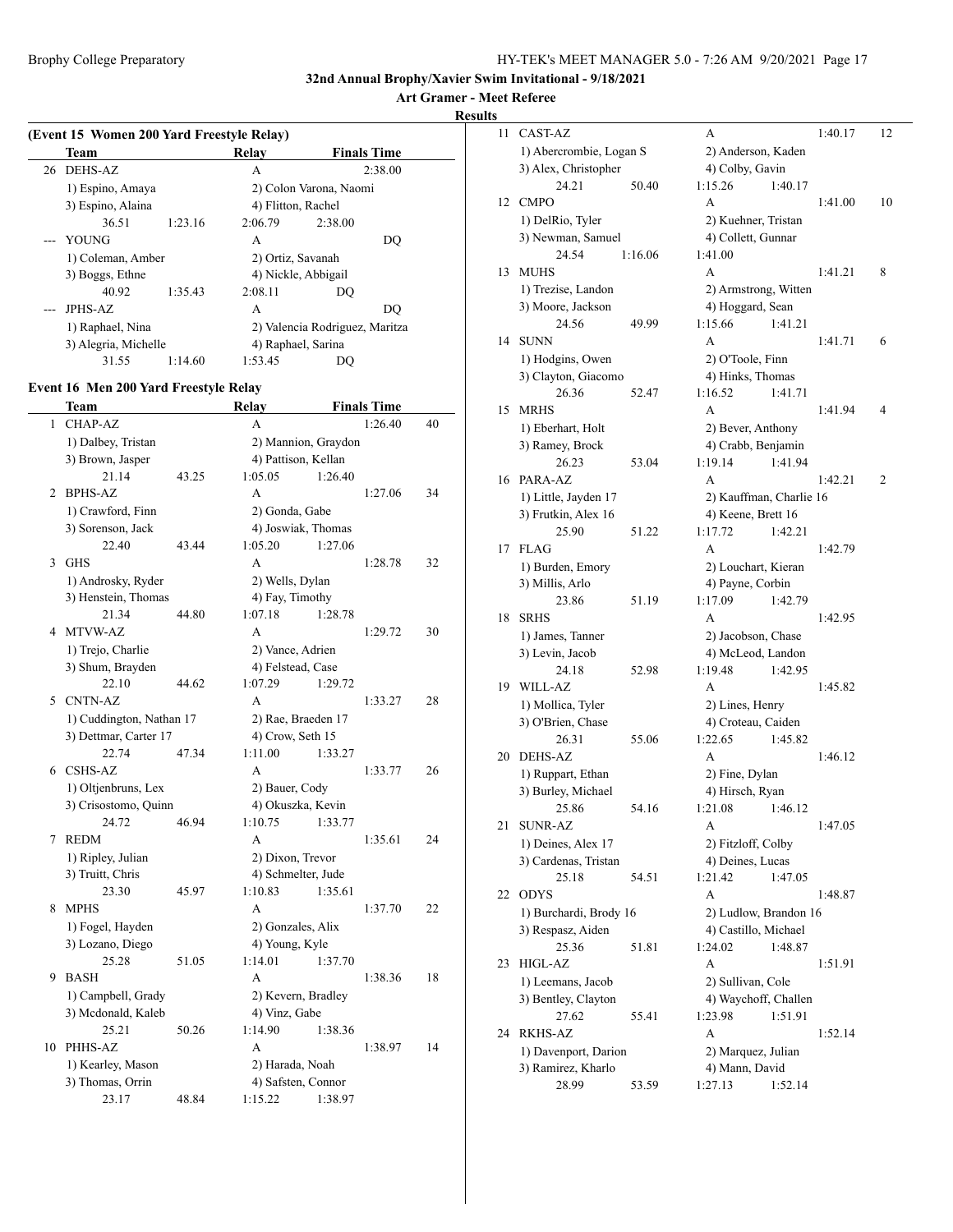#### **Art Gramer - Meet Referee Results**

| (Event 16 Men 200 Yard Freestyle Relay) |         |                  |                       |  |  |  |  |
|-----------------------------------------|---------|------------------|-----------------------|--|--|--|--|
| Team                                    |         | Relay            | <b>Finals Time</b>    |  |  |  |  |
| 25 YOUNG                                |         | A                | 2:07.78               |  |  |  |  |
| 1) Gary, Kaden                          |         |                  | 2) Eldredge, Caden    |  |  |  |  |
| 3) Sanoval, Daniel                      |         | 4) Ross, Ryan    |                       |  |  |  |  |
| 34.15                                   | 1:05.40 | 1:35.41          | 2:07.78               |  |  |  |  |
| 26 VVHS-AZ                              |         | A                | 2:11.85               |  |  |  |  |
| 1) Zambrano, Anthony                    |         |                  | 2) Boardman, Gabriel  |  |  |  |  |
| 3) Hercel, Nicholas                     |         | 4) Ybarra, Jesse |                       |  |  |  |  |
| 34.08                                   | 1:08.24 | 1:38.80          | 2:11.85               |  |  |  |  |
| MESA                                    |         | A                | DO                    |  |  |  |  |
| 1) Newbold, Tyson                       |         | 2) Evans, Tucker |                       |  |  |  |  |
| 3) Ellingson, Ryan                      |         |                  | 4) Cunningham, Walker |  |  |  |  |
| 21.82                                   | 46.92   | 1:11.90          |                       |  |  |  |  |
|                                         |         |                  |                       |  |  |  |  |

#### **Event 17 Women 100 Yard Backstroke**

|              | Name               |         |    | <b>AgeSchool</b> | <b>Finals Time</b> |              |
|--------------|--------------------|---------|----|------------------|--------------------|--------------|
| $\mathbf{1}$ | Munk, Gracie       |         |    | XAVI-AZ          | 57.11              | 20           |
|              | 27.75              | 57.11   |    |                  |                    |              |
| 2            | Bachmeier, Madelyn |         |    | CSHS-AZ          | 57.29              | 17           |
|              | 28.05              | 57.29   |    |                  |                    |              |
| 3            | Tobler, Lorin      |         |    | <b>GHS</b>       | 58.16              | 16           |
|              | 28.07              | 58.16   |    |                  |                    |              |
| 4            | Engle, Jaidan R    |         |    | CAST-AZ          | 1:00.58            | 15           |
|              | 29.17              | 1:00.58 |    |                  |                    |              |
| 5            | Walkenbach, Taylor |         |    | <b>SUNR-AZ</b>   | 1:01.05            | 14           |
|              | 29.33              | 1:01.05 |    |                  |                    |              |
| 6            | Buessing, Braydee  |         |    | <b>GHS</b>       | 1:01.09            | 13           |
|              | 30.30              | 1:01.09 |    |                  |                    |              |
| 7            | McCurtain, Katlyn  |         |    | MTVW-AZ          | 1:01.19            | 12           |
|              | 29.68              | 1:01.19 |    |                  |                    |              |
| 8            | Schmidt, Hana      |         |    | CHAP-AZ          | 1:01.49            | 11           |
|              | 29.40              | 1:01.49 |    |                  |                    |              |
| 9            | Tymkiv, Krista     |         |    | XAVI-AZ          | 1:02.07            | 9            |
|              | 30.31              | 1:02.07 |    |                  |                    |              |
| 10           | Sterling, Georgia  |         |    | REDM             | 1:02.18            | 7            |
|              | 30.10              | 1:02.18 |    |                  |                    |              |
| 11           | Douglas, Claire    |         |    | XAVI-AZ          | 1:02.33            | 6            |
|              | 30.19              | 1:02.33 |    |                  |                    |              |
| 12           | McPhie, Gwen       |         |    | MTVW-AZ          | 1:02.47            | 5            |
|              | 30.72              | 1:02.47 |    |                  |                    |              |
| 13           | Tossell, Katherine |         | 14 | PARA-AZ          | 1:02.94            | 4            |
|              | 31.01              | 1:02.94 |    |                  |                    |              |
| 14           | Bell, Savannah     |         |    | <b>VVHS-AZ</b>   | 1:02.96            | 3            |
|              | 30.40              | 1:02.96 |    |                  |                    |              |
| 15           | Jones, Margaret    |         |    | HIGL-AZ          | 1:03.51            | 2            |
|              | 31.36              | 1:03.51 |    |                  |                    |              |
|              | 16 Cook, Carter    |         |    | XAVI-AZ          | 1:03.71            | $\mathbf{1}$ |
|              | 30.05              | 1:03.71 |    |                  |                    |              |
| 17           | Codney, Carley     |         |    | <b>BASH</b>      | 1:03.83            |              |
|              | 31.42              | 1:03.83 |    |                  |                    |              |
| 18           | Hicks, Kayla       |         |    | <b>REDM</b>      | 1:03.91            |              |
|              | 31.23              | 1:03.91 |    |                  |                    |              |
| 19           | Miller, Abigail    |         |    | <b>FLAG</b>      | 1:04.10            |              |
|              | 31.47              | 1:04.10 |    |                  |                    |              |
| 20           | Hart, Carrie       |         |    | <b>CHAP-AZ</b>   | 1:04.20            |              |
|              | 30.30              | 1:04.20 |    |                  |                    |              |

| 21 Zehnder, Courtney  |                                                      | SAG-AZ                                                         | 1:04.27 |
|-----------------------|------------------------------------------------------|----------------------------------------------------------------|---------|
| 31.54                 | 1:04.27                                              |                                                                |         |
| 22 Courtney, Taylor   |                                                      | CHAP-AZ                                                        | 1:04.53 |
| 31.08                 | 1:04.53                                              |                                                                |         |
| 23 Miley, Emily       |                                                      | PHHS-AZ                                                        | 1:04.95 |
| 31.84                 | 1:04.95                                              |                                                                |         |
| 24 Hanagan, Kelly     |                                                      | CSHS-AZ                                                        | 1:05.62 |
| 31.63                 | 1:05.62                                              |                                                                |         |
| 25 Hebert, Mckenzie   |                                                      | CHAP-AZ                                                        | 1:06.16 |
| 32.18                 | 1:06.16                                              |                                                                |         |
| 26 Rietz, Piper       |                                                      | BASH                                                           | 1:07.71 |
| 32.53                 | 1:07.71                                              |                                                                |         |
| 27 Gebauer, Kami      |                                                      | <b>CMPO</b>                                                    | 1:07.88 |
| 32.86                 | 1:07.88                                              |                                                                |         |
| 28 White, Rebecca     |                                                      | HIGL-AZ                                                        | 1:08.23 |
| 32.73                 | 1:08.23                                              |                                                                |         |
| 29 Gervais, Marin I   |                                                      | CAST-AZ                                                        | 1:08.25 |
| 33.21                 | 1:08.25                                              |                                                                |         |
| 30 Christensen, Molly |                                                      | MESA                                                           | 1:08.38 |
| 33.23                 | 1:08.38                                              |                                                                |         |
| Taran, Athena         |                                                      | WILL-AZ                                                        | 1:09.25 |
| 33.26                 | 1:09.25                                              |                                                                |         |
| 32 Grimsley, Caroline |                                                      | <b>CMPO</b>                                                    | 1:09.30 |
| 34.23                 | 1:09.30                                              |                                                                |         |
| 33 Cunningham, Rylie  |                                                      | SUNR-AZ                                                        | 1:10.38 |
| 35.03                 | 1:10.38                                              |                                                                |         |
| 34 Hamlin, Natalie    |                                                      | <b>ODYS</b>                                                    | 1:10.58 |
| 34.56                 | 1:10.58                                              |                                                                |         |
| 35 Fox, Abbey         |                                                      | REDM                                                           | 1:10.61 |
| 34.15                 | 1:10.61                                              |                                                                |         |
|                       |                                                      | HIGL-AZ                                                        | 1:11.86 |
| 34.87                 | 1:11.86                                              |                                                                |         |
| Blamires, Ellie<br>37 |                                                      | CSHS-AZ                                                        | 1:11.92 |
| 34.35                 | 1:11.92                                              |                                                                |         |
| 38 Chappelle, Jessica |                                                      | SRHS                                                           | 1:12.18 |
| 35.58                 | 1:12.18                                              |                                                                |         |
| 39 Lunbery, Emily     |                                                      | BASH                                                           | 1:12.52 |
| 34.94                 | 1:12.52                                              |                                                                |         |
| 40 Kalinowski, Olivia |                                                      | SAG-AZ                                                         | 1:12.55 |
|                       |                                                      |                                                                |         |
| 41 Dunn, Sadie        |                                                      | <b>SUNN</b>                                                    | 1:12.93 |
| 35.00                 | 1:12.93                                              |                                                                |         |
| Tice, Grace           |                                                      | <b>MRHS</b>                                                    | 1:13.57 |
| 36.16                 | 1:13.57                                              |                                                                |         |
| Bair, Brooke          |                                                      | <b>REDM</b>                                                    | 1:14.09 |
| 36.00                 | 1:14.09                                              |                                                                |         |
| Fox, Natalie          |                                                      | <b>SUNN</b>                                                    | 1:14.10 |
| 35.84                 | 1:14.10                                              |                                                                |         |
| Ferrin, Megan         |                                                      | MESA                                                           | 1:14.16 |
| 35.08                 | 1:14.16                                              |                                                                |         |
|                       |                                                      | CAST-AZ                                                        | 1:14.86 |
| 36.74                 |                                                      |                                                                |         |
|                       |                                                      | GHS                                                            | 1:15.33 |
| 36.10                 |                                                      |                                                                |         |
|                       |                                                      | MRHS                                                           | 1:16.41 |
| 36.98                 | 1:16.41                                              |                                                                |         |
|                       | Gorecki, Kylie E<br>Driggers, Micah<br>Alcocer, Kara | 36 Lingenbrink, Sabrina<br>35.83 1:12.55<br>1:14.86<br>1:15.33 | 13      |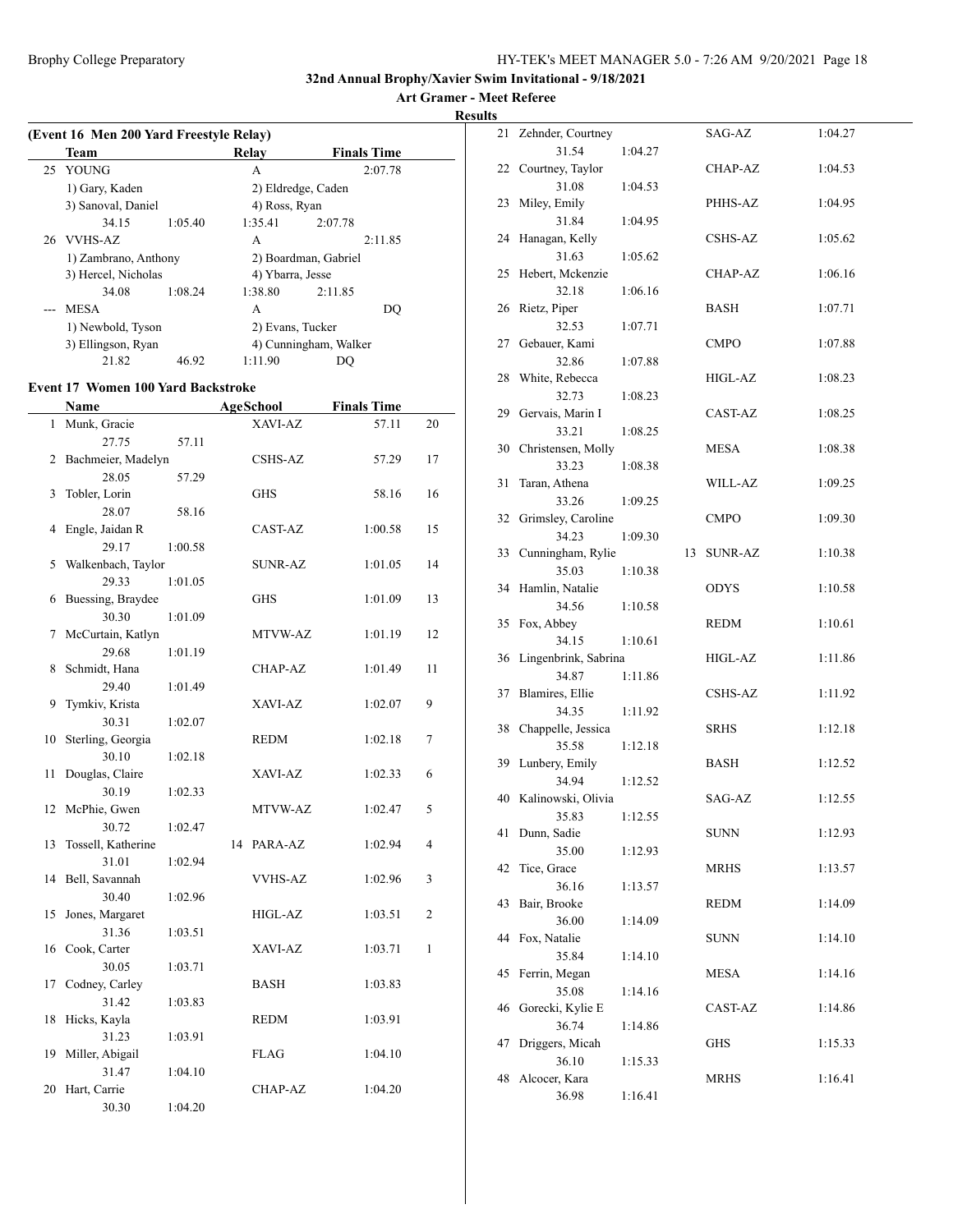**Art Gramer - Meet Referee Results**

| (Event 17 Women 100 Yard Backstroke) |                      |         |    |                |                    |  |  |  |  |
|--------------------------------------|----------------------|---------|----|----------------|--------------------|--|--|--|--|
|                                      | Name                 |         |    | AgeSchool      | <b>Finals Time</b> |  |  |  |  |
| 49                                   | Carrillo, Laila      |         |    | <b>BASH</b>    | 1:16.69            |  |  |  |  |
|                                      | 1:17.01              | 1:16.69 |    |                |                    |  |  |  |  |
| 50                                   | Dellaripa, Evelyn    |         |    | 16 PARA-AZ     | 1:17.04            |  |  |  |  |
|                                      | 37.52                | 1:17.04 |    |                |                    |  |  |  |  |
| 51                                   | Martinez, Lola       |         |    | MRHS           | 1:17.11            |  |  |  |  |
|                                      | 38.52                | 1:17.11 |    |                |                    |  |  |  |  |
| 52                                   | Barth, Amilia        |         |    | <b>CMPO</b>    | 1:17.55            |  |  |  |  |
|                                      | 37.32                | 1:17.55 |    |                |                    |  |  |  |  |
|                                      | 53 Lyons, Chloe      |         | 17 | <b>CNTN-AZ</b> | 1:17.57            |  |  |  |  |
|                                      | 37.60                | 1:17.57 |    |                |                    |  |  |  |  |
| 54                                   | Moseley, Rylin R     |         |    | CAST-AZ        | 1:17.91            |  |  |  |  |
|                                      | 36.93                | 1:17.91 |    |                |                    |  |  |  |  |
| 55                                   | Israel, Elizabeth    |         | 15 | PARA-AZ        | 1:18.32            |  |  |  |  |
|                                      | 36.79                | 1:18.32 |    |                |                    |  |  |  |  |
| 56                                   | Jensen, Whitney      |         | 17 | SUNR-AZ        | 1:18.72            |  |  |  |  |
|                                      | 38.44                | 1:18.72 |    |                |                    |  |  |  |  |
| 57                                   | Earl, Aurora         |         | 17 | <b>ODYS</b>    | 1:19.67            |  |  |  |  |
|                                      | 38.85                | 1:19.67 |    |                |                    |  |  |  |  |
| 58                                   | Jones, Alivia        |         | 18 | GHS            | 1:20.08            |  |  |  |  |
|                                      | 38.40                | 1:20.08 |    |                |                    |  |  |  |  |
| 59                                   | Huston, Heidi        |         |    | MESA           | 1:20.28            |  |  |  |  |
|                                      | 38.65                | 1:20.28 |    |                |                    |  |  |  |  |
| 60                                   | Hart, Grace<br>38.68 |         | 17 | SUNR-AZ        | 1:20.37            |  |  |  |  |
| 61                                   | Schroff, Abigail     | 1:20.37 |    | MRHS           | 1:20.68            |  |  |  |  |
|                                      | 37.76                | 1:20.68 |    |                |                    |  |  |  |  |
| 62                                   | Gross, Anna          |         |    | MPHS           | 1:20.80            |  |  |  |  |
|                                      | 63 Calkins, Claire   |         |    | <b>SUNN</b>    | 1:21.07            |  |  |  |  |
|                                      | 39.83                | 1:21.07 |    |                |                    |  |  |  |  |
|                                      | 64 Lieske, Heike     |         |    | 16 CNTN-AZ     | 1:21.99            |  |  |  |  |
|                                      | 38.30                | 1:21.99 |    |                |                    |  |  |  |  |
| 65                                   | Regalado, Maisa      |         |    | <b>MPHS</b>    | 1:22.62            |  |  |  |  |
|                                      | 39.38                | 1:22.62 |    |                |                    |  |  |  |  |
| 66                                   | Flitton, Rachel      |         |    | DEHS-AZ        | 1:23.22            |  |  |  |  |
|                                      | 39.80                | 1:23.22 |    |                |                    |  |  |  |  |
|                                      | 67 Loecher, Ava      |         |    | FLAG           | 1:23.94            |  |  |  |  |
|                                      | 40.76                | 1:23.94 |    |                |                    |  |  |  |  |
|                                      | 68 McMillen, Kendra  |         |    | RKHS-AZ        | 1:26.42            |  |  |  |  |
|                                      | 40.84                | 1:26.42 |    |                |                    |  |  |  |  |
| 69                                   | Boggs, Ethne         |         |    | YOUNG          | 1:27.09            |  |  |  |  |
|                                      | 42.79                | 1:27.09 |    |                |                    |  |  |  |  |
| 70                                   | Nichols, Caitlyn     |         |    | MESA           | 1:28.64            |  |  |  |  |
|                                      | 41.29                | 1:28.64 |    |                |                    |  |  |  |  |
| 71                                   | Hughes, Addison      |         |    | <b>MUHS</b>    | 1:28.66            |  |  |  |  |
|                                      | 42.81                | 1:28.66 |    |                |                    |  |  |  |  |
| 72                                   | Padron, Olivia       |         |    | PHHS-AZ        | 1:30.06            |  |  |  |  |
|                                      | 41.65                | 1:30.06 |    |                |                    |  |  |  |  |
| 73                                   | Reed-Forga, Chanti   |         |    | <b>YOUNG</b>   | 1:36.30            |  |  |  |  |
|                                      | 44.27                | 1:36.30 |    |                |                    |  |  |  |  |
|                                      | 74 Nieto, Isabella   |         |    | <b>ODYS</b>    | 1:37.72            |  |  |  |  |
|                                      | 47.47                | 1:37.72 |    |                |                    |  |  |  |  |
| 75                                   | Rivero, Elizabeth    |         |    | SAG-AZ         | 1:39.96            |  |  |  |  |
|                                      | 46.74                | 1:39.96 |    |                |                    |  |  |  |  |
|                                      | 76 Brentas, Vassi    |         |    | <b>MUHS</b>    | 1:45.90            |  |  |  |  |

| ıэ    |                    |         |                |         |  |
|-------|--------------------|---------|----------------|---------|--|
| 77    | Ranus, Samantha    |         | PHHS-AZ        | 1:53.65 |  |
|       | 54.24              | 1:53.65 |                |         |  |
| 78    | Gleghorn, Arianna  |         | PHHS-AZ        | 1:54.79 |  |
| $---$ | Espino, Amaya      |         | DEHS-AZ        | DO      |  |
|       | 57.39              | DO      |                |         |  |
| $---$ | Oritz, Izabel      |         | <b>VVHS-AZ</b> | DQ      |  |
|       | 53.99              | DQ      |                |         |  |
|       | Gronda, Claire     |         | <b>ODYS</b>    | DO      |  |
|       | 44.33              | DQ      |                |         |  |
|       | Walczewski, Maddie |         | <b>SRHS</b>    | DO      |  |
|       | 40.83              | DQ      |                |         |  |
|       | Herzog, Isabella   |         | WILL-AZ        | DO      |  |
|       | 57.05              | DO      |                |         |  |

#### **Event 18 Men 100 Yard Backstroke**

|    | Name               |         |    | <b>AgeSchool</b> | <b>Finals Time</b> |                |
|----|--------------------|---------|----|------------------|--------------------|----------------|
| 1  | Sorenson, Jack     |         |    | <b>BPHS-AZ</b>   | 51.97              | 20             |
|    | 25.61              | 51.97   |    |                  |                    |                |
| 2  | Pattison, Kellan   |         |    | CHAP-AZ          | 52.02              | 17             |
|    | 25.96              | 52.02   |    |                  |                    |                |
| 3  | Mindlin, Ethan     |         |    | CHAP-AZ          | 52.80              | 16             |
|    | 26.02              | 52.80   |    |                  |                    |                |
| 4  | Simmons, Andrew    |         |    | <b>BASH</b>      | 53.41              | 15             |
|    | 26.46              | 53.41   |    |                  |                    |                |
| 5  | Ramme, Deaglan     |         |    | <b>BPHS-AZ</b>   | 54.25              | 14             |
|    | 25.97              | 54.25   |    |                  |                    |                |
|    | 6 Good, Asher      |         |    | SAG-AZ           | 54.43              | 13             |
|    | 26.83              | 54.43   |    |                  |                    |                |
| 7  | Henstein, Thomas   |         |    | GHS              | 54.90              | 12             |
|    | 26.36              | 54.90   |    |                  |                    |                |
| 8  | Goodman, Quinten   |         |    | BASH             | 55.23              | 11             |
|    | 26.18              | 55.23   |    |                  |                    |                |
| 9  | Johnson, Ben       |         |    | MTVW-AZ          | 55.95              | 9              |
|    | 26.69              | 55.95   |    |                  |                    |                |
| 10 | Davis, Spike J     |         |    | CAST-AZ          | 56.65              | 7              |
|    | 27.07              | 56.65   |    |                  |                    |                |
| 11 | Kovalcik, Bobby    |         | 17 | <b>SUNR-AZ</b>   | 57.00              | 6              |
|    | 27.14              | 57.00   |    |                  |                    |                |
|    | 12 Wirum, Finn     |         |    | CHAP-AZ          | 58.31              | 5              |
|    | 28.58              | 58.31   |    |                  |                    |                |
| 13 | Diamond, Nick      |         |    | MTVW-AZ          | 58.50              | 4              |
|    | 28.25              | 58.50   |    |                  |                    |                |
|    | 14 Walters, Devin  |         |    | <b>CHAP-AZ</b>   | 58.54              | 3              |
|    | 28.48              | 58.54   |    |                  |                    |                |
| 15 | Ripley, Julian     |         |    | <b>REDM</b>      | 58.78              | $\overline{c}$ |
|    | 28.34              | 58.78   |    |                  |                    |                |
| 16 | Kearley, Mason     |         |    | PHHS-AZ          | 59.12              | 1              |
|    | 28.54              | 59.12   |    |                  |                    |                |
| 17 | Schmelter, Jude    |         |    | REDM             | 59.95              |                |
|    | 29.11              | 59.95   |    |                  |                    |                |
| 18 | Hazelton, Kyle     |         |    | <b>SUNN</b>      | 59.99              |                |
|    | 28.95              | 59.99   |    |                  |                    |                |
| 19 | Breinholt, Boston  |         |    | MTVW-AZ          | 1:00.14            |                |
|    | 28.87              | 1:00.14 |    |                  |                    |                |
|    | 20 Chun, Christian |         |    | <b>BPHS-AZ</b>   | 1:00.33            |                |
|    | 29.68              | 1:00.33 |    |                  |                    |                |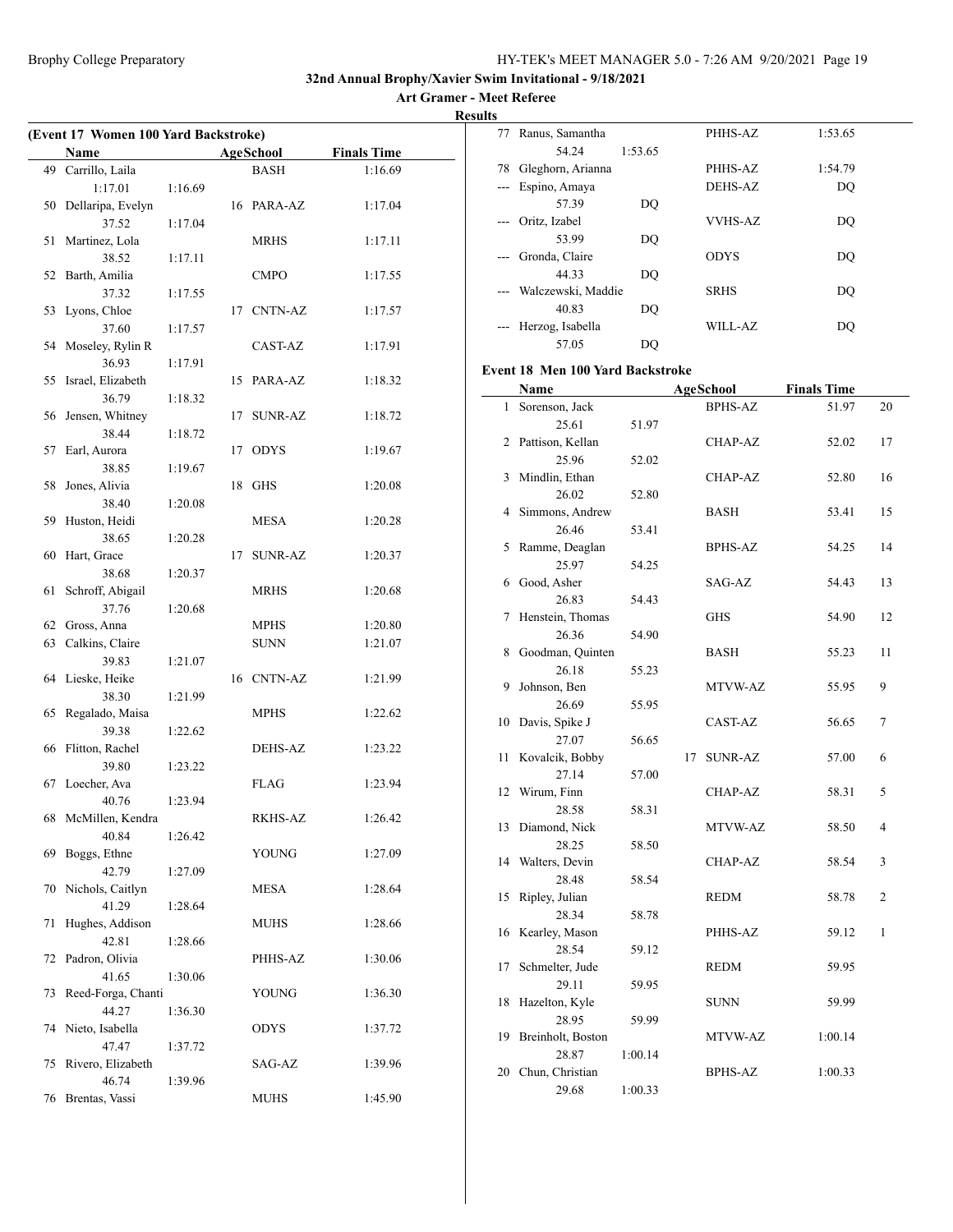**Art Gramer - Meet Referee Results**

| (Event 18 Men 100 Yard Backstroke) |                            |         |    |                  |                    |
|------------------------------------|----------------------------|---------|----|------------------|--------------------|
|                                    | Name                       |         |    | <b>AgeSchool</b> | <b>Finals Time</b> |
| 21                                 | Chandler, Nicholas         |         |    | <b>CSHS-AZ</b>   | 1:00.56            |
|                                    | 28.61                      | 1:00.56 |    |                  |                    |
|                                    | 22 Long, Jayden            |         |    | MTVW-AZ          | 1:00.77            |
|                                    | 28.29                      | 1:00.77 |    |                  |                    |
| 23                                 | Pham, Gabriel              |         |    | <b>GHS</b>       | 1:02.60            |
|                                    | 30.47                      | 1:02.60 |    |                  |                    |
|                                    | 24 Moore, Christopher      |         |    | <b>SUNN</b>      | 1:03.61            |
|                                    | 30.38                      | 1:03.61 |    |                  |                    |
|                                    | 25 Reading, Mason          |         |    | <b>GHS</b>       | 1:04.02            |
|                                    | 31.75                      | 1:04.02 |    |                  |                    |
| 26                                 | James, Tanner              |         |    | <b>SRHS</b>      | 1:04.46            |
|                                    | 31.14                      | 1:04.46 |    |                  |                    |
|                                    | 27 Newman, Samuel          |         |    | <b>CMPO</b>      | 1:04.99            |
|                                    | 31.27                      | 1:04.99 |    |                  |                    |
|                                    | 28 Kauffman, Charlie       |         |    | 16 PARA-AZ       | 1:05.51            |
|                                    | 32.15                      | 1:05.51 |    |                  |                    |
|                                    | 29 Denham, Tommy           |         |    | <b>SRHS</b>      | 1:05.88            |
|                                    | 32.07                      | 1:05.88 |    |                  |                    |
| 30                                 | Alex, Christopher          |         |    | CAST-AZ          | 1:06.32            |
|                                    | 32.35                      | 1:06.32 |    |                  |                    |
| 31                                 | Abercrombie, Logan S       |         |    | CAST-AZ          | 1:06.50            |
|                                    | 32.57                      | 1:06.50 |    |                  |                    |
|                                    | 32 Mann, David             |         |    | RKHS-AZ          | 1:06.86            |
|                                    | 31.87                      | 1:06.86 |    |                  |                    |
|                                    | 33 Huber, Mason            |         |    | <b>MESA</b>      | 1:07.06            |
|                                    | 33.48                      | 1:07.06 |    |                  |                    |
|                                    | 34 Dettmar, Carter         |         |    | 17 CNTN-AZ       | 1:07.28            |
|                                    | 32.28                      | 1:07.28 |    |                  |                    |
|                                    | 35 Marin, Jesse            |         |    | REDM             | 1:07.62            |
|                                    | 33.02                      | 1:07.62 |    |                  |                    |
|                                    | 36 Carroll, Micah          |         |    | 16 ODYS          | 1:07.86            |
|                                    | 32.59                      | 1:07.86 |    |                  |                    |
| 37                                 | Delatorre, Nathan          |         |    | JPHS-AZ          | 1:07.95            |
|                                    | 31.70                      | 1:07.95 |    |                  |                    |
| 38                                 | Spalding, Nathan           |         |    | PHHS-AZ          | 1:08.92            |
|                                    | 32.77                      | 1:08.92 |    | <b>SRHS</b>      |                    |
| 39                                 | Morales, Evan              | 1:09.24 |    |                  | 1:09.24            |
|                                    | 34.10<br>40 Holstein, Sean |         |    | JPHS-AZ          | 1:09.77            |
|                                    | 33.44                      | 1:09.77 |    |                  |                    |
| 41                                 | McLaughlin, Cole           |         |    | <b>SUNN</b>      | 1:10.09            |
|                                    | 33.99                      | 1:10.09 |    |                  |                    |
| 42                                 | Bordenkircher, Bradley     |         | 17 | <b>CNTN-AZ</b>   | 1:10.38            |
|                                    | 33.48                      | 1:10.38 |    |                  |                    |
| 43                                 | Saarenas, Jude             |         |    | <b>JPHS-AZ</b>   | 1:10.85            |
|                                    | 34.53                      | 1:10.85 |    |                  |                    |
|                                    | 44 Duemler, Isaac          |         |    | <b>REDM</b>      | 1:10.94            |
|                                    | 33.91                      | 1:10.94 |    |                  |                    |
| 45                                 | Cardenas, Tristan          |         |    | <b>SUNR-AZ</b>   | 1:11.48            |
|                                    | 34.18                      | 1:11.48 |    |                  |                    |
|                                    | 46 Chandler, Joshua        |         |    | CSHS-AZ          | 1:12.13            |
|                                    | 34.51                      | 1:12.13 |    |                  |                    |
| 47                                 | Deines, Lucas              |         |    | SUNR-AZ          | 1:12.45            |
| 48                                 | Harada, Eli                |         |    | PHHS-AZ          | 1:12.58            |
|                                    | 34.17                      | 1:12.58 |    |                  |                    |

|     | 49 Levin, Jacob       |         | <b>SRHS</b>    | 1:12.59 |
|-----|-----------------------|---------|----------------|---------|
|     | 35.20                 | 1:12.59 |                |         |
| 50  | Thivierge, Nathan     |         | GHS            | 1:13.22 |
|     | 34.88                 | 1:13.22 |                |         |
| 51  | Bingham, Aaron        |         | MESA           | 1:13.65 |
|     | 34.66                 | 1:13.65 |                |         |
|     | 52 Zahoudanis, Jack   |         | MUHS           | 1:13.66 |
|     | 34.65                 | 1:13.66 |                |         |
| 53  | Ritter, Ryan          |         | MUHS           | 1:15.00 |
|     |                       |         |                |         |
|     | 36.38                 | 1:15.00 |                |         |
| 54  | Fangman, Luke         |         | MUHS           | 1:15.04 |
|     | 36.24                 | 1:15.04 |                |         |
|     | 55 Hall, Tim          |         | MESA           | 1:15.61 |
|     | 56 Howe, Jackson      |         | <b>MRHS</b>    | 1:15.66 |
|     | 57 O'Brien, Chase     |         | WILL-AZ        | 1:15.72 |
|     | 36.52                 | 1:15.72 |                |         |
| 58  | Hudgens, Joel         |         | <b>SUNN</b>    | 1:16.23 |
|     | 34.66                 | 1:16.23 |                |         |
| 59  | Hounihan, Nathan      |         | 17 CNTN-AZ     | 1:16.43 |
|     | 37.17                 | 1:16.43 |                |         |
|     | 60 Raper, Conor       |         | 15 CNTN-AZ     | 1:16.48 |
| 61  | Fine, Dylan           |         | <b>DEHS-AZ</b> | 1:17.03 |
|     |                       |         |                |         |
|     | 35.44                 | 1:17.03 |                |         |
|     | 62 Bird, Chris        |         | SUNR-AZ        | 1:17.35 |
|     | 63 Bullard, Sebastien |         | <b>FLAG</b>    | 1:18.79 |
|     | 38.57                 | 1:18.79 |                |         |
|     | 64 Yuvaraj, Surya     |         | MRHS           | 1:19.06 |
| 65  | Thomas, Orrin         |         | PHHS-AZ        | 1:20.53 |
|     |                       |         |                |         |
|     | 38.10                 | 1:20.53 |                |         |
| 66  | Louis, James          |         | CSHS-AZ        | 1:20.64 |
|     | 37.87                 | 1:20.64 |                |         |
| 67  | Berrett, Turner       |         | MESA           | 1:20.97 |
|     | 38.92                 | 1:20.97 |                |         |
| 68  | Huebner, Jack         |         | BPHS-AZ        | 1:23.09 |
|     |                       |         |                |         |
|     | 39.05                 | 1:23.09 |                |         |
| 69  | Dabberu, Aneesh       |         | MRHS           | 1:24.69 |
|     | 39.70                 | 1:24.69 |                |         |
| 70  | Ybarra, Jesse         |         | <b>VVHS-AZ</b> | 1:28.59 |
|     | 41.26                 | 1:28.59 |                |         |
| 71  | Lewis, Nathan         |         | <b>VVHS-AZ</b> | 1:31.37 |
|     | 43.93                 | 1:31.37 |                |         |
| 72  | Navarro, Sam          |         | <b>CMPO</b>    | 1:33.78 |
|     | 44.70                 | 1:33.78 |                |         |
| 73  | Flores, Matsuo        |         | <b>CMPO</b>    | 1:35.45 |
|     | 46.03                 | 1:35.45 |                |         |
| 74  | Keele, Jett           |         | ODYS           | 1:44.68 |
|     | 48.98                 | 1:44.68 |                |         |
| 75  | Hercel, Nicholas      |         | <b>VVHS-AZ</b> | 1:45.20 |
|     | 52.57                 | 1:45.20 |                |         |
| 76  | Zambrano, Anthony     |         | VVHS-AZ        | 1:50.93 |
| --- | Gordon, Carter        |         | MUHS           | DQ      |

#### **Event 19 Women 100 Yard Breaststroke**

 $\overline{\phantom{0}}$ 

| <b>Name</b>       |         | AgeSchool | <b>Finals Time</b> |    |
|-------------------|---------|-----------|--------------------|----|
| 1 Perkins, Cydnie |         | CHAP-AZ   | 1:05.90            | 20 |
| 31.27             | 1:05.90 |           |                    |    |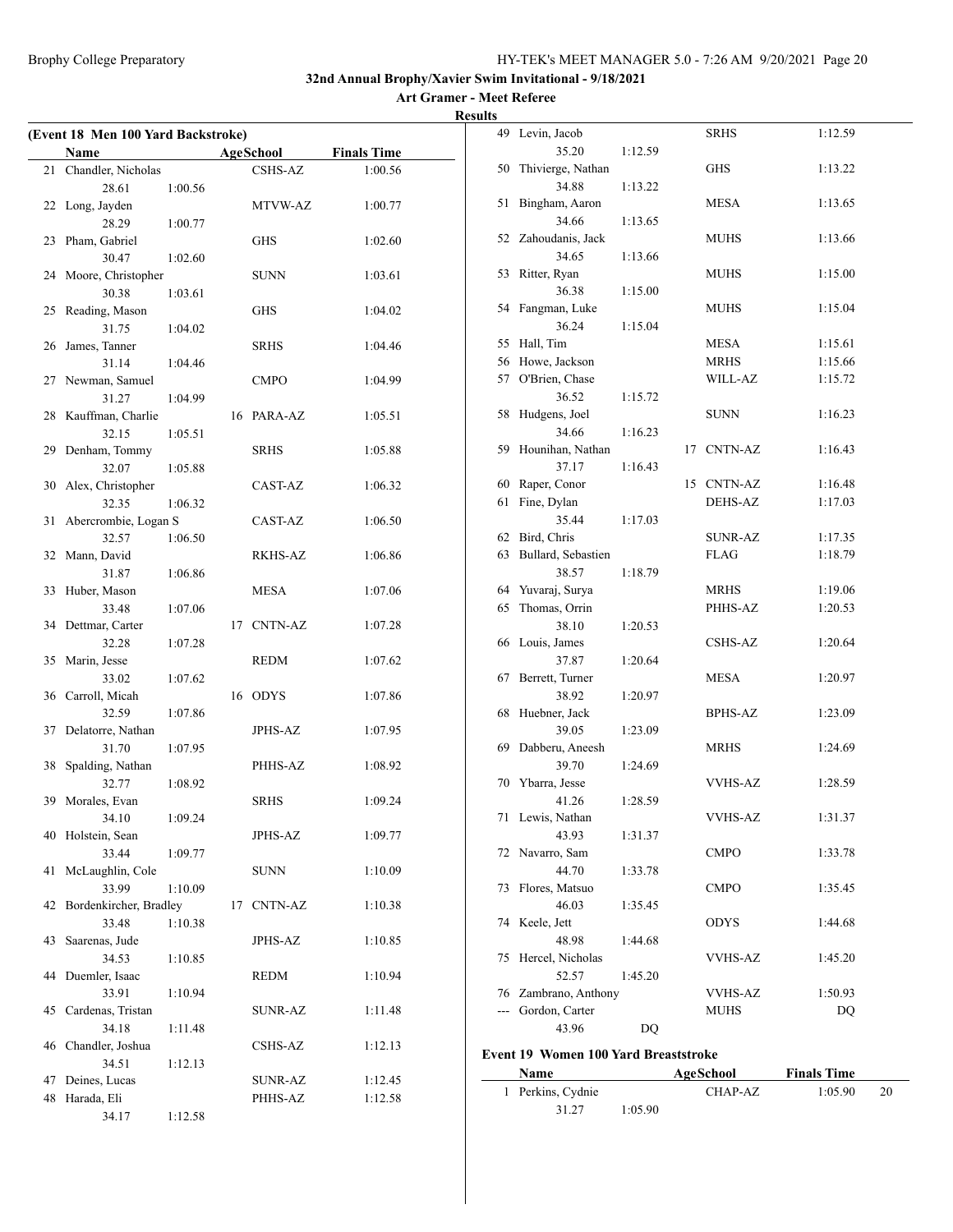| (Event 19 Women 100 Yard Breaststroke) |                             |         |                  |                    |    |  |
|----------------------------------------|-----------------------------|---------|------------------|--------------------|----|--|
|                                        | Name                        |         | <b>AgeSchool</b> | <b>Finals Time</b> |    |  |
|                                        | 2 Schuricht, Blakely        |         | CHAP-AZ          | 1:08.05            | 17 |  |
|                                        | 32.35                       | 1:08.05 |                  |                    |    |  |
| 3                                      | Chapple, Brooke             |         | CHAP-AZ          | 1:08.73            | 16 |  |
|                                        | 33.00                       | 1:08.73 |                  |                    |    |  |
| 4                                      | Baldwin, Matteah            |         | PHHS-AZ          | 1:10.37            | 15 |  |
|                                        | 33.53                       | 1:10.37 |                  |                    |    |  |
| 5                                      | Washburn, Audrey            |         | <b>AJHS</b>      | 1:10.71            | 14 |  |
|                                        | 33.14                       | 1:10.71 |                  |                    |    |  |
|                                        | 6 Kereszturi, Julia         |         | SAG-AZ           | 1:10.89            | 13 |  |
|                                        | 33.17                       | 1:10.89 |                  |                    |    |  |
| 7                                      | Griffin, Kensie             |         | MTVW-AZ          | 1:11.09            | 12 |  |
|                                        | 33.55                       | 1:11.09 |                  |                    |    |  |
| 8                                      | Yamada, Rebecca             |         | BASH             | 1:11.55            | 11 |  |
|                                        | 33.95                       | 1:11.55 |                  |                    |    |  |
| 9                                      | Walkenbach, Alyssa<br>33.81 |         | SUNR-AZ          | 1:11.68            | 9  |  |
| 10                                     | Scott, Dakota               | 1:11.68 | MRHS             | 1:12.31            | 7  |  |
|                                        | 34.13                       | 1:12.31 |                  |                    |    |  |
| 11                                     | Pittatsis, Paige            |         | WILL-AZ          | 1:12.79            | 6  |  |
|                                        | 33.55                       | 1:12.79 |                  |                    |    |  |
| 12                                     | Gill, Ava                   |         | XAVI-AZ          | 1:13.10            | 5  |  |
|                                        | 34.38                       | 1:13.10 |                  |                    |    |  |
| 13                                     | Marinello, Sydney           |         | HIGL-AZ          | 1:14.21            | 4  |  |
|                                        | 35.02                       | 1:14.21 |                  |                    |    |  |
|                                        | 14 Rusnak, Jaimie           |         | <b>REDM</b>      | 1:14.58            | 3  |  |
|                                        | 35.20                       | 1:14.58 |                  |                    |    |  |
| 15                                     | Kirsch, Kyra                |         | <b>SRHS</b>      | 1:14.92            | 2  |  |
|                                        | 35.24                       | 1:14.92 |                  |                    |    |  |
|                                        | 16 Guerra, Bella            |         | XAVI-AZ          | 1:15.18            | 1  |  |
|                                        | 34.49                       | 1:15.18 |                  |                    |    |  |
| 17                                     | Munoz, Kellee               |         | <b>GHS</b>       | 1:15.36            |    |  |
|                                        | 35.66                       | 1:15.36 |                  |                    |    |  |
|                                        | 18 Wood, Phebe              |         | HIGL-AZ          | 1:16.48            |    |  |
|                                        | 35.58                       | 1:16.48 |                  |                    |    |  |
| 19                                     | Bartels, Elle               |         | CHAP-AZ          | 1:16.78            |    |  |
|                                        | 34.72                       | 1:16.78 |                  |                    |    |  |
| 20                                     | Hollibaugh, Mollie          |         | <b>REDM</b>      | 1:16.81            |    |  |
|                                        | 36.14                       | 1:16.81 |                  |                    |    |  |
| 21                                     | McConnon, Ella<br>36.04     |         | <b>CSHS-AZ</b>   | 1:16.82            |    |  |
| 22                                     | Smith, Maggie               | 1:16.82 | <b>MESA</b>      | 1:17.05            |    |  |
|                                        | 36.01                       | 1:17.05 |                  |                    |    |  |
| 23                                     | Turley, Breanna             |         | <b>MESA</b>      | 1:17.40            |    |  |
|                                        | 36.63                       | 1:17.40 |                  |                    |    |  |
| 24                                     | Jacobs, Kloie               |         | <b>SUNN</b>      | 1:17.64            |    |  |
|                                        | 35.97                       | 1:17.64 |                  |                    |    |  |
| 25                                     | Lysak, Lola                 |         | XAVI-AZ          | 1:17.90            |    |  |
|                                        | 36.88                       | 1:17.90 |                  |                    |    |  |
|                                        | 26 Paddy, Alexandra         |         | <b>REDM</b>      | 1:20.28            |    |  |
|                                        | 38.29                       | 1:20.28 |                  |                    |    |  |
| 27                                     | Kuper, Madison              |         | <b>MRHS</b>      | 1:20.64            |    |  |
|                                        | 38.26                       | 1:20.64 |                  |                    |    |  |
| 28                                     | Hamilton, Cheyne W          |         | CAST-AZ          | 1:20.76            |    |  |
|                                        | 38.85                       | 1:20.76 |                  |                    |    |  |

| 29 | Klein, Emma           |         |    | <b>SUNN</b>    | 1:21.26 |
|----|-----------------------|---------|----|----------------|---------|
|    | 38.37                 | 1:21.26 |    |                |         |
| 30 | Schauer, Devon        |         |    | <b>REDM</b>    | 1:21.51 |
|    | 38.06                 | 1:21.51 |    |                |         |
| 31 | Stapley, Ella         |         |    | <b>MESA</b>    | 1:21.64 |
|    | 38.04                 | 1:21.64 |    |                |         |
| 32 | Scott, Meredeth       |         |    | XAVI-AZ        | 1:21.71 |
|    | 37.54                 | 1:21.71 |    |                |         |
| 33 |                       |         |    | CAST-AZ        |         |
|    | Reynolds, Elizabeth M |         |    |                | 1:21.82 |
|    | 38.58                 | 1:21.82 |    |                |         |
| 34 | Parker, Tate          |         |    | <b>SUNN</b>    | 1:22.01 |
|    | 38.45                 | 1:22.01 |    |                |         |
| 35 | Sud, Kaaya            |         |    | <b>CMPO</b>    | 1:22.49 |
|    | 38.47                 | 1:22.49 |    |                |         |
| 36 | FitzSimons, Elizabeth |         |    | SUNN           | 1:22.56 |
|    | 38.36                 | 1:22.56 |    |                |         |
| 37 | Raphael, Sarina       |         |    | JPHS-AZ        | 1:22.75 |
|    | 39.95                 | 1:22.75 |    |                |         |
| 38 | Booher, Chloe         |         |    | 16 CNTN-AZ     | 1:22.84 |
|    | 39.21                 | 1:22.84 |    |                |         |
| 39 | Flores, April         |         |    | MTVW-AZ        | 1:23.29 |
|    | 38.71                 | 1:23.29 |    |                |         |
| 40 | Jones, Elizabeth      |         |    | MTVW-AZ        | 1:23.53 |
|    | 38.82                 | 1:23.53 |    |                |         |
| 41 | Galler, Emma          |         |    | 16 CNTN-AZ     | 1:23.73 |
| 42 | McDaniel, Lily        |         |    | <b>SRHS</b>    | 1:24.11 |
|    | 38.51                 | 1:24.11 |    |                |         |
| 43 | Gurney, Roxie         |         |    | <b>GHS</b>     | 1:24.52 |
|    | 39.32                 | 1:24.52 |    |                |         |
| 44 | Raphael, Nina         |         |    | <b>JPHS-AZ</b> | 1:24.89 |
|    | 40.74                 |         |    |                |         |
|    |                       | 1:24.89 |    |                |         |
| 45 | Lund, Olivia          |         |    | BASH           | 1:25.21 |
|    | 40.35                 | 1:25.21 |    |                |         |
| 46 | Scanlon, Jess         |         | 17 | <b>SUNR-AZ</b> | 1:25.56 |
|    | 40.81                 | 1:25.56 |    |                |         |
| 47 | Proffit, Abigail      |         |    | <b>MRHS</b>    | 1:26.85 |
|    | 40.88                 | 1:26.85 |    |                |         |
| 48 | Nielson, Hannah       |         |    | <b>CMPO</b>    | 1:26.86 |
|    | 41.28                 | 1:26.86 |    |                |         |
| 49 | Cox, Elizabeth        |         |    | CSHS-AZ        | 1:27.30 |
|    | 40.73                 | 1:27.30 |    |                |         |
| 50 | Parker, Adalynn       |         |    | MUHS           | 1:27.75 |
|    | 41.75                 | 1:27.75 |    |                |         |
| 51 | Cowing, Jolie L       |         |    | CAST-AZ        | 1:28.43 |
| 52 | Giles, Taylor         |         |    | <b>CSHS-AZ</b> | 1:28.46 |
|    | 39.98                 | 1:28.46 |    |                |         |
| 53 | Lopez, Alina          |         |    | <b>ODYS</b>    | 1:29.39 |
|    | 41.91                 | 1:29.39 |    |                |         |
| 54 | Saggio, Zoe           |         |    | MUHS           | 1:29.56 |
|    | 41.53                 | 1:29.56 |    |                |         |
| 55 | Johnson, Elizabeth    |         |    | MESA           | 1:29.70 |
|    | 42.30                 | 1:29.70 |    |                |         |
| 56 | Loecher, Ava          |         |    | <b>FLAG</b>    | 1:29.79 |
|    | 42.45                 | 1:29.79 |    |                |         |
| 57 | Bain, Irissa          |         |    | <b>BASH</b>    | 1:30.18 |
|    | 42.43                 |         |    |                |         |
|    |                       | 1:30.18 |    |                |         |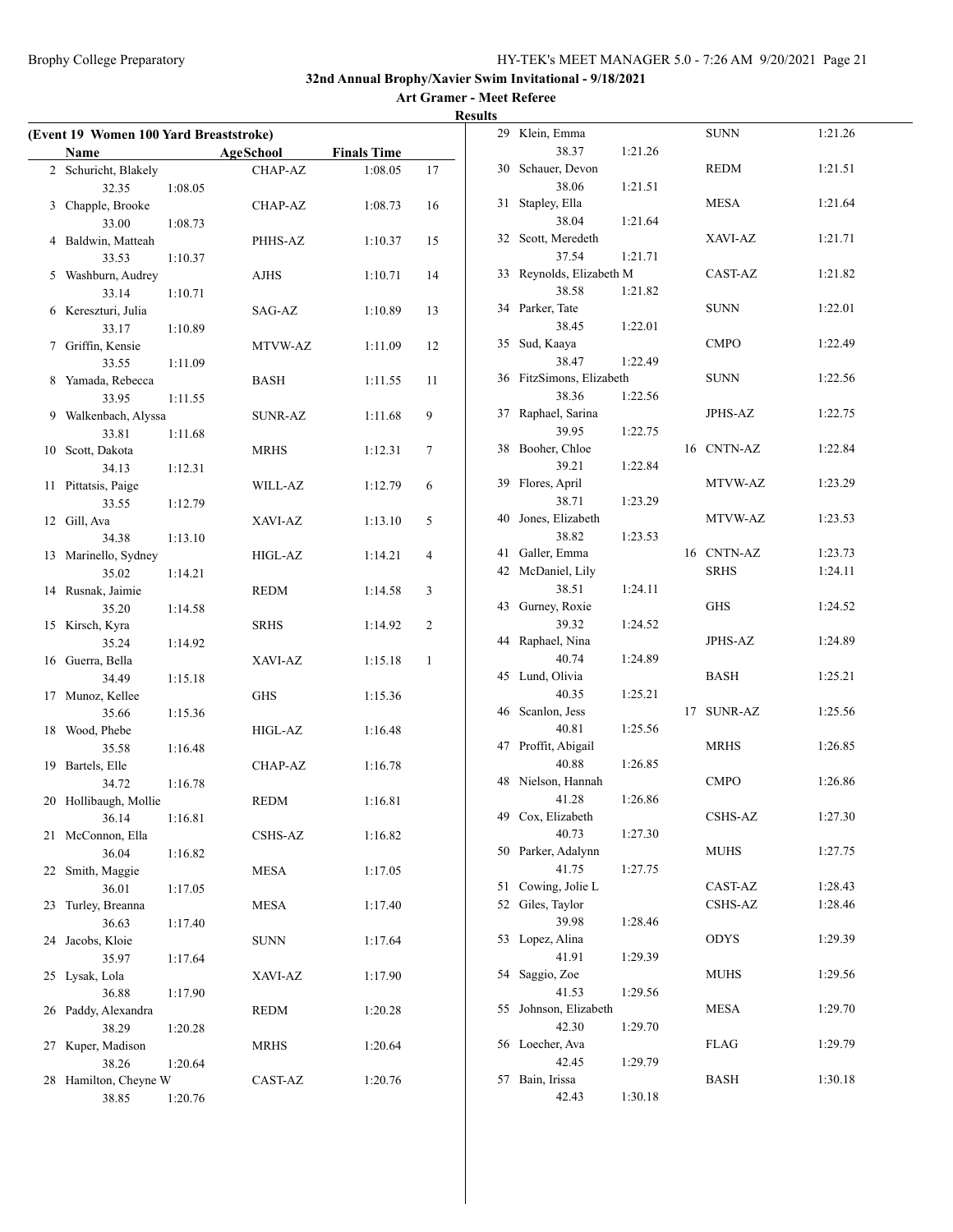#### **Art Gramer - Meet Referee Results**

| (Event 19 Women 100 Yard Breaststroke) |                         |         |  |             |                    |  |
|----------------------------------------|-------------------------|---------|--|-------------|--------------------|--|
|                                        | Name                    |         |  | AgeSchool   | <b>Finals Time</b> |  |
| 58                                     | Tentomas, Kylee         |         |  | MRHS        | 1:30.44            |  |
|                                        | 41.95                   | 1:30.44 |  |             |                    |  |
|                                        | 59 Hale, Arwen          |         |  | <b>CMPO</b> | 1:30.57            |  |
|                                        | 42.08                   | 1:30.57 |  |             |                    |  |
|                                        | 60 Grjegian, Scarlett   |         |  | <b>ODYS</b> | 1:30.63            |  |
|                                        | 43.85                   | 1:30.63 |  |             |                    |  |
| *61                                    | Jones, Avrey            |         |  | GHS         | 1:30.78            |  |
|                                        | 43.51                   | 1:30.78 |  |             |                    |  |
| *61                                    | Takahashi, Nana         |         |  | SRHS        | 1:30.78            |  |
| 63                                     | Calugaru, Maya          |         |  | PHHS-AZ     | 1:31.62            |  |
|                                        | 43.03                   | 1:31.62 |  |             |                    |  |
|                                        | *64 Quinn, Kira         |         |  | GHS         | 1:32.47            |  |
|                                        | 43.81                   | 1:32.47 |  |             |                    |  |
|                                        | *64 Mitchell, Eliza     |         |  | FLAG        | 1:32.47            |  |
|                                        | 66 Simms, Shayla        |         |  | MPHS        | 1:34.63            |  |
|                                        | 42.53                   | 1:34.63 |  |             |                    |  |
|                                        | 67 Behrend, Emma        |         |  | SAG-AZ      | 1:34.64            |  |
| 68                                     | Jaramillo, Valentina    |         |  | <b>CMPO</b> | 1:34.93            |  |
|                                        | 44.92                   | 1:34.93 |  |             |                    |  |
| 69                                     | Sklut, Becca            |         |  | 15 CNTN-AZ  | 1:34.97            |  |
|                                        | 44.89                   | 1:34.97 |  |             |                    |  |
|                                        | 70 Conley, Katelyn      |         |  | 15 SUNR-AZ  | 1:35.28            |  |
|                                        | 46.84                   | 1:35.28 |  |             |                    |  |
| 71                                     | Lindon Lake, Sydney     |         |  | VVHS-AZ     | 1:36.14            |  |
|                                        | 72 Olsen, Erica         |         |  | CSHS-AZ     | 1:36.85            |  |
|                                        | 43.30                   | 1:36.85 |  |             |                    |  |
| 73                                     | Slade, Avery            |         |  | VVHS-AZ     | 1:37.89            |  |
|                                        | 46.39                   | 1:37.89 |  |             |                    |  |
|                                        | 74 Kasai, Diana S       |         |  | CAST-AZ     | 1:39.25            |  |
|                                        | 75 Nieto, Isabella      |         |  | ODYS        | 1:39.54            |  |
|                                        | 46.30                   | 1:39.54 |  |             |                    |  |
|                                        | 76 Diaz-Gonzalez, Leila |         |  | <b>ODYS</b> | 1:40.84            |  |
|                                        | 47.49                   | 1:40.84 |  |             |                    |  |
| 77                                     | Ornelas, Giselle        |         |  | RKHS-AZ     | 1:40.93            |  |
|                                        | 47.09                   | 1:40.93 |  |             |                    |  |
|                                        | 78 Donnelly, Khylie     |         |  | WILL-AZ     | 1:43.82            |  |
|                                        | 47.67                   | 1:43.82 |  |             |                    |  |
|                                        | 79 Christy, Elise       |         |  | <b>MPHS</b> | 1:50.98            |  |
|                                        | 51.08                   | 1:50.98 |  |             |                    |  |
|                                        | Nickle, Abbigail        |         |  | YOUNG       | DQ                 |  |
|                                        | 55.66                   | DQ      |  |             |                    |  |
|                                        | Ranus, Samantha         |         |  | PHHS-AZ     | DQ                 |  |
|                                        | 58.83                   | DQ      |  |             |                    |  |
|                                        | Fulthrop, Mercy         |         |  | PHHS-AZ     | DQ                 |  |
|                                        |                         |         |  |             |                    |  |

# **Event 20 Men 100 Yard Breaststroke**

| <b>Name</b>            |         | AgeSchool | <b>Finals Time</b> |    |
|------------------------|---------|-----------|--------------------|----|
| Schuricht, Hudson<br>1 |         |           | 59.26              | 20 |
| 28.37                  | 59.26   |           |                    |    |
| 2 Serrano, David       |         | BPHS-AZ   | 1:00.33            | 17 |
| 28.88                  | 1:00.33 |           |                    |    |
| Vetsch, August H<br>3. |         | CAST-AZ   | 1:00.91            | 16 |
| 28.96                  | 1:00.91 |           |                    |    |
| 4 Neilson, Teddy       |         | BPHS-AZ   | 1:00.92            | 15 |
| 28.80                  | 1:00.92 |           |                    |    |

| 5  | Fay, Timothy       |         |    | GHS            | 1:01.20 | 14 |
|----|--------------------|---------|----|----------------|---------|----|
|    | 28.75              | 1:01.20 |    |                |         |    |
| 6  | Dixon, Trevor      |         |    | <b>REDM</b>    | 1:01.26 | 13 |
|    | 29.02              | 1:01.26 |    |                |         |    |
| 7  | Sgouros, Jonathan  |         |    | CHAP-AZ        | 1:02.29 | 12 |
|    | 29.94              | 1:02.29 |    |                |         |    |
| 8  | Resto, Peyton      |         |    | CHAP-AZ        | 1:02.84 | 11 |
|    | 29.39              | 1:02.84 |    |                |         |    |
| 9  | Jesclard, Asher    |         |    | MTVW-AZ        | 1:02.95 | 9  |
|    | 28.86              | 1:02.95 |    |                |         |    |
| 10 | Clayton, Giacomo   |         |    | <b>SUNN</b>    | 1:03.55 | 7  |
|    | 29.45              | 1:03.55 |    |                |         |    |
| 11 | Gartin, Grey       |         |    | CHAP-AZ        | 1:04.23 | 6  |
|    | 29.84              | 1:04.23 |    |                |         |    |
| 12 | White, Spencer     |         |    | <b>GHS</b>     | 1:04.59 | 5  |
|    | 30.10              | 1:04.59 |    |                |         |    |
| 13 | Jenson, Casey      |         |    | REDM           | 1:04.78 | 4  |
|    | 29.91              |         |    |                |         |    |
|    | Crisostomo, Quinn  | 1:04.78 |    |                |         | 3  |
| 14 |                    |         |    | CSHS-AZ        | 1:05.18 |    |
|    | 30.46              | 1:05.18 |    |                |         |    |
| 15 | Oprandy, Caden     |         |    | BPHS-AZ        | 1:05.28 | 2  |
|    | 30.83              | 1:05.28 |    |                |         |    |
| 16 | Kong, Yixiang      |         |    | HIGL-AZ        | 1:06.39 | 1  |
|    | 30.66              | 1:06.39 |    |                |         |    |
| 17 | Campbell, Grady    |         |    | <b>BASH</b>    | 1:06.96 |    |
|    | 31.25              | 1:06.96 |    |                |         |    |
| 18 | Trezise, Landon    |         |    | <b>MUHS</b>    | 1:07.11 |    |
|    | 31.21              | 1:07.11 |    |                |         |    |
| 19 | Perkinson, Will    |         |    | MTVW-AZ        | 1:07.45 |    |
|    | 31.51              | 1:07.45 |    |                |         |    |
| 20 | Whitehead, Fischer |         |    | BPHS-AZ        | 1:07.49 |    |
|    | 31.44              | 1:07.49 |    |                |         |    |
| 21 | Jesclard, Keane    |         |    | MTVW-AZ        | 1:08.71 |    |
|    | 31.79              | 1:08.71 |    |                |         |    |
| 22 | Manuel, Christian  |         |    | <b>CSHS-AZ</b> | 1:08.83 |    |
|    | 32.00              | 1:08.83 |    |                |         |    |
| 23 | Werner, Wyatt      |         |    | <b>SUNR-AZ</b> | 1:09.47 |    |
|    | 33.41              | 1:09.47 |    |                |         |    |
| 24 | Fogel, Hayden      |         |    | <b>MPHS</b>    | 1:10.33 |    |
|    | 32.07              | 1:10.33 |    |                |         |    |
| 25 | Little, Jayden     |         | 17 | PARA-AZ        | 1:10.68 |    |
|    | 32.76              | 1:10.68 |    |                |         |    |
| 26 | Wang, Zachary      |         |    | <b>CMPO</b>    | 1:10.85 |    |
|    | 33.00              | 1:10.85 |    |                |         |    |
| 27 | Woods, Dylan       |         |    | <b>SUNN</b>    | 1:11.42 |    |
|    | 33.37              | 1:11.42 |    |                |         |    |
| 28 | Keene, Brett       |         | 16 | PARA-AZ        | 1:11.59 |    |
|    | 32.77              | 1:11.59 |    |                |         |    |
| 29 | Smith, Heath       |         |    | <b>MESA</b>    | 1:11.76 |    |
|    | 33.41              | 1:11.76 |    |                |         |    |
|    |                    |         |    |                |         |    |
| 30 | Brewer, Colton     |         |    | MTVW-AZ        | 1:12.03 |    |
|    | 33.39              | 1:12.03 |    |                |         |    |
| 31 | Safsten, Connor    |         |    | PHHS-AZ        | 1:12.72 |    |
|    | 33.84              | 1:12.72 |    |                |         |    |
| 32 | Hinks, Thomas      |         |    | <b>SUNN</b>    | 1:12.82 |    |
|    | 33.60              | 1:12.82 |    |                |         |    |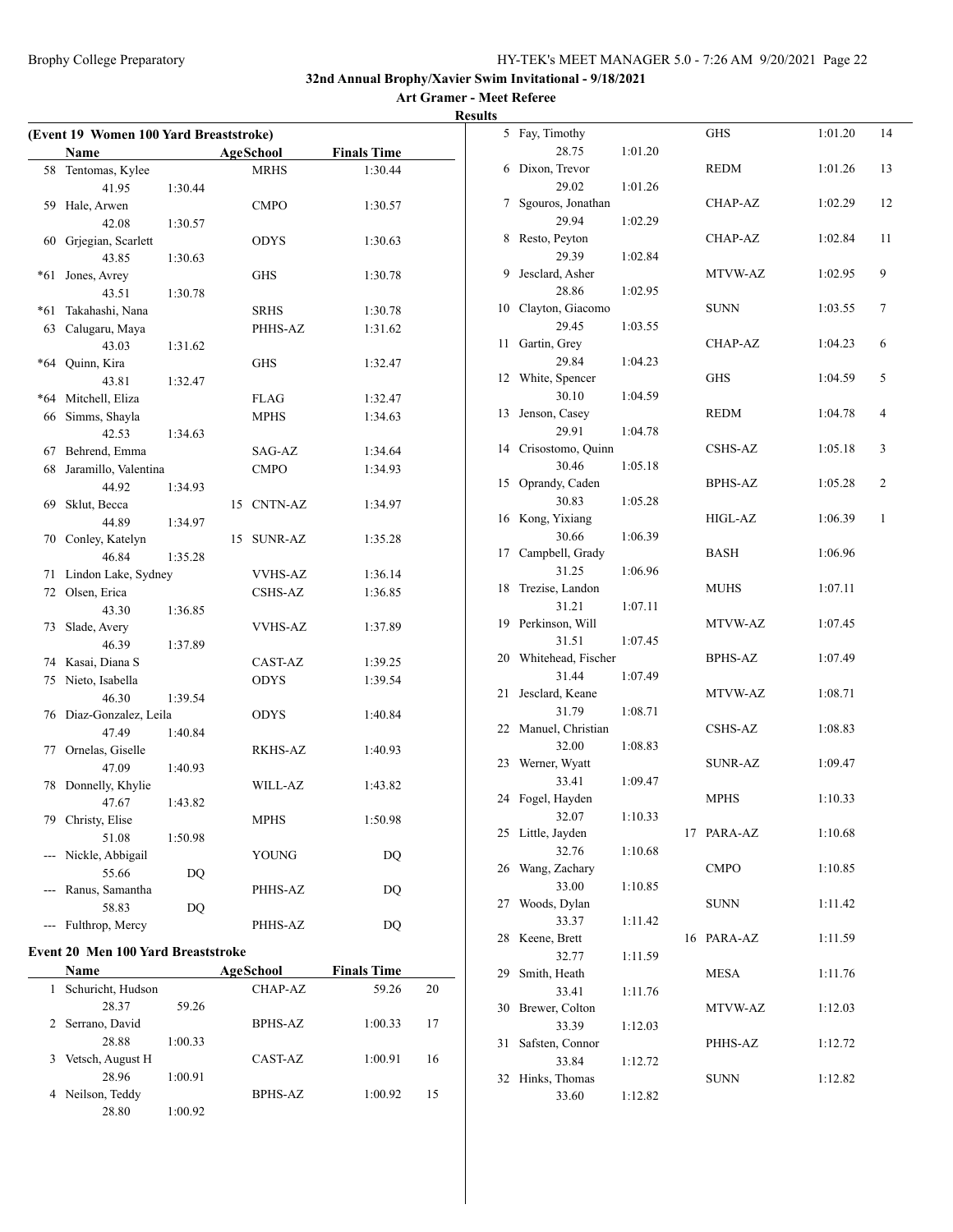#### **Art Gramer - Meet Referee Results**

| (Event 20 Men 100 Yard Breaststroke) |                     |         |    |                  |                    |
|--------------------------------------|---------------------|---------|----|------------------|--------------------|
|                                      | Name                |         |    | <b>AgeSchool</b> | <b>Finals Time</b> |
|                                      | 33 Lemire, Evan     |         |    | <b>BASH</b>      | 1:14.14            |
|                                      | 34.51               | 1:14.14 |    |                  |                    |
| 34                                   | Suresh, Rishi       |         |    | <b>MRHS</b>      | 1:14.39            |
|                                      | 35.14               | 1:14.39 |    |                  |                    |
| 35                                   | Egan, Nik           |         |    | <b>REDM</b>      | 1:14.60            |
|                                      | 35.12               | 1:14.60 |    |                  |                    |
| 36                                   | Ramey, Brock        |         |    | <b>MRHS</b>      | 1:15.23            |
|                                      | 34.89               | 1:15.23 |    |                  |                    |
| 37                                   | Mack, David         |         |    | <b>GHS</b>       | 1:15.32            |
|                                      | 34.66               | 1:15.32 |    |                  |                    |
|                                      | 38 Nichols, Luke    |         |    | MESA             | 1:15.49            |
|                                      | 36.00               | 1:15.49 |    |                  |                    |
| 39                                   | Glenn, Corbin J     |         |    | CAST-AZ          | 1:15.54            |
|                                      | 35.70               | 1:15.54 |    |                  |                    |
| 40                                   | Louchart, Kieran    |         |    | FLAG             | 1:15.83            |
|                                      | 36.69               | 1:15.83 |    |                  |                    |
| 41                                   | Wahl, Jack          |         |    | <b>SUNN</b>      | 1:16.26            |
|                                      | 36.69               | 1:16.26 |    |                  |                    |
| 42                                   | Hirsch, Ryan        |         |    | DEHS-AZ          | 1:16.64            |
|                                      | 36.01               | 1:16.64 |    |                  |                    |
| 43                                   | Novak, Daniel       |         |    | CSHS-AZ          | 1:16.69            |
|                                      | 34.32               | 1:16.69 |    |                  |                    |
| 44                                   | Burley, Michael     |         |    | DEHS-AZ          | 1:16.84            |
|                                      | 37.66               | 1:16.84 |    |                  |                    |
| 45                                   | Saunders, Tanner    |         |    | <b>CMPO</b>      | 1:17.67            |
|                                      | 38.01               | 1:17.67 |    |                  |                    |
| 46                                   | Judd, Tyler         |         |    | <b>GHS</b>       | 1:17.70            |
|                                      | 36.67               | 1:17.70 |    |                  |                    |
| 47                                   | Cowgill, Hunter     |         |    | <b>MUHS</b>      | 1:17.82            |
|                                      | 35.99               | 1:17.82 |    |                  |                    |
| 48                                   | Holm, Austin        |         |    | <b>REDM</b>      | 1:18.25            |
|                                      | 36.87               | 1:18.25 |    |                  |                    |
| 49                                   | Millis, Arlo        |         |    | <b>FLAG</b>      | 1:18.63            |
|                                      | 37.48               | 1:18.63 |    |                  |                    |
| 50                                   | Rae, Braeden        |         |    | 17 CNTN-AZ       | 1:19.38            |
|                                      | 37.05               | 1:19.38 |    |                  |                    |
| 51                                   | Hamilton, Ezekiel J |         |    | CAST-AZ          | 1:19.59            |
| 52                                   | Graves, Bradley     |         |    | HIGL-AZ          | 1:19.63            |
|                                      | 53 Lopez, Gavin     |         |    | 16 ODYS          | 1:20.15            |
|                                      | 37.18               | 1:20.15 |    |                  |                    |
| 54                                   | Kurz, Alex          |         | 17 | PARA-AZ          | 1:20.40            |
|                                      | 38.05               | 1:20.40 |    |                  |                    |
| 55                                   | Raureanu, Gheorge   |         |    | <b>CMPO</b>      | 1:20.73            |
|                                      | 38.69               | 1:20.73 |    |                  |                    |
|                                      | 56 Pedersen, Levi   |         | 17 | CNTN-AZ          | 1:20.75            |
|                                      | 38.08               | 1:20.75 |    |                  |                    |
| 57                                   | Noe, Tevin          |         |    | <b>MESA</b>      | 1:22.39            |
| 58                                   | Busch, Gavin        |         |    | <b>CMPO</b>      | 1:22.57            |
|                                      | 38.29               | 1:22.57 |    |                  |                    |
| 59                                   | Carroll, Micah      |         | 16 | <b>ODYS</b>      | 1:22.67            |
|                                      | 37.80               | 1:22.67 |    |                  |                    |
| 60                                   | McHale, Kellen      |         | 20 | SUNR-AZ          | 1:22.93            |
|                                      | 38.49               | 1:22.93 |    |                  |                    |
| 61                                   | Pompa, Logan        |         |    | SUNR-AZ          | 1:23.87            |
|                                      | 38.17               | 1:23.87 |    |                  |                    |

|                          | 62 Harnisch, Erikson D |         |    | CAST-AZ        | 1:24.86 |
|--------------------------|------------------------|---------|----|----------------|---------|
|                          | 38.46                  | 1:24.86 |    |                |         |
| 63                       | Mollica, Tyler         |         |    | WILL-AZ        | 1:25.16 |
|                          | 40.48                  | 1:25.16 |    |                |         |
| 64                       | Trezise, Tristan       |         |    | <b>MUHS</b>    | 1:26.08 |
|                          | 40.39                  | 1:26.08 |    |                |         |
| 65                       | Aguilar, Hector        |         |    | <b>DEHS-AZ</b> | 1:26.81 |
|                          | 40.89                  | 1:26.81 |    |                |         |
|                          | 66 Lines, Henry        |         |    | <b>WILL-AZ</b> | 1:27.93 |
|                          | 40.91                  | 1:27.93 |    |                |         |
|                          | 67 Caden, Beck         |         |    | SAG-AZ         | 1:28.89 |
|                          | 40.32                  | 1:28.89 |    |                |         |
| 68                       | Salazar, Jonathan      |         |    | <b>JPHS-AZ</b> | 1:29.65 |
|                          | 42.43                  | 1:29.65 |    |                |         |
| 69                       | Hartung, Tanner        |         |    | <b>ODYS</b>    | 1:30.61 |
|                          | 43.04                  | 1:30.61 |    |                |         |
|                          | 70 Nelson, Isaac       |         |    | SAG-AZ         | 1:31.27 |
|                          | 42.32                  | 1:31.27 |    |                |         |
| 71                       | Anderson, Ryan         |         |    | <b>MESA</b>    | 1:35.35 |
|                          | 44.79                  | 1:35.35 |    |                |         |
| 72                       | Piamonte, John         |         |    | <b>JPHS-AZ</b> | 1:36.85 |
|                          | 46.50                  | 1:36.85 |    |                |         |
| 73                       | Eldredge, Caden        |         |    | YOUNG          | 1:37.02 |
|                          | 46.28                  | 1:37.02 |    |                |         |
| 74                       | Ybarra, Jesse          |         |    | <b>VVHS-AZ</b> | 1:41.50 |
|                          | 47.03                  | 1:41.50 |    |                |         |
| 75                       | LeVander, Ryland       |         |    | <b>SRHS</b>    | 1:42.92 |
|                          | 45.52                  | 1:42.92 |    |                |         |
| ---                      | Tabuchi, Alex          |         |    | <b>JPHS-AZ</b> | DQ      |
|                          | 41.39                  | DQ      |    |                |         |
| ---                      | Smaluch, Daniel        |         |    | PHHS-AZ        | DQ      |
|                          | 54.27                  | DQ      |    |                |         |
| ---                      | Jacobson, Chase        |         |    | <b>SRHS</b>    | DQ      |
|                          | 37.24                  | DQ      |    |                |         |
| $\overline{\phantom{a}}$ | Hounihan, Nathan       |         | 17 | <b>CNTN-AZ</b> | DQ      |
|                          | 41.58                  | DQ      |    |                |         |
| ---                      | Molash, Kelton         |         |    | BASH           | DQ      |
|                          | 37.08                  | DQ      |    |                |         |
| ---                      | Straughn, Brenden      |         |    | YOUNG          | DQ      |
|                          | 1:00.20                | DQ      |    |                |         |
|                          | Hercel, Nicholas       |         |    | <b>VVHS-AZ</b> | DQ      |
|                          | 47.54                  | DO      |    |                |         |

#### **Event 21 Women 400 Yard Freestyle Relay**

 $\overline{\phantom{a}}$ 

| <b>Team</b>        |         | Relay               | <b>Finals Time</b> |                                                                                   |
|--------------------|---------|---------------------|--------------------|-----------------------------------------------------------------------------------|
| CHAP-AZ            |         | А                   | 3:35.05            | 40                                                                                |
| 1) Ahearn, Lauren  |         |                     |                    |                                                                                   |
|                    |         |                     |                    |                                                                                   |
| 26.08              | 54.14   | 1:20.00             | 1:47.53            |                                                                                   |
| 2:13.41            | 2:41.44 | 3:07.22             | 3:35.05            |                                                                                   |
| MTVW-AZ            |         | A                   | 3:36.92            | 34                                                                                |
| 1) Griffin, Kensie |         |                     |                    |                                                                                   |
| 3) Baird, Reagan   |         |                     |                    |                                                                                   |
| 26.28              | 54.55   | 1:20.16             | 1:48.28            |                                                                                   |
| 2:14.00            | 2:42.14 | 3:08.17             | 3:36.92            |                                                                                   |
|                    |         | 3) Richards, Lauren |                    | 2) Dunn, Grace<br>4) Cunningham, Ava<br>2) Thompson, Anna<br>4) McCurtain, Katlyn |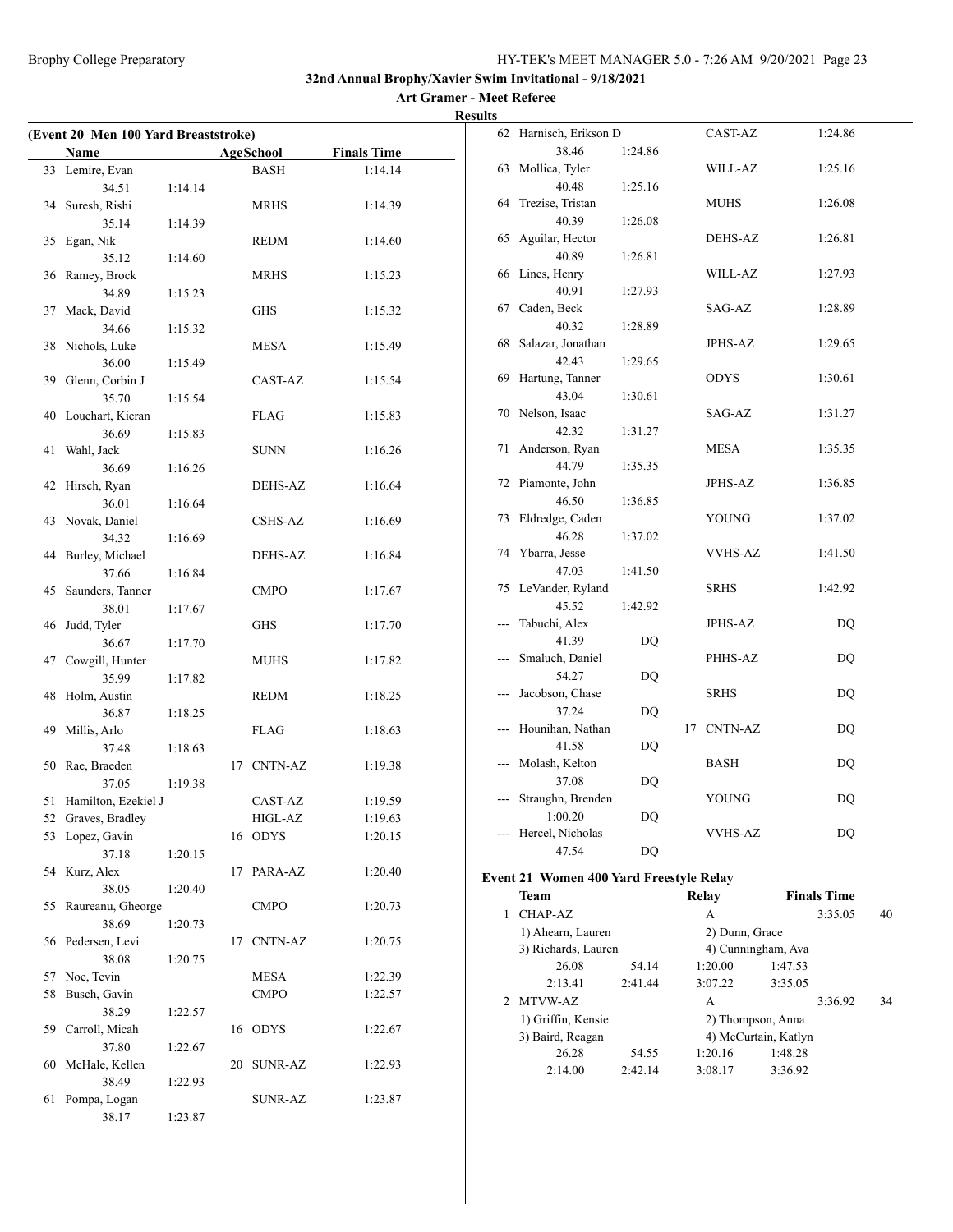**Art Gramer - Meet Referee**

|    | (Event 21 Women 400 Yard Freestyle Relay)<br>Team |         | Relay                              |                       | <b>Finals Time</b> |    |
|----|---------------------------------------------------|---------|------------------------------------|-----------------------|--------------------|----|
|    |                                                   |         |                                    |                       |                    |    |
| 3  | XAVI-AZ                                           |         | A                                  |                       | 3:37.67            | 32 |
|    | 1) Nolan, Hope<br>3) Weiland, Lainey              |         | 2) Munk, Gracie<br>4) Mago, Ginger |                       |                    |    |
|    | 26.33                                             | 54.53   | 1:19.37                            | 1:47.14               |                    |    |
|    | 2:13.29                                           | 2:42.28 | 3:08.21                            | 3:37.67               |                    |    |
| 4  | CAST-AZ                                           |         | A                                  |                       | 3:45.31            | 30 |
|    | 1) Engle, Jaidan R                                |         | 2) Church, Ella                    |                       |                    |    |
|    | 3) Downey, Taylor R                               |         | 4) Sloan, Baylee B                 |                       |                    |    |
|    | 26.78                                             | 56.26   | 1:23.35                            | 1:53.00               |                    |    |
|    | 2:20.83                                           | 2:50.72 | 3:17.27                            | 3:45.31               |                    |    |
| 5  | <b>CMPO</b>                                       |         | A                                  |                       | 3:45.98            | 28 |
|    | 1) Treptow, Paige                                 |         | 2) Dalbik, Sahara                  |                       |                    |    |
|    | 3) Prentice, Sydney                               |         | 4) Colvin, Camryn                  |                       |                    |    |
|    | 26.60                                             | 56.87   | 1:23.10                            | 1:52.39               |                    |    |
|    | 2:20.11                                           | 2:50.00 | 3:16.40                            | 3:45.98               |                    |    |
|    | 6 CSHS-AZ                                         |         | A                                  |                       | 3:52.13            | 26 |
|    | 1) Zeimet, Samantha                               |         | 2) Moore, Jenna                    |                       |                    |    |
|    | 3) McConnon, Ella                                 |         |                                    | 4) Bachmeier, Madelyn |                    |    |
|    | 28.62                                             | 1:00.10 | 1:27.42                            | 1:57.00               |                    |    |
|    | 2:26.83                                           | 2:58.55 | 3:24.15                            | 3:52.13               |                    |    |
| 7  | <b>MESA</b>                                       |         | A                                  |                       | 3:54.87            | 24 |
|    | 1) Ashcroft, Mollie                               |         |                                    | 2) Rockwood, Maya     |                    |    |
|    | 3) Christensen, Molly                             |         | 4) Kunz, Mikenna                   |                       |                    |    |
|    | 28.07                                             | 56.98   | 1:25.71                            | 1:57.82               |                    |    |
|    | 2:27.04                                           | 2:58.82 | 3:25.44                            | 3:54.87               |                    |    |
| 8  | SAG-AZ                                            |         | A                                  |                       | 3:58.97            | 22 |
|    | 1) Sheldon, Emily                                 |         |                                    | 2) Kalinowski, Olivia |                    |    |
|    | 3) Zehnder, Courtney                              |         | 4) Kereszturi, Julia               |                       |                    |    |
|    | 28.14                                             | 57.68   | 1:27.29                            | 1:59.64               |                    |    |
|    | 2:28.48                                           | 3:01.14 | 3:28.76                            | 3:58.97               |                    |    |
|    | 9 SUNN                                            |         | A                                  |                       | 3:59.14            | 18 |
|    | 1) Reiger, Pierson                                |         | 4) Cottrell, Charley               | 2) MacArthur, Sophia  |                    |    |
|    | 3) Jacobs, Kloie<br>28.06                         | 58.04   | 1:27.61                            | 2:00.54               |                    |    |
|    | 2:29.21                                           | 3:00.31 | 3:27.99                            | 3:59.14               |                    |    |
| 10 | <b>BASH</b>                                       |         | A                                  |                       | 4:00.38            | 14 |
|    | 1) Potter, Natalie                                |         | 2) Rietz, Piper                    |                       |                    |    |
|    | 3) Yamada, Rebecca                                |         | 4) DiSano, Alexa                   |                       |                    |    |
|    | 29.95                                             | 1:01.58 | 1:29.63                            | 2:01.93               |                    |    |
|    | 2:30.73                                           | 3:01.72 | 3:29.67                            | 4:00.38               |                    |    |
| 11 | PHHS-AZ                                           |         | A                                  |                       | 4:02.16            | 12 |
|    | 1) Miley, Emily                                   |         | 2) Padron, Elena                   |                       |                    |    |
|    | 3) Ritman, Taryn                                  |         |                                    | 4) Baldwin, Matteah   |                    |    |
|    | 28.07                                             | 59.05   | 1:29.33                            | 2:02.18               |                    |    |
|    | 2:31.39                                           | 3:03.66 | 3:31.58                            | 4:02.16               |                    |    |
| 12 | CNTN-AZ                                           |         | А                                  |                       | 4:12.37            | 10 |
|    | 1) Cuddington, McKayla 15                         |         | 2) Galler, Emma 16                 |                       |                    |    |
|    | 3) Sklut, Becca 15                                |         | 4) Booher, Chloe 16                |                       |                    |    |
|    | 29.34                                             | 1:00.79 | 1:30.89                            | 2:09.09               |                    |    |
|    | 2:34.90                                           | 3:09.13 | 3:39.79                            | 4:12.37               |                    |    |
| 13 | <b>FLAG</b>                                       |         | A                                  |                       | 4:12.54            | 8  |
|    | 1) Peterson, Carisa                               |         |                                    | 2) Janeway, Katelynn  |                    |    |
|    | 3) Carnes, Lexi                                   |         | 4) Miller, Abigail                 |                       |                    |    |
|    | 29.10                                             | 1:01.68 | 1:32.54                            | 2:07.08               |                    |    |
|    | 2:39.50                                           | 3:14.37 | 3:42.43                            | 4:12.54               |                    |    |

| 14 | <b>HIGL-AZ</b>              |                     | A       |                   |                          | 4:16.35 | 6 |
|----|-----------------------------|---------------------|---------|-------------------|--------------------------|---------|---|
|    | 1) Waychoff, Clara          | 2) Steadman, Leigha |         |                   |                          |         |   |
|    | 3) Lingenbrink, Sabrina     |                     |         |                   | 4) Marinello, Sydney     |         |   |
|    | 32.02                       | 1:07.03             | 1:38.40 |                   | 2:20.73                  |         |   |
|    | 2:43.78                     | 3:19.49             | 3:46.45 |                   | 4:16.35                  |         |   |
| 15 | <b>MPHS</b>                 |                     | A       |                   |                          | 4:23.15 | 4 |
|    | 1) Dols, Madison            |                     |         | 2) Gross, Anna    |                          |         |   |
|    | 3) Gross, Audrey            |                     |         | 4) Kuhn, Hanna    |                          |         |   |
|    | 30.93                       | 1:07.43             | 1:33.70 |                   | 2:07.59                  |         |   |
|    | 2:38.27                     | 3:15.26             | 3:47.60 |                   | 4:23.15                  |         |   |
| 16 | <b>SUNR-AZ</b>              |                     | A       |                   |                          | 4:31.71 | 2 |
|    | 1) Cunningham, Rylie 13     |                     |         |                   | 2) Jensen, Whitney 17    |         |   |
|    | 3) Hinton, Heidi            |                     |         |                   | 4) Conley, Katelyn 15    |         |   |
|    | 31.12                       | 1:04.36             | 1:36.44 |                   | 2:12.84                  |         |   |
|    | 2:45.63                     | 3:33.02             | 3:54.59 |                   | 4:31.71                  |         |   |
| 17 | <b>MRHS</b>                 |                     | A       |                   |                          | 4:33.50 |   |
|    | 1) Alcocer, Kara            |                     |         | 2) Allen, Aftin   |                          |         |   |
|    | 3) Keck, Eva                |                     |         |                   | 4) Grohall, Madeline     |         |   |
|    | 32.50                       | 1:08.56             | 1:40.80 |                   | 2:16.69                  |         |   |
|    | 2:50.61                     | 3:29.31             | 3:58.90 |                   | 4:33.50                  |         |   |
| 18 | PARA-AZ                     |                     | A       |                   |                          | 4:35.06 |   |
|    | 1) Kautenburger, Cambria 15 |                     |         |                   | 2) Ligasan, Karina 16    |         |   |
|    | 3) Mehta, Rayna 16          |                     |         |                   | 4) Israel, Elizabeth 15  |         |   |
|    | 30.53                       | 1:04.53             | 1:35.87 |                   | 2:11.17                  |         |   |
|    | 2:46.73                     | 3:26.42             | 3:58.12 |                   | 4:35.06                  |         |   |
| 19 | RKHS-AZ                     |                     | А       |                   |                          | 4:48.73 |   |
|    | 1) Walls, Sophia            |                     |         |                   | 2) McMillen, Kendra      |         |   |
|    | 3) Freed, Hannah            |                     |         | 4) Peck, Allison  |                          |         |   |
|    | 39.26                       | 1:25.38             | 1:59.88 |                   | 2:40.46                  |         |   |
|    | 3:13.39                     | 3:49.72             | 4:18.15 |                   | 4:48.73                  |         |   |
| 20 | <b>MUHS</b>                 |                     | A       |                   |                          | 4:50.63 |   |
|    | 1) Hughes, Addison          |                     |         | 2) Saggio, Zoe    |                          |         |   |
|    | 3) Parker, Adalynn          |                     |         |                   | 4) Kozlowski, Alessandra |         |   |
|    | 33.62                       | 1:10.40             | 1:47.99 |                   | 2:35.21                  |         |   |
|    | 3:06.26                     | 3:43.80             | 4:16.16 |                   | 4:50.63                  |         |   |
| 21 | <b>ODYS</b>                 |                     | A       |                   |                          | 4:58.37 |   |
|    | 1) Lopez, Alina             |                     |         | 2) Gronda, Claire |                          |         |   |
|    | 3) Diaz-Gonzalez, Leila     |                     |         |                   | 4) Grjegian, Scarlett    |         |   |
|    | 32.14                       | 1:09.04             | 1:44.34 |                   | 2:33.80                  |         |   |
|    | 3:03.83                     | 3:45.31             | 4:19.65 |                   | 4:58.37                  |         |   |
| 22 | <b>SRHS</b>                 |                     | А       |                   |                          | 5:03.62 |   |
|    | 1) Henrickson, Abby         |                     |         | 2) Garcia, Kloey  |                          |         |   |
|    | 3) McDaniel, Lily           |                     |         |                   | 4) Walczewski, Maddie    |         |   |
|    | 34.88                       | 1:14.12             | 1:56.02 |                   | 2:39.77                  |         |   |
|    | 3:11.56                     | 3:49.83             | 4:23.89 |                   | 5:03.62                  |         |   |
| 23 | <b>VVHS-AZ</b>              |                     | А       |                   |                          | 5:10.81 |   |
|    | 1) Bell, Savannah           |                     |         | 2) Benedict, Emmy |                          |         |   |
|    | 3) Oritz, Izabel            |                     |         | 4) Hryb, Kora     |                          |         |   |
|    | 28.06                       | 59.10               | 1:31.11 |                   | 2:09.08                  |         |   |
|    | 2:53.32                     | 3:50.75             | 4:25.34 |                   | 5:10.81                  |         |   |
|    |                             |                     |         |                   |                          |         |   |

#### **Event 22 Men 400 Yard Freestyle Relay**

| Team               |         | Relav             | <b>Finals Time</b> |    |
|--------------------|---------|-------------------|--------------------|----|
| <b>BPHS-AZ</b>     |         | А                 | 3:14.69            | 40 |
| 1) Crawford, Finn  |         | 2) Gonda, Gabe    |                    |    |
| 3) Joswiak, Thomas |         | 4) Sorenson, Jack |                    |    |
| 4:24.36            |         |                   | 2:02.06            |    |
| 2:26.97            | 2:50.20 | 3:14.69           |                    |    |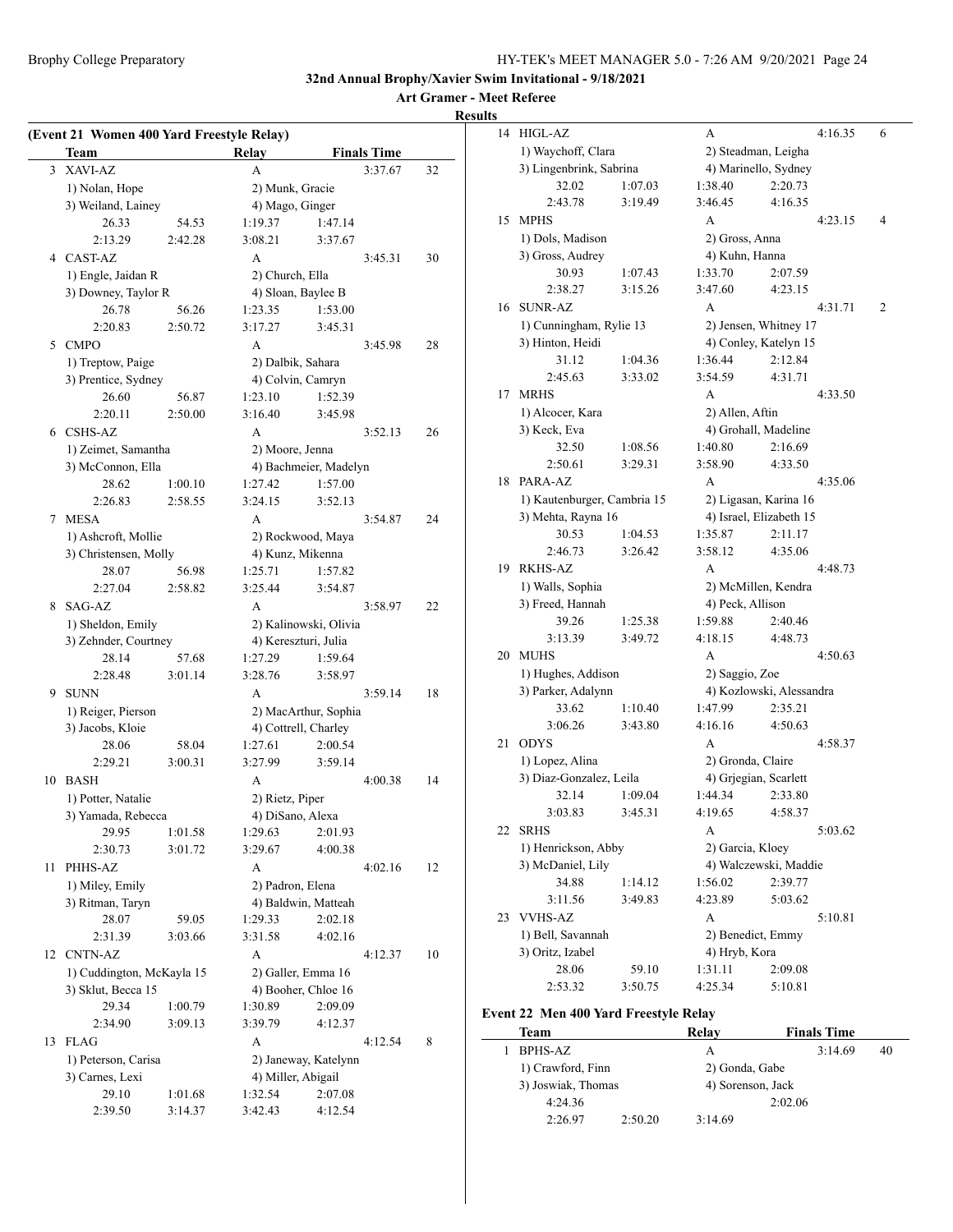**Art Gramer - Meet Referee**

**Results**

|    | (Event 22 Men 400 Yard Freestyle Relay)<br>Team |         | Relay             |                              | <b>Finals Time</b> |    |
|----|-------------------------------------------------|---------|-------------------|------------------------------|--------------------|----|
| 2  | <b>BASH</b>                                     |         | A                 |                              | 3:22.94            | 34 |
|    | 1) Vinz, Gabe                                   |         | 2) Neeley, Eli    |                              |                    |    |
|    | 3) Goodman, Quinten                             |         |                   | 4) Simmons, Andrew           |                    |    |
|    | 4:23.54                                         |         |                   | 2:33.63                      |                    |    |
|    | 2:57.34                                         | 3:23.05 | 3:22.94           |                              |                    |    |
| 3  | MTVW-AZ                                         |         | A                 |                              | 3:24.52            | 32 |
|    | 1) Long, Jayden                                 |         | 2) Diamond, Nick  |                              |                    |    |
|    | 3) Shum, Brayden                                |         | 4) Johnson, Ben   |                              |                    |    |
|    | 25.04                                           | 54.27   | 1:18.03           | 1:44.94                      |                    |    |
|    | 2:07.72                                         | 2:34.73 | 2:58.37           | 3:24.52                      |                    |    |
|    | 4 CAST-AZ                                       |         | A                 |                              | 3:25.56            | 30 |
|    | 1) Davis, Spike J                               |         |                   | 2) Robertson, Tate A         |                    |    |
|    | 3) Spears, Jason M                              |         |                   | 4) Vetsch, August H          |                    |    |
|    | 24.76                                           | 51.63   | 1:16.38           | 1:43.59                      |                    |    |
|    | 2:09.57                                         | 2:38.43 | 3:00.65           | 3:25.56                      |                    |    |
| 5  | <b>CSHS-AZ</b>                                  |         | A                 |                              | 3:33.58            | 28 |
|    | 1) Oltjenbruns, Lex                             |         | 2) Bauer, Cody    |                              |                    |    |
|    | 3) Chandler, Nicholas                           |         | 4) Okuszka, Kevin |                              |                    |    |
|    | 25.63                                           | 55.48   | 1:20.04           | 1:46.87                      |                    |    |
|    | 2:12.36                                         | 2:41.47 | 3:06.40           | 3:33.58                      |                    |    |
| 6  | <b>MESA</b>                                     |         | А                 |                              | 3:36.23            | 26 |
|    | 1) Newbold, Tyson                               |         | 2) Evans, Tucker  |                              |                    |    |
|    | 3) Ellingson, Ryan                              |         |                   | 4) Cunningham, Walker        |                    |    |
| 7  | HIGL-AZ                                         |         | A                 |                              | 3:36.49            | 24 |
|    | 1) Denker, Carson                               |         | 2) Kong, Yixiang  |                              |                    |    |
|    | 3) Cattani, Mathen                              |         | 4) Wehmeir, Caleb |                              |                    |    |
|    | 28.05                                           | 59.03   | 1:25.31           | 1:54.38                      |                    |    |
|    | 2:19.48                                         | 2:46.68 | 3:10.45           | 3:36.49                      |                    |    |
| 8  | <b>CMPO</b>                                     |         | A                 |                              | 3:41.93            | 22 |
|    | 1) Collett, Gunnar                              |         |                   | 2) Kuehner, Tristan          |                    |    |
|    | 3) Pace, Cole                                   |         | 4) DelRio, Tyler  |                              |                    |    |
|    | 1:15.83                                         | 1:46.01 | 2:12.41           | 2:42.62                      |                    |    |
|    | 3:07.77                                         | 3:41.93 |                   |                              |                    |    |
| 9  | <b>SUNN</b>                                     |         | A                 |                              | 3:47.78            | 18 |
|    | 1) Kasovac, Preston                             |         | 2) Hodgins, Owen  |                              |                    |    |
|    | 3) Hinks, Thomas                                |         | 4) Hazelton, Kyle |                              |                    |    |
|    | 1:20.92                                         | 1:52.27 | 2:18.67           | 2:49.54                      |                    |    |
|    | 3:13.39                                         | 3:47.78 |                   |                              |                    |    |
| 10 | SAG-AZ                                          |         | A                 |                              | 3:54.24            | 14 |
|    | 1) Good, Asher                                  |         |                   | 2) Kennedy, Declan           |                    |    |
|    | 3) Kereszturi, Ryan                             |         | 4) Nelson, Isaac  |                              |                    |    |
|    | 1:13.15                                         | 1:47.14 |                   | 2:13.37                      |                    |    |
|    | 2:43.94                                         | 3:54.24 |                   |                              |                    |    |
| 11 | PHHS-AZ                                         |         | A                 |                              | 3:56.66            | 12 |
|    | 1) Safsten, Connor                              |         | 2) Harada, Noah   |                              |                    |    |
|    | 3) Harada, Eli                                  |         | 4) Thomas, Orrin  |                              |                    |    |
|    | 1:16.21                                         | 1:47.62 | 2:16.03           | 2:48.43                      |                    |    |
|    | 3:16.67                                         | 3:56.66 |                   |                              |                    |    |
| 12 | CNTN-AZ                                         |         | A                 |                              | 3:59.28            | 10 |
|    | 1) Raper, Conor 15                              |         |                   | 2) Tanner, Jeriden 16        |                    |    |
|    | 3) Pedersen, Levi 17                            |         |                   | 4) Bordenkircher, Bradley 17 |                    |    |
|    | 1:19.61                                         | 1:52.53 | 2:22.57           | 2:55.81                      |                    |    |
|    |                                                 |         |                   |                              |                    |    |

| 13 | <b>JPHS-AZ</b>            |         | A                   |                       | 4:00.29        | 8 |
|----|---------------------------|---------|---------------------|-----------------------|----------------|---|
|    | 1) Delatorre, Nathan      |         | 2) Holstein, Sean   |                       |                |   |
|    | 3) Tabuchi, Alex          |         | 4) Saarenas, Jude   |                       |                |   |
|    | 58.80                     | 1:27.74 | 2:00.57             | 2:30.51               |                |   |
|    | 3:03.58                   | 3:31.00 | 4:00.29             |                       |                |   |
| 14 | <b>MRHS</b>               |         | A                   |                       | 4:11.87        | 6 |
|    | 1) Suresh, Rishi          |         | 2) Howe, Jackson    |                       |                |   |
|    | 3) Dennis, Peyton         |         | 4) Brioux, Scott    |                       |                |   |
|    | 30.81                     | 1:05.11 | 2:09.96             |                       |                |   |
|    | 2:40.42                   | 3:15.28 | 3:40.87             | 4:11.87               |                |   |
| 15 | <b>SRHS</b>               |         | A                   |                       | 4:13.08        | 4 |
|    | 1) Lihs, Alex             |         | 2) Morales, Evan    |                       |                |   |
|    | 3) Williams, Austin       |         |                     | 4) Denham, Tommy      |                |   |
|    | 31.43                     | 1:04.62 | 1:33.39             | 2:05.19               |                |   |
|    |                           |         | 3:43.91             | 4:13.08               |                |   |
|    | <b>ODYS</b>               |         | A                   |                       | D <sub>O</sub> |   |
|    | 1) Burchardi, Brody 16    |         | 2) Respasz, Aiden   |                       |                |   |
|    | 3) Ludlow, Brandon 16     |         |                     | 4) Castillo, Michael  |                |   |
|    | 1:22.10                   | 1:52.26 | 2:21.71             | 2:54.94               |                |   |
|    | 3:21.57                   | 3:50.75 | D <sub>O</sub>      |                       |                |   |
|    | CHAP-AZ                   |         | A                   |                       | D <sub>O</sub> |   |
|    | 1) Dalbey, Tristan        |         | 2) Mindlin, Ethan   |                       |                |   |
|    | 3) Maldonado, Joel        |         | 4) Pattison, Kellan |                       |                |   |
|    | 22.63                     | 47.22   | 1:10.64             | 1:35.57               |                |   |
|    | 1:58.23                   | 2:23.62 | 2:45.93             | DO                    |                |   |
|    | <b>SUNR-AZ</b>            |         | A                   |                       | DO             |   |
|    | 1) Wyllie, Ethan 16       |         | 2) Werner, Wyatt    |                       |                |   |
|    | 3) Valenzuela, Gerardo 17 |         |                     | 4) Kovalcik, Bobby 17 |                |   |
|    | 1:12.38                   | 1:41.57 | 2:07.54             | 2:36.90               |                |   |
|    | 3:00.67                   | 3:27.77 | DQ                  |                       |                |   |
|    |                           |         |                     |                       |                |   |

### **Event 23 Women 1 mtr Diving**

|    | Name              | AgeSchool      | <b>Finals Score</b> |                |
|----|-------------------|----------------|---------------------|----------------|
| 1  | Stocker, Mackenna | CHAP-AZ        | 451.95              | 20             |
| 2  | Wiley, Amayah     | PERR-AZ        | 428.90              | 17             |
| 3  | Jackson, Alexia   | PERR-AZ        | 414.95              | 16             |
| 4  | Ordyna, Aubryn    | MTVW-AZ        | 399.80              | 15             |
| 5  | Nerada, Madelyn   | PARA-AZ        | 381.75              | 14             |
| 6  | Williams, Maddi   | <b>SUNR-AZ</b> | 355.70              | 13             |
| 7  | Hennessy, Tatum   | SAG-AZ         | 353.60              | 12             |
| 8  | Hasegawa, Ainsley | <b>CMPO</b>    | 345.05              | 11             |
| 9  | Goldstein, Sierra | PHXCD-AZ       | 337.15              | 9              |
| 10 | Tarner, Kate      | <b>BASH</b>    | 321.90              | $\overline{7}$ |
| 11 | Tingey, Hannah    | MTVW-AZ        | 317.60              | 6              |
| 12 | Yeung, Lauren     | PHXCD-AZ       | 314.30              | 5              |
| 13 | Sabeeh, Simone    | PHXCD-AZ       | 309.70              | 4              |
| 14 | Kuter, Lauren     | <b>REDM</b>    | 309.00              | 3              |
| 15 | Hodge, Mackenzie  | PERR-AZ        | 304.70              | $\mathfrak{D}$ |
| 16 | Retz, Andrea      | <b>CSHS-AZ</b> | 304.55              | 1              |
|    |                   |                |                     |                |

#### **Event 24 Men 1 mtr Diving**

|   | Name              | <b>AgeSchool</b> | <b>Finals Score</b> |    |
|---|-------------------|------------------|---------------------|----|
| L | Buskirk, Peter    | <b>SUNN</b>      | 431.70              | 20 |
|   | 2 Chivington, Cub | <b>SUNR-AZ</b>   | 425.90              | 17 |
|   | 3 Sorosky, Chase  | PHXCD-AZ         | 423.20              | 16 |
|   | 4 Hinze, Jonah    | <b>MESA</b>      | 301.10              | 15 |
|   | 5 Kearn, Dean     | <b>CMPO</b>      | 288.00              | 14 |
|   | Brenay, Derrick   | MTVW-AZ          | 276.30              | 13 |